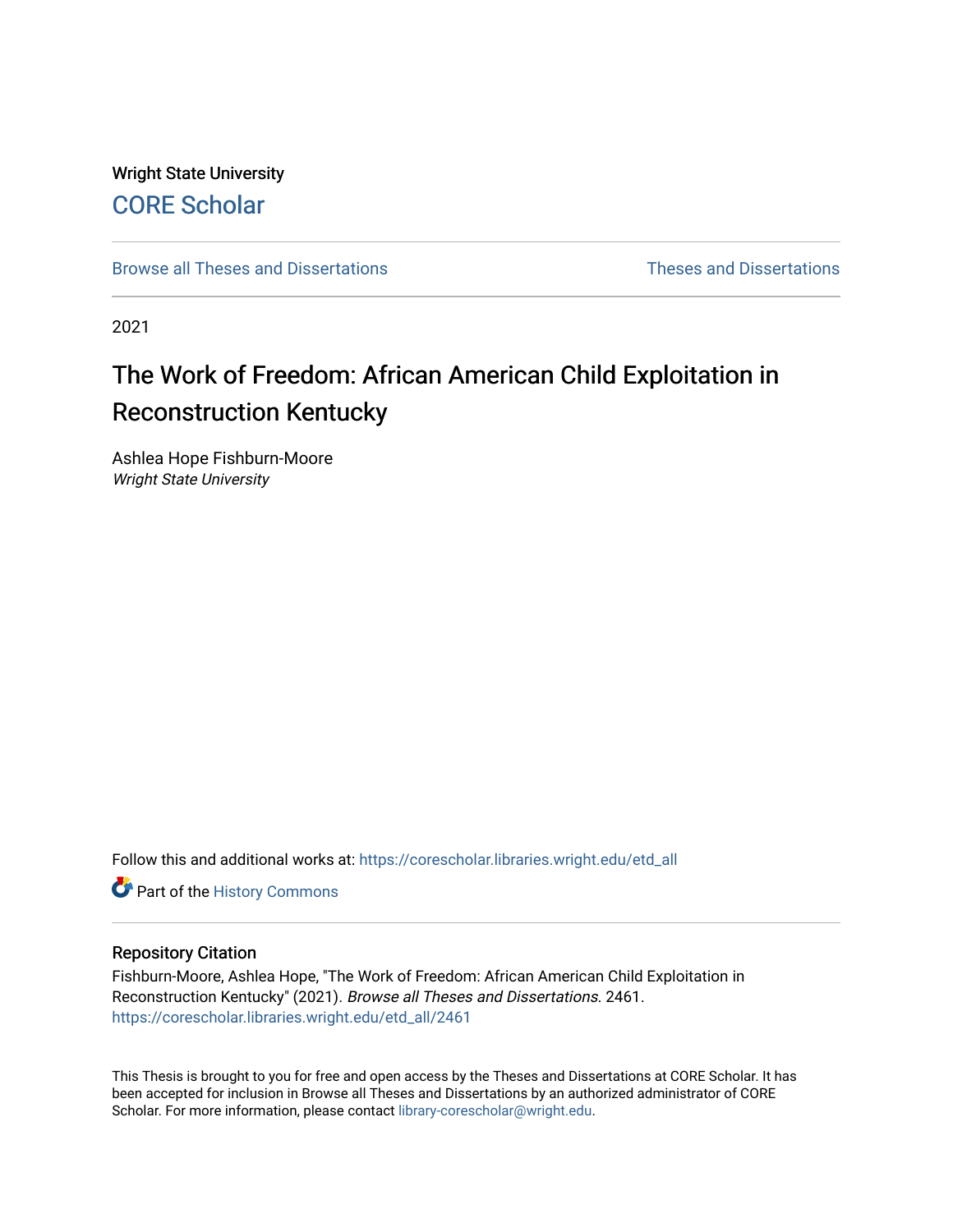## THE WORK OF FREEDOM:

# AFRICAN AMERICAN CHILD LABOR EXPLOITATION IN RECONSTRUCTION **KENTUCKY**

A Thesis submitted in partial fulfillment of the requirements for the degree of Master of Arts

by

## ASHLEA HOPE FISHBURN-MOORE

B.A., Wright State University, 2019

2021

Wright State University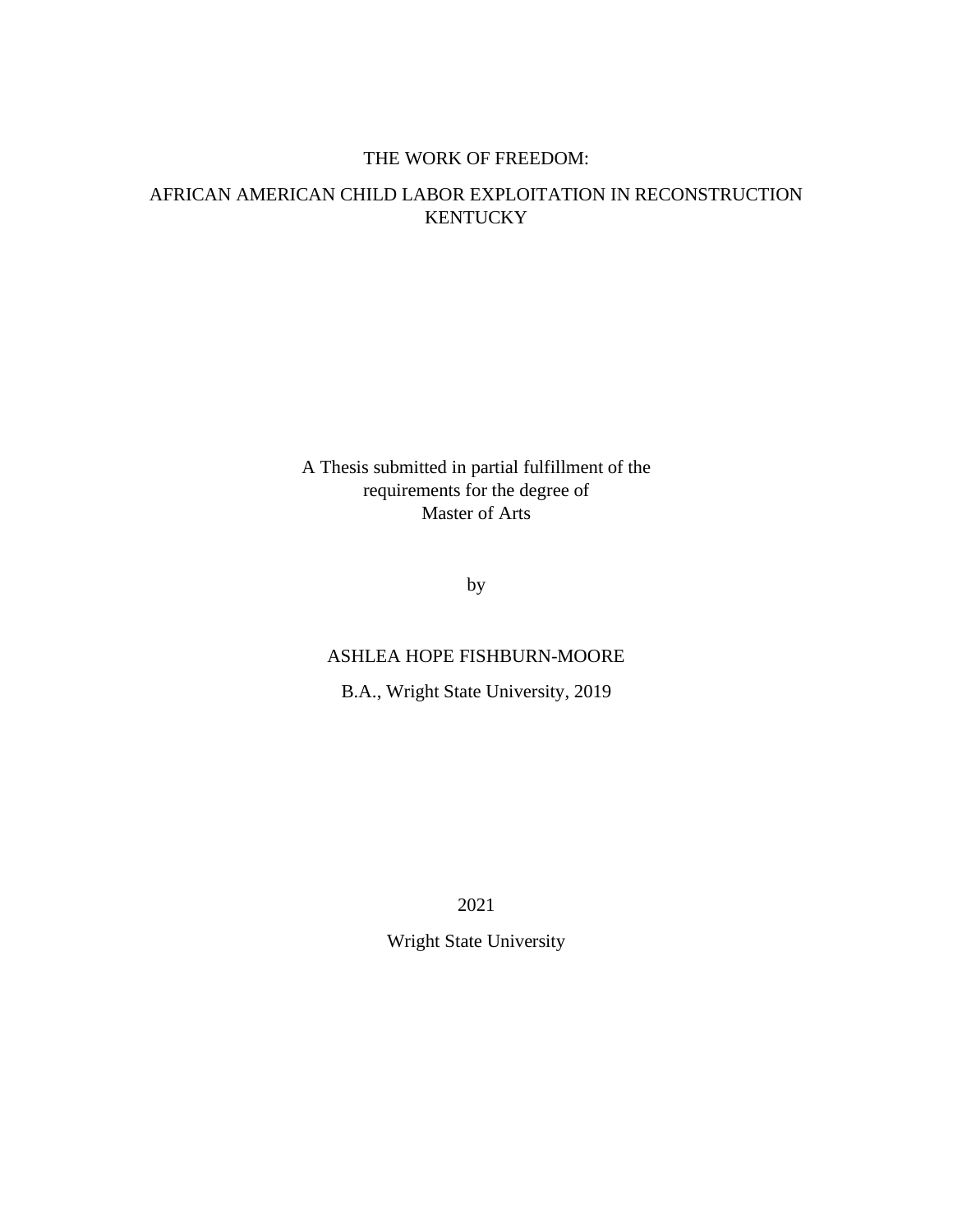## WRIGHT STATE UNIVERSITY

## GRADUATE SCHOOL

April 19, 2021

I HEREBY RECOMMEND THAT THE THESIS PREPARED UNDER MY SUPERVISION BY Ashlea Hope Fishburn-Moore ENTITLED The Work of Freedom: African American Child Labor Exploitation in Reconstruction Kentucky BE ACCEPTED IN PARTIAL FULFILLMENT OF THE REQUIREMENTS FOR THE DEGREE OF Master of Arts.

> Drew Swanson, Ph.D. Thesis Director

\_\_\_\_\_\_\_\_\_\_\_\_\_\_\_\_\_\_\_\_\_\_\_\_\_\_\_\_\_

\_\_\_\_\_\_\_\_\_\_\_\_\_\_\_\_\_\_\_\_\_\_\_\_\_\_\_\_\_

Jonathan Winkler, Ph.D. Chair, History

Committee on Final Examination:

\_\_\_\_\_\_\_\_\_\_\_\_\_\_\_\_\_\_\_\_\_\_\_\_\_\_\_\_\_\_\_\_

\_\_\_\_\_\_\_\_\_\_\_\_\_\_\_\_\_\_\_\_\_\_\_\_\_\_\_\_\_\_\_\_

\_\_\_\_\_\_\_\_\_\_\_\_\_\_\_\_\_\_\_\_\_\_\_\_\_\_\_\_\_\_\_\_

Noeleen McIlvenna, Ph.D.

Nancy Garner, Ph.D.

Barry Milligan, Ph.D. Dean of the Graduate School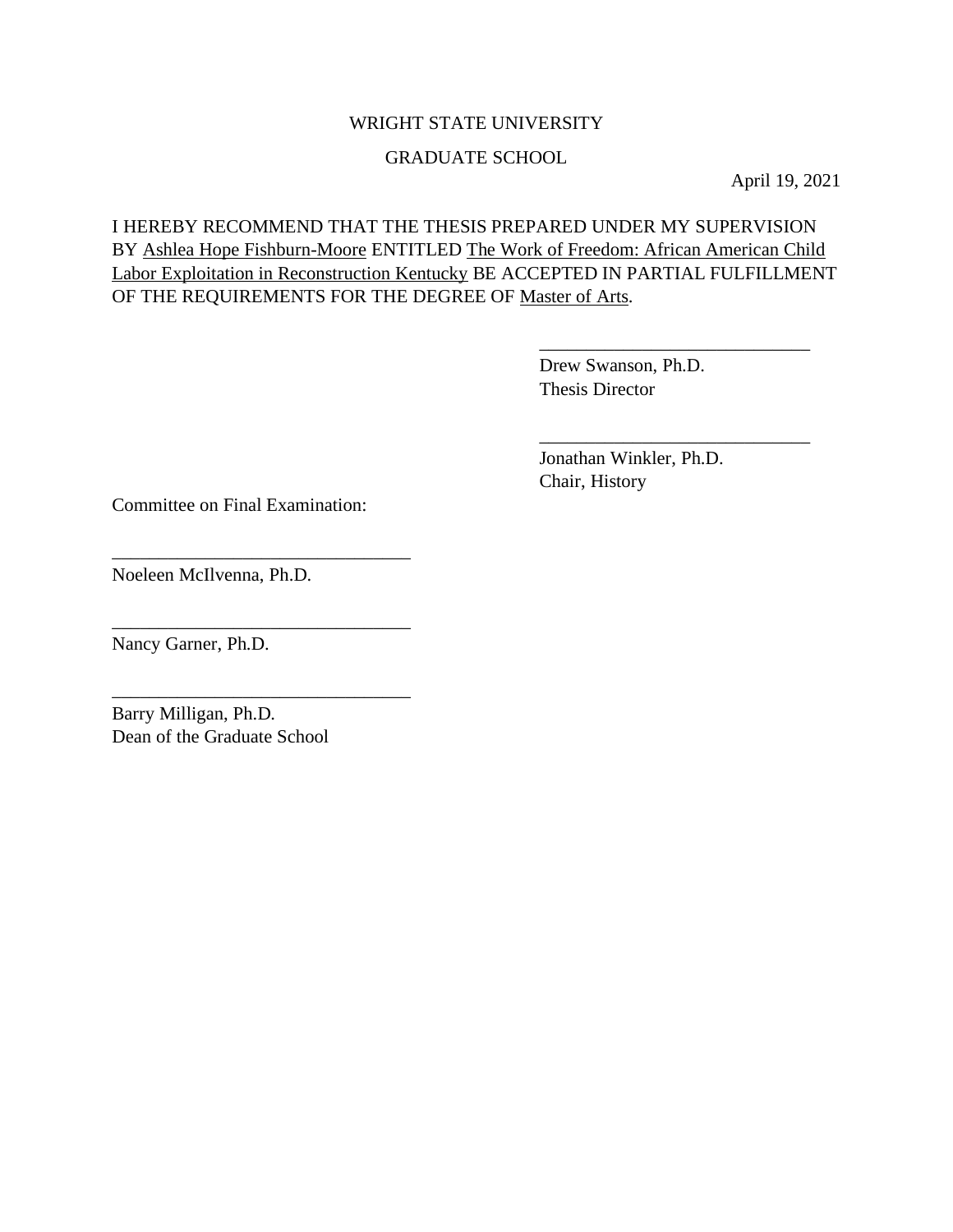#### ABSTRACT

Fishburn-Moore, Ashlea Hope. M.A., Department of History, Wright State University, 2021. The Work of Freedom: African American Child Labor Exploitation in Reconstruction Kentucky.

On May 23, 1866, two African American children in Christian County, Kentucky, were taken from their parents and apprenticed to a white planter, Elijah Simmons. The two children, Fannie, age eight, and Robert, age four, were expected to serve Simmons for the next thirteen and fourteen years respectively. Fannie was disabled. Denoted in her apprenticeship paper as "deaf and dumb," the Simmonses did not have to provide for her the way they would a nondisabled child, meaning that they did not have to pay her or provide her with anything upon her release from servitude. Although her story seems in some ways unique, Fannie's case is actually noteworthy because she was so typical. Thousands of children were placed in apprenticeships that served to enslave them. This thesis explores the often-forgotten subject of Reconstruction and Black labor in a border state. Fannie serves as a reminder that the work of freedom was far from over after the Civil War, and for many freedpeople was just beginning.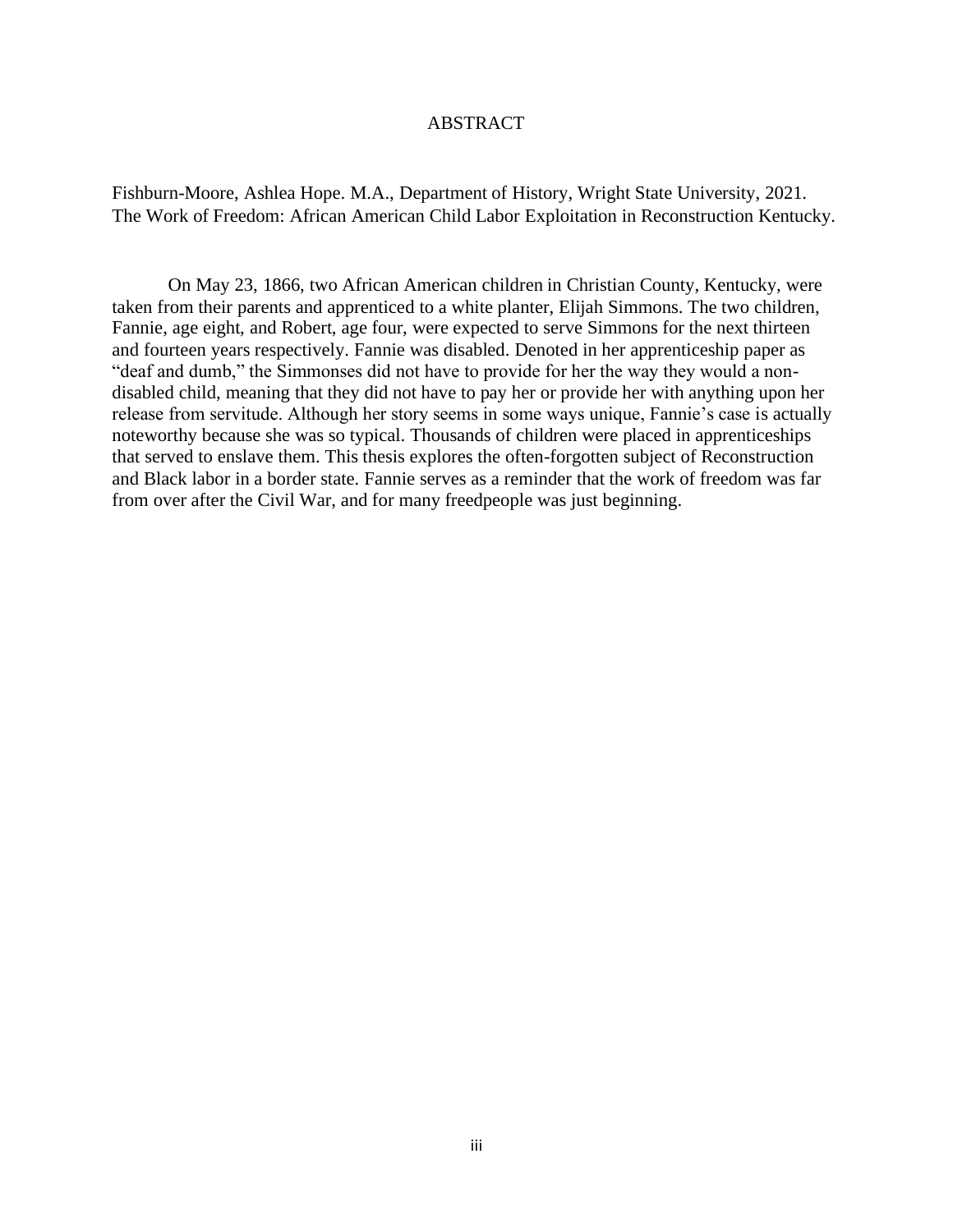|  | Table of Contents: |  |
|--|--------------------|--|
|--|--------------------|--|

| Introduction                                        |    |
|-----------------------------------------------------|----|
| Chapter 1: Kentucky as a Confederate State          |    |
| Chapter 2: The Enslavement of "Free" Black Children |    |
| Chapter 3: Fannie as a Case Study                   | 27 |
| Chapter 4: Kentucky's Courts of Injustice           | 40 |
| Conclusion                                          | 48 |
| Bibliography                                        | 51 |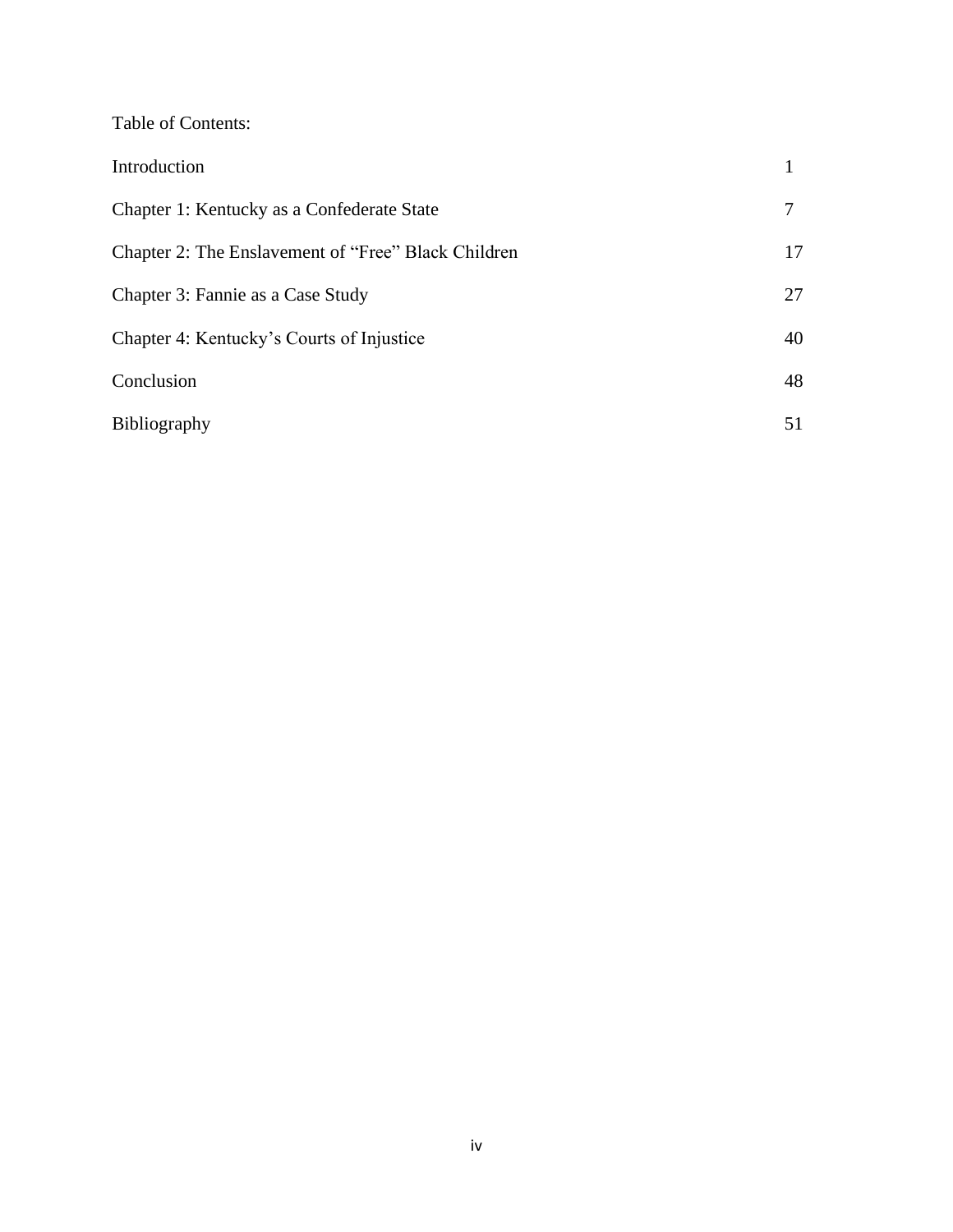Introduction:

On May 23, 1866, two African American children in Christian County, Kentucky, were taken from their parents and apprenticed to a white planter, Elijah Simmons. The two children, Fannie, age eight, and Robert, age four, were expected to serve Simmons for the next thirteen and fourteen years respectively. Their basic needs were guaranteed by the contract that outlined the arrangement, and Robert was to receive one-hundred dollars upon his release at age eighteen, but young Fannie worked for thirteen years without any form of compensation. Fannie was disabled. Denoted in her apprenticeship paper as "deaf and dumb," the Simmonses did not have to provide for her the way they would a non-disabled child, meaning that they did not have to pay her or provide her with anything upon her release from servitude. Although her story seems in some ways unique, Fannie's case is actually noteworthy because she was so typical. Hundreds of children across the county and thousands across the former slaveholding states were placed in apprenticeships that served to enslave them. Fannie's disability affected the way she moved through the world and made her easier to exploit, but her lived experience was the reality for many children of color. Fannie serves as a reminder that the work of freedom was far from over after the Civil War, and, in fact, for many formerly enslaved people was just beginning. She was exploited in a system designed with the goal of oppressing her. This system was intended to exploit her race, her gender, and her body, to take her labor and monetize it. It is this system that this thesis will illuminate. This work's focal point is African American apprenticeships in Reconstruction Kentucky, and the mechanisms in place – and created – to enslave an entirely new generation.

Black laborers built America. The former slaveholding states and their agrarian economy benefitted from Black labor for much longer than did the North and created an economy which

1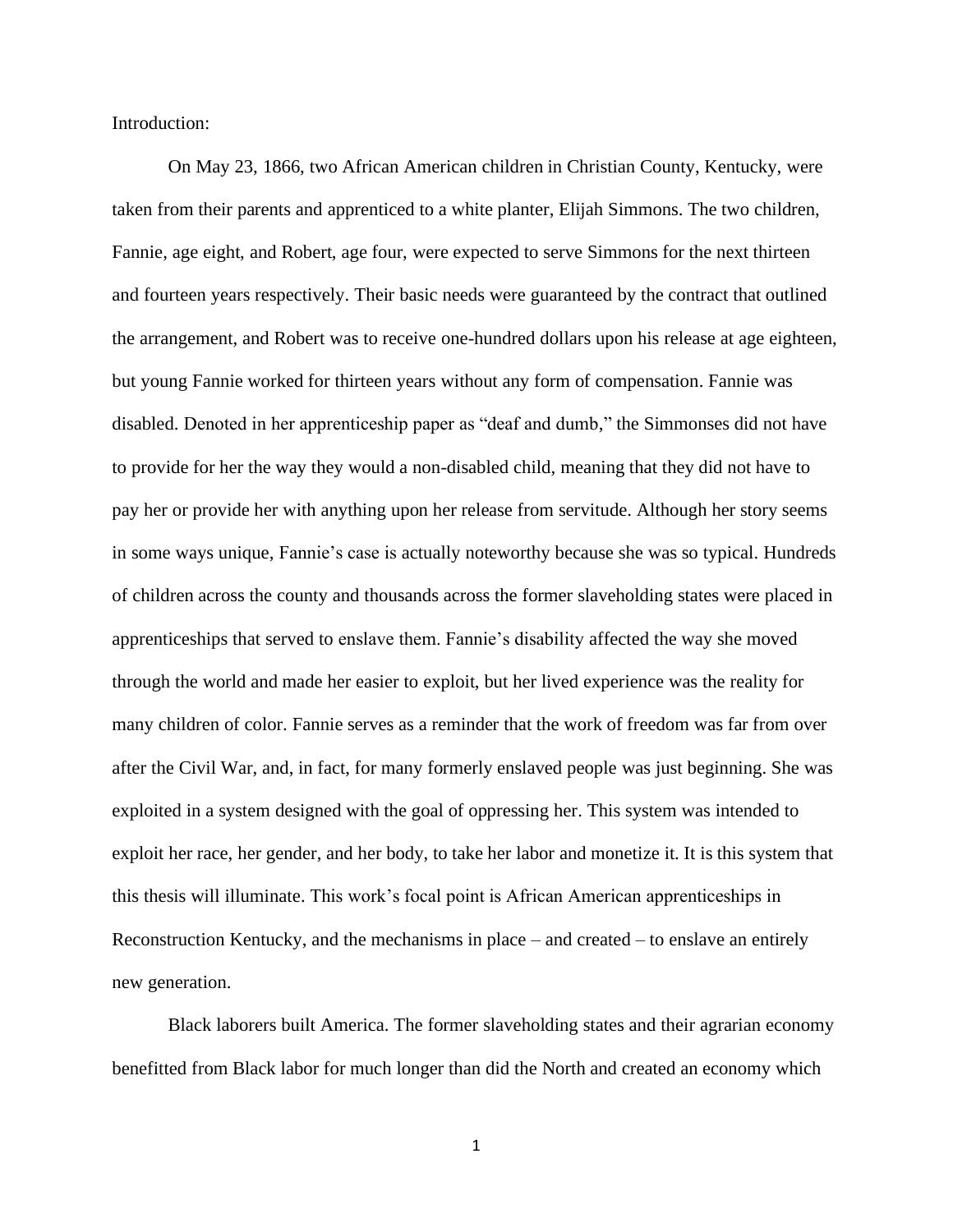was dependent upon forced labor. Until the end of the Civil War, this labor took the form of enslavement, with Black children living and working in bondage alongside their parents and kin, unless the system had separated them. Children of free Black parents were sometimes apprenticed out to white masters before the war.<sup>1</sup> In most counties in the former slaveholding states, and in Kentucky specifically, this was not always common, but in Christian County this regularly occurred. Frequently, these children were apprenticed out to learn a trade, like blacksmithing or gunsmithing, but on rarer occasions they would be apprenticed for farming or domestic work.<sup>2</sup>

In the Reconstruction Era, the apprenticeship practice and other forms of labor exploitation grew exponentially to fill the void left by chattel slavery. Across the former slaveholding states, white planters – typically former slaveholders– scrambled for ways to profitably retain labor, which meant the exploitation of Black labor on many occasions. While there were many different reasons and tactics for essentially re-enslaving African American labor, tobacco production was a driving force in many former slaveholding states – including Kentucky, Virginia, Tennessee, and North Carolina. In these states tenant farming was a common way to force African Americans to remain reliant on white planters and work for a meager wage.<sup>3</sup> Tenant farming was the practice of sectioning off large plantations into smaller

<sup>&</sup>lt;sup>1</sup> "Christian County, Kentucky, Indentured Bonds of Apprenticeship 1824-1867," Hopkinsville Christian County Public Library Special Collection, Hopkinsville, Kentucky. Prepared for the McCarroll Room by members of the Christian County Genealogical Society Inc. and the Staff of Christian County Court Clerk, Michael Kem, 1999. I hesitate to utilize the word "master" in any context and typically opt for slaveholder, but in the case of apprenticeships, the overseer of the apprenticeship was referred to as the master. This was the case for Black and white apprenticeships alike; however, that does not excuse the language. I am only utilizing it because it was the language of the time and in the legal documents.

<sup>&</sup>lt;sup>2</sup> "Indentured Bonds of Apprenticeship," 1-189.

<sup>3</sup> Jeffrey R. Kerr-Ritchie, *Freedpeople in the Tobacco South*: *Virginia, 1860-1900* (Chapel Hill: University of North Carolina Press: Chapel Hill, 1999), 14-15.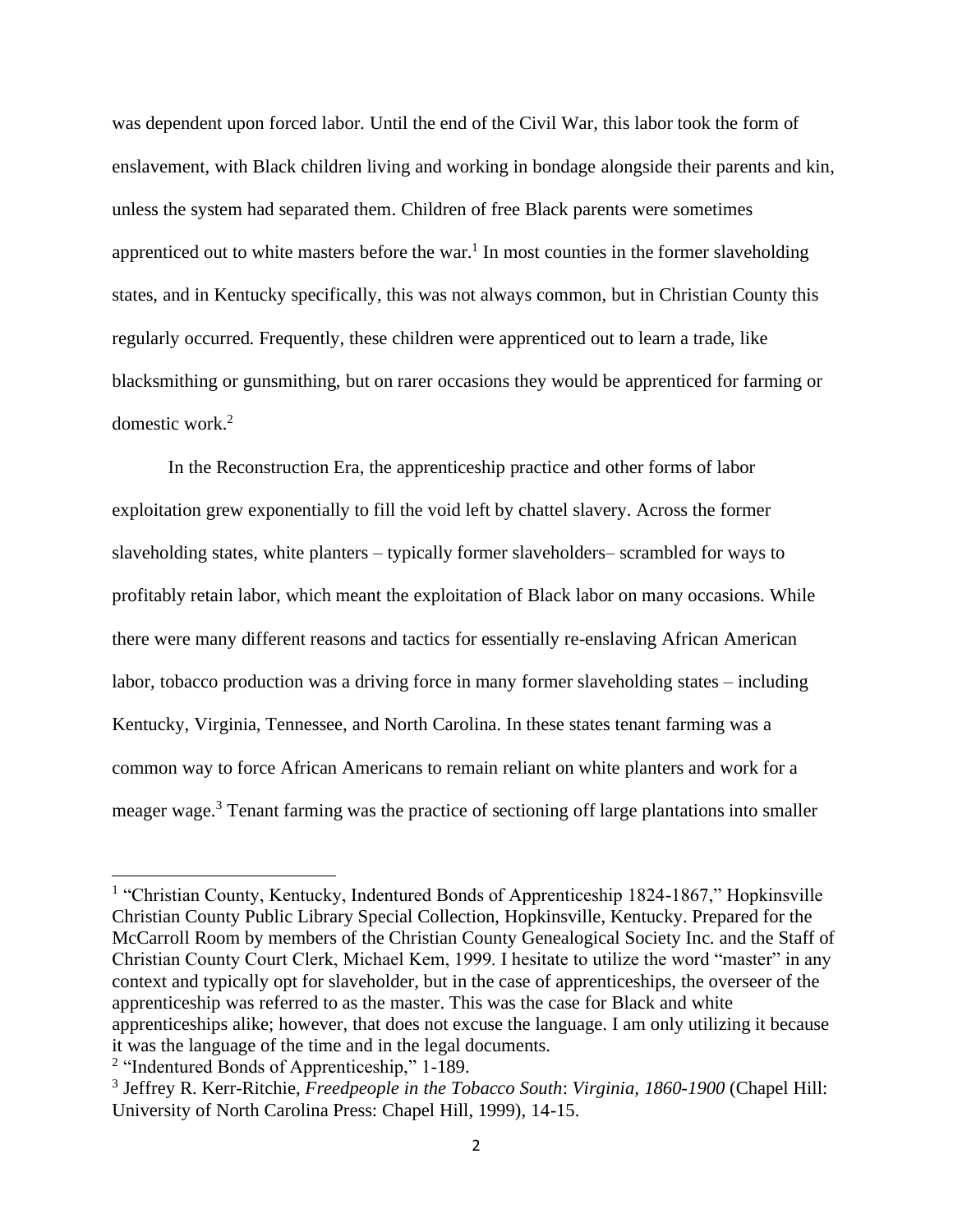plots of land that were rented to small farmers.<sup>4</sup> Rent was typically paid with a portion of the resulting crop, a practice known as sharecropping. In Kentucky and Virginia that meant that the sharecroppers may have given as much as 70 percent of the crop yield for a season to their landlord and kept only 30 percent to provide for themselves. Frequently, this remainder was not enough to sustain the sharecroppers and their families. They would become indebted to their landlords and so could not even move on to a "fairer" landlord until their debts were paid. This created a system of reliance and practical re-enslavement of a large portion of the Black population, which historians have labelled debt peonage.<sup>5</sup>

 Another entrapping cycle for African American adults was an unfair wage system. Instead of each African American family being granted a plot of land to work, African Americans were often hired for task-based labor.<sup>6</sup> This labor was very similar to that in place during slavery, only now African Americans were paid a small wage for their work. Every farmer had a different way he or she calculated wages. Some relied on the quantity of tobacco a worker produced every day, others paid a flat monthly rate, and some just paid a yearly wage at the end of a harvest. Frequently, though, these wages were nowhere close to enough to live on, so African Americans were at the mercy of the planter elite during emergency situations. This system again perpetuated systematic economic inequality.<sup>7</sup> These economic arrangements left African American adults vulnerable, but children were stuck in even worse positions.<sup>8</sup>

<sup>4</sup> Karen Cook Bell, *Claiming Freedom: Race, Kinship, and Land in Nineteenth-Century Georgia* (Columbia: University of South Carolina Press, 2018).

<sup>5</sup> Kerr-Ritchie, *Freedpeople in the Tobacco South*, 63.

<sup>6</sup> David E. Bernstein, *Only One Place of Redress: African Americans, Labor Regulations, and the Courts: from Reconstruction to the New Deal* (Durham, NC: Duke University Press, 2001). <sup>7</sup> Kerr-Ritchie, *Freedpeople in the Tobacco South*, 63.

<sup>&</sup>lt;sup>8</sup> J. Michael Rhyne, "'Conduct . . . Inexcusable and Unjustifiable': Bound Children and Battered Freedwomen, and the Limits of Emancipation in Kentucky's Bluegrass Region*,*" *Journal of Social History* 42, no. 2 (2008), 320.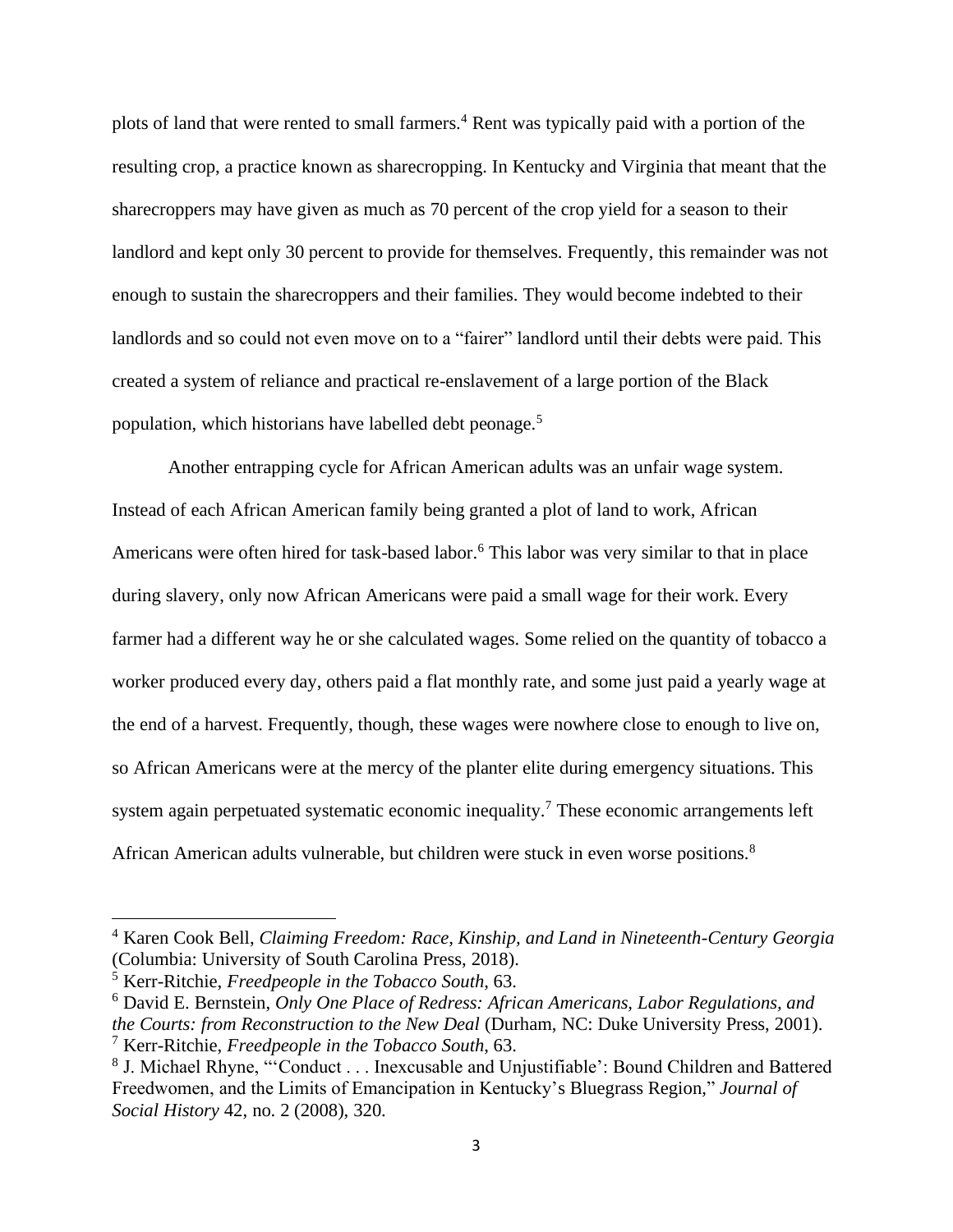African American children had few people with power to protect them. Due to their status as minors under the law and the racism at play, they were more exploitable than already vulnerable adults. Apprenticeships ostensibly promised to provide economic security for children whose families were unable to support them, but parents and relatives understood them to be exploitative and racialized tools of control. Family members would frequently try to keep children from being taken as apprentices, or abused by white planters while working on farms, but African American adults in Kentucky were also at a disadvantage.<sup>9</sup> One historian of nineteenth-century Kentucky notes that many former slaveholding states – Kentucky included – constructed a society after the war in which white people were considered superior to Black people. White people thus imagined that the only way peace could be achieved in the post-war era was to continue the master and slave dichotomy even if slavery was now outlawed. As a result, the white elite constructed systems in which African Americans continued to be oppressed.<sup>10</sup> Often times the easiest targets of this control were Black children, and this resulted in them suffering abuse at the hands of white planters with the children's families having few paths of recourse.

The abuse African American children endured at the hands of their white masters may be more expected in states that were part of the Confederate South, but in Kentucky African American children frequently faced many of the same issues as Black children in the former Confederate states. Beatings were commonplace for child laborers and apprentices alike.<sup>11</sup> Parents would try to combat this on numerous occasions in the commonwealth, but frequently the overburdened Freedmen's Bureau, the federal agency charged with overseeing African

<sup>&</sup>lt;sup>9</sup> Rhyne, "Conduct... Inexcusable and Unjustifiable."

<sup>10</sup> Rhyne, "Conduct… Inexcusable and Unjustifiable," 322.

<sup>&</sup>lt;sup>11</sup> Rhyne, "Conduct... Inexcusable and Unjustifiable,"  $328$ .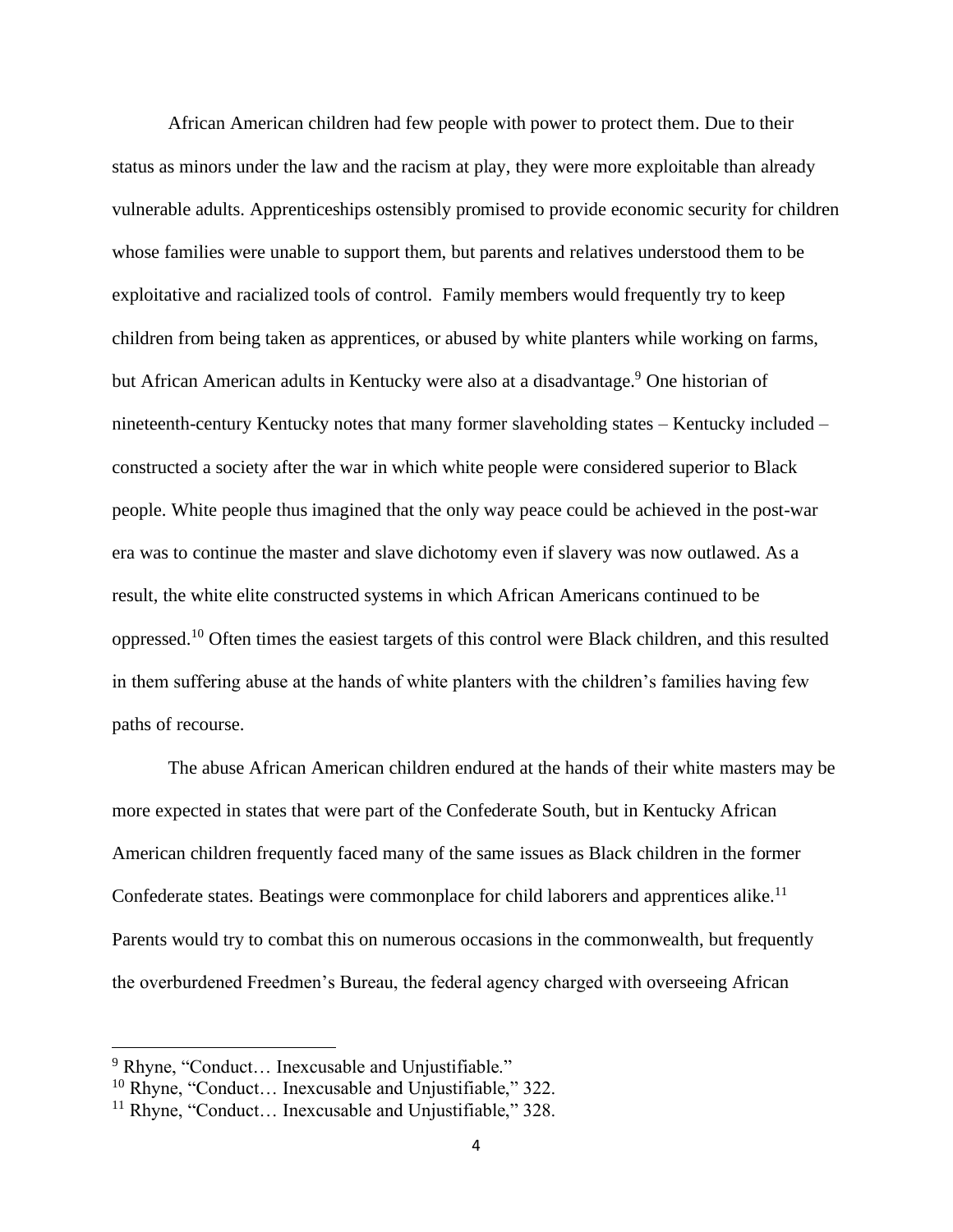Americans' transition from enslavement to freedom, did little to mitigate the problem.<sup>12</sup> As a result, the abuse often continued, and the economic reliance of Black children and their families on white Kentuckians frequently trapped African Americans in these situations.

Children were essentially held hostage by their white masters within these apprenticeships. Black children were captives in a war: a war against equality. In essence, the Civil War was still ongoing in former slave states.<sup>13</sup> White planters were scrambling to retain labor, and children were the most vulnerable targets. Children are also very malleable. They could be taken and taught outside of their culture, being forced to leave behind their heritage and family. Reconstruction was a war for labor, but also political and social dominance. White people did not want to lose their control, therefore taking children from their parents worked for two purposes. It served to provide them labor and also to maintain their control over a population. The apprenticeship system stole children from their families, isolating them from their culture, and allowed white people to teach them where they belonged within the nineteenthcentury racial hierarchy.

This thesis will investigate the abuses African American children suffered under the legal apprenticeship system in Kentucky after the Civil War. It takes a four-chapter format, wherein the first chapter examines what caused Kentucky to align with the former Confederacy. What makes Kentucky so similar to the secessionist states? This is vital to investigate because it explains why Kentucky fell into the same trap of enslaving children during the Reconstruction

<sup>&</sup>lt;sup>12</sup> Rhyne, "Conduct... Inexcusable and Unjustifiable," 328.

<sup>&</sup>lt;sup>13</sup> This "long war" concept is a common one. A few sources to reference on this idea are Douglas Egerton, *The Wars of Reconstruction: The Brief, Violent History of America's Most Progressive Era* (New York: Bloomsbury Press, 2015); Leanna Keith, *The Colfax Massacre: The Untold Story of Black Power, White Terror, and the Death of Reconstruction* (Oxford: Oxford University Press, 2009); and Nicholas Lemann, *Redemption: The Last Battle of the Civil War* (New York: Farrar, Straus and Giroux, 2006).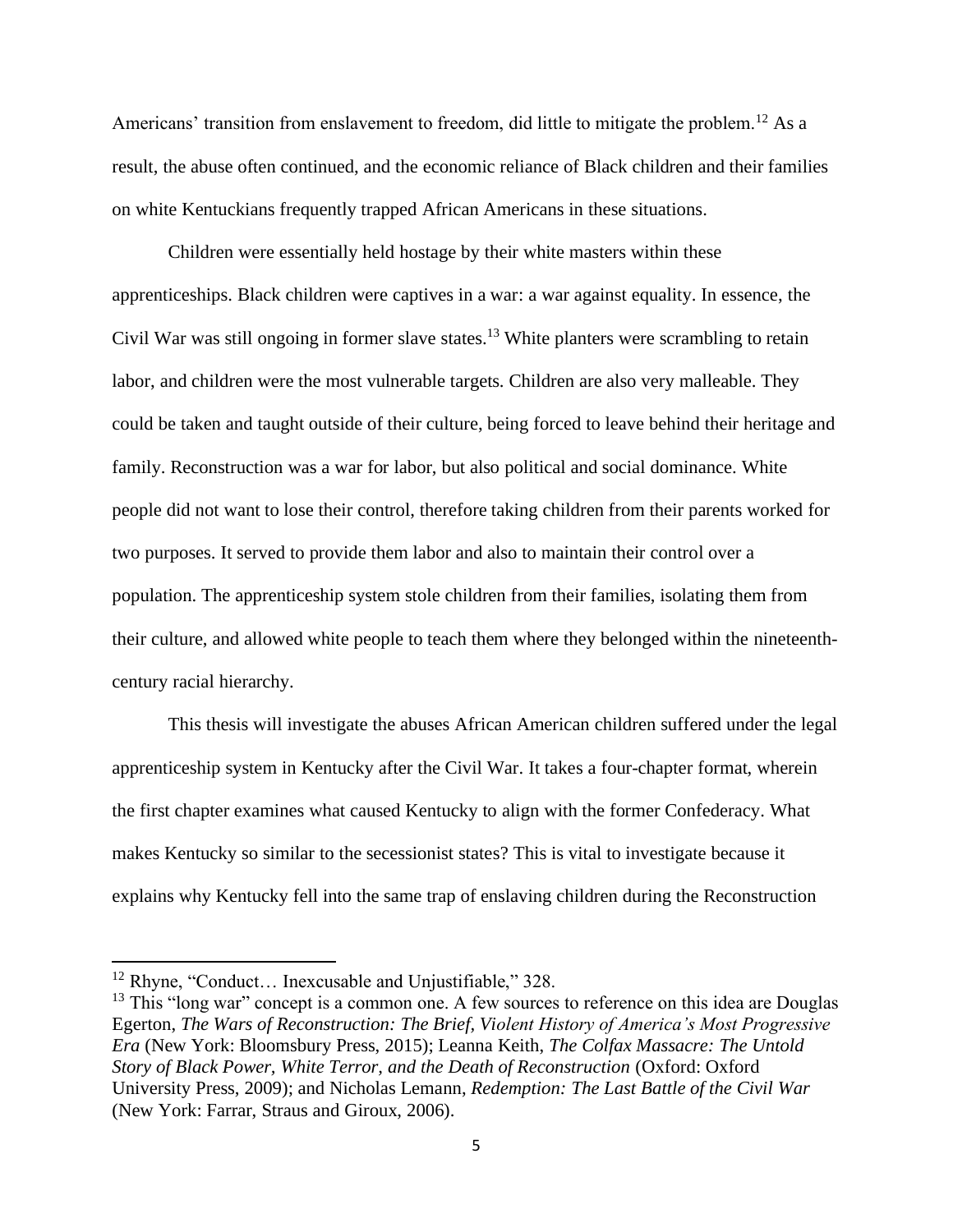period. The attitudes Kentuckians invested in were the same line of thinking that allowed similar oppression to thrive in former Confederate states. I will look at Kentucky's economy, labor practices, and political leanings both during and after the Civil War. The second chapter takes an overview of the apprenticeship practice throughout the former Confederate states, and explores how it transformed into the forced labor system it became during Reconstruction. After the Civil War, the apprenticeship system was linked almost solely to former slaveholding states. This was one of many ways former slaveholders sought to exploit and monetize Black labor. This was a form of slavery and that was exactly what the white elite wanted. Chapter three is a case study of Fannie. Here, I investigate the systems in place that allowed Fannie to be exploited, and the systems Kentuckians set up to further exploit Black child labor. Fannie's lived experience provides a window into how her African American girlhood and her disability were weaponized against her in a system designed to oppress her. In the final chapter, I look at the Kentucky courts and Freedmen's Bureau records to see how African Americans tried to combat their children's essential re-enslavement. Examining secondary legal histories and putting them in conversation with the primary documents of county apprenticeship papers highlights the legality of the apprenticeships system in Kentucky. These sources reveal how easy the justice system made exploiting Black children and shows what little power the Freedmen's Bureau held in actuality. All of these factors worked together to create a new kind of slavery under a different name. Children like Fannie were infantilized even into adulthood to hold them in a perpetually subservient and dependent status. All of this is with the end goal of providing a holistic narrative of Reconstruction Era apprenticeships in Kentucky.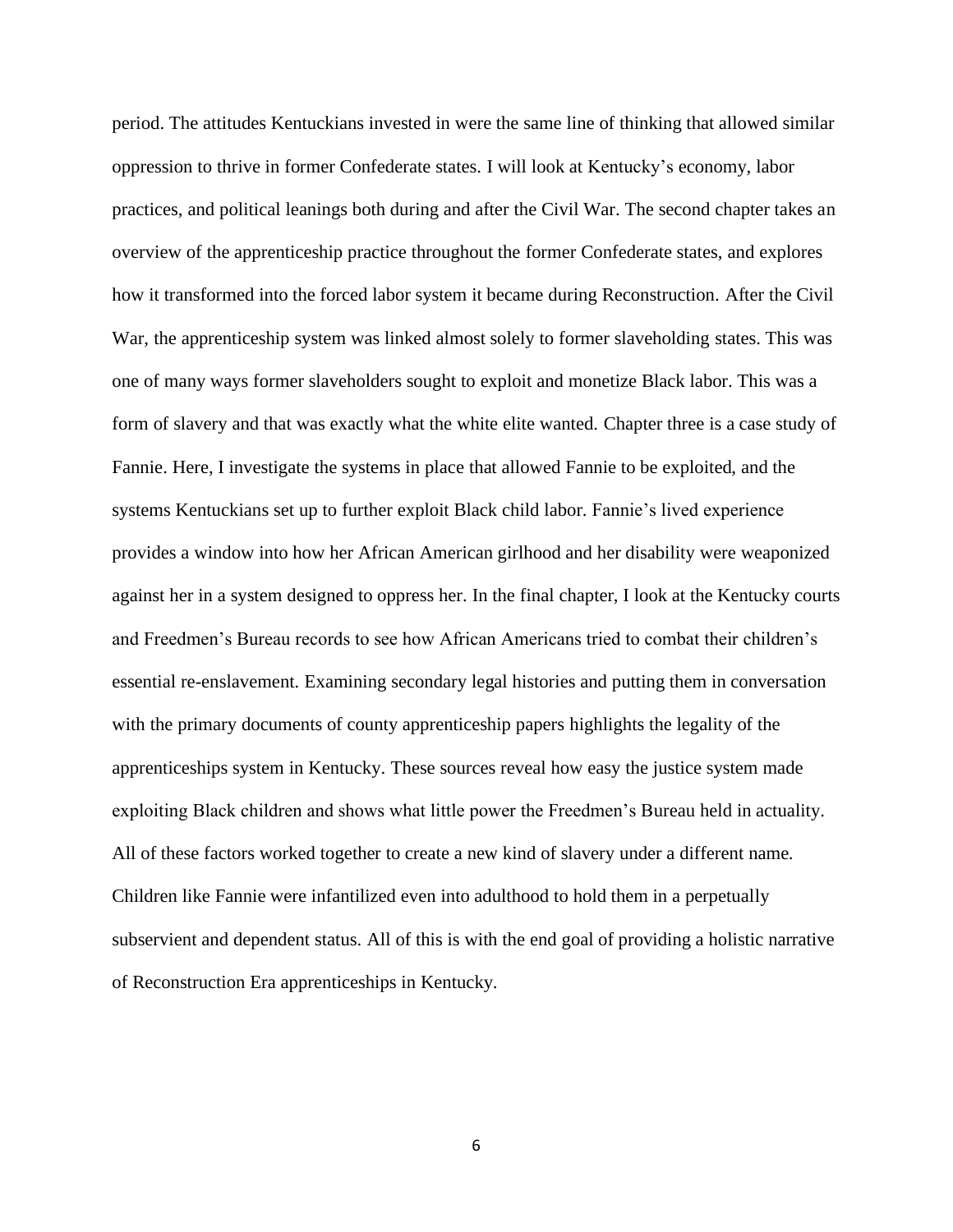Chapter 1: Kentucky as a Confederate State

Towering above the trees in rural Fairview, Kentucky, stands the tallest poured concretecast monument in the world. A blip on an otherwise idyllic view, this replica of the Washington Monument exists not as a memorial to a war hero or Civil Rights activist, but instead as a shrine to the Lost Cause memory that still envelopes this southern Kentucky town. Dedicated to Jefferson Davis this 351-foot monument stands on his birth site in historic Christian County, though the land is now a part of Todd County. The Jefferson Davis State Historic Site was established on June 7, 1924.<sup>14</sup> At the time of the monument's conception, Lost Cause memory was at its height in the commonwealth, and the monument served to epitomize the attitudes that brought it into being and still prevail, as shown through its continued existence. It is important to interrogate how a monument to the President of the Confederacy came to exist in a Union state. When and how did Kentucky become part of Confederate memory?

Historian Anne E. Marshall, in her book *Creating a Confederate Kentucky: The Lost Cause and Civil War Memory in a Border State,* discusses how Kentucky went from being a state that sympathized with the Union to one that became deeply entrenched in Lost Cause culture. Before Lost Cause culture took root, though, Marshall discusses the shift in mentality that occurred during the war. Some Kentuckians went from supporting the Union cause to shifting to supporting the Confederate cause as the war continued to drag on. Many white Kentuckians viewed the Union tactics to keep them from seceding as heavy-handed and unnecessary, but what really pushed them over the edge was the Emancipation Proclamation, which officially made the war about slavery. Kentuckians had believed that by supporting the

<sup>&</sup>lt;sup>14</sup> Jefferson Davis State Historic Site, Fairview, Kentucky,

[https://parks.ky.gov/fairview/parks/historic/jefferson-davis-state-historic-site,](https://parks.ky.gov/fairview/parks/historic/jefferson-davis-state-historic-site) accessed March 3, 2021.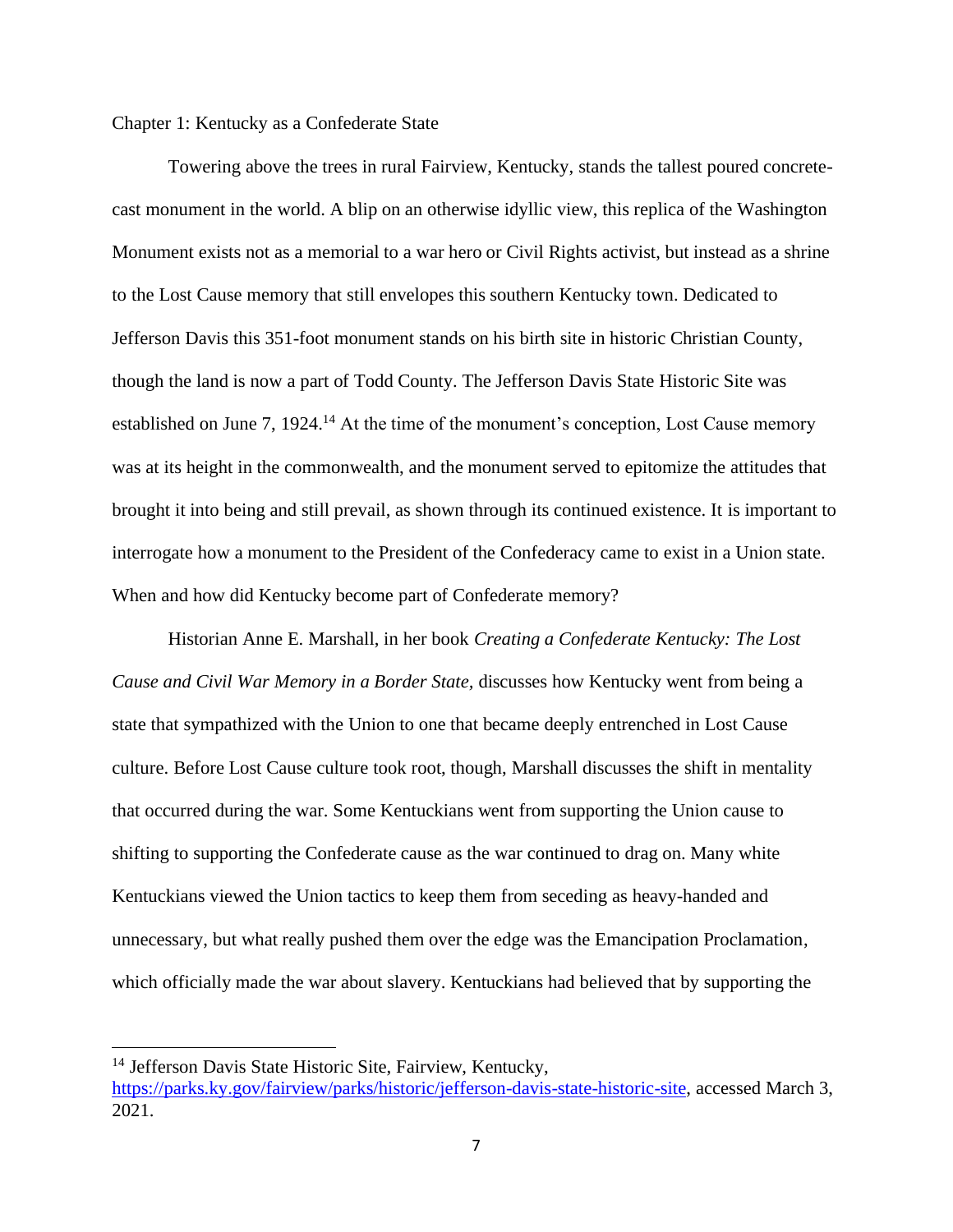Union cause they would actually be preserving the institution of slavery, a perception changed by the Proclamation. When the war officially ended, the 13<sup>th</sup> Amendment was passed and the slaves were freed, and many Kentuckians' loyalties shifted southward.<sup>15</sup>

Kentucky's loyalties and interests were all aligned with the former Confederate states because its landscape and people reflected theirs so closely. Both places had a largely agrarian economy and were demographically similar. In southern Kentucky this was especially accurate and in Christian County this rang even truer. Kentucky as a whole was not demographically similar to the states that would form the Confederacy--the state's population as a whole was 79.4 percent white, 19.75 percent enslaved, and .007 percent free people of color--but Christian County did reflect the broader trends of the Confederacy.<sup>16</sup> Christian County during the Civil War Era was especially dominated by tobacco production, but today leads the state in wheat production.<sup>17</sup> Regardless of this shift, the county has maintained its ties to its agrarian roots much like the former Confederate states. It was due to this agrarian economy that prior to the Civil War the county's population was 53.7 percent white, 46 percent enslaved, and .0026 percent free people of color.<sup>18</sup> To give this a frame of reference, the population statistics for Georgia in 1860 were 53.5 percent white, 46 percent enslaved, and .0029 percent free people of color.<sup>19</sup> Christian County practically perfectly mirrored the demographical composition of a cotton state.

<https://www2.census.gov/library/publications/decennial/1860/population/1860a-15.pdf> <sup>17</sup> "Christian County Tops Kentucky Wheat Production," December 14, 2018, [https://www.kysmallgrains.org/news/2018/12/14/christian-county-tops-kentucky-wheat](https://www.kysmallgrains.org/news/2018/12/14/christian-county-tops-kentucky-wheat-production)[production](https://www.kysmallgrains.org/news/2018/12/14/christian-county-tops-kentucky-wheat-production)

<sup>15</sup> Anne E. Marshall, *Creating a Confederate Kentucky: The Lost Cause and Civil War Memory in a Border State* (Chapel Hill: University of North Carolina Press, 2010). <sup>16</sup> 1860 Census Record, accessed August 31, 2020.

<sup>&</sup>lt;sup>18</sup> 1860 U.S. Census Record, accessed August 30, 2020. <https://www2.census.gov/library/publications/decennial/1860/population/1860a-15.pdf>  $19\overline{1860}$  U.S. Census Record, access August 31, 2020. <https://www2.census.gov/library/publications/decennial/1860/population/1860a-10.pdf>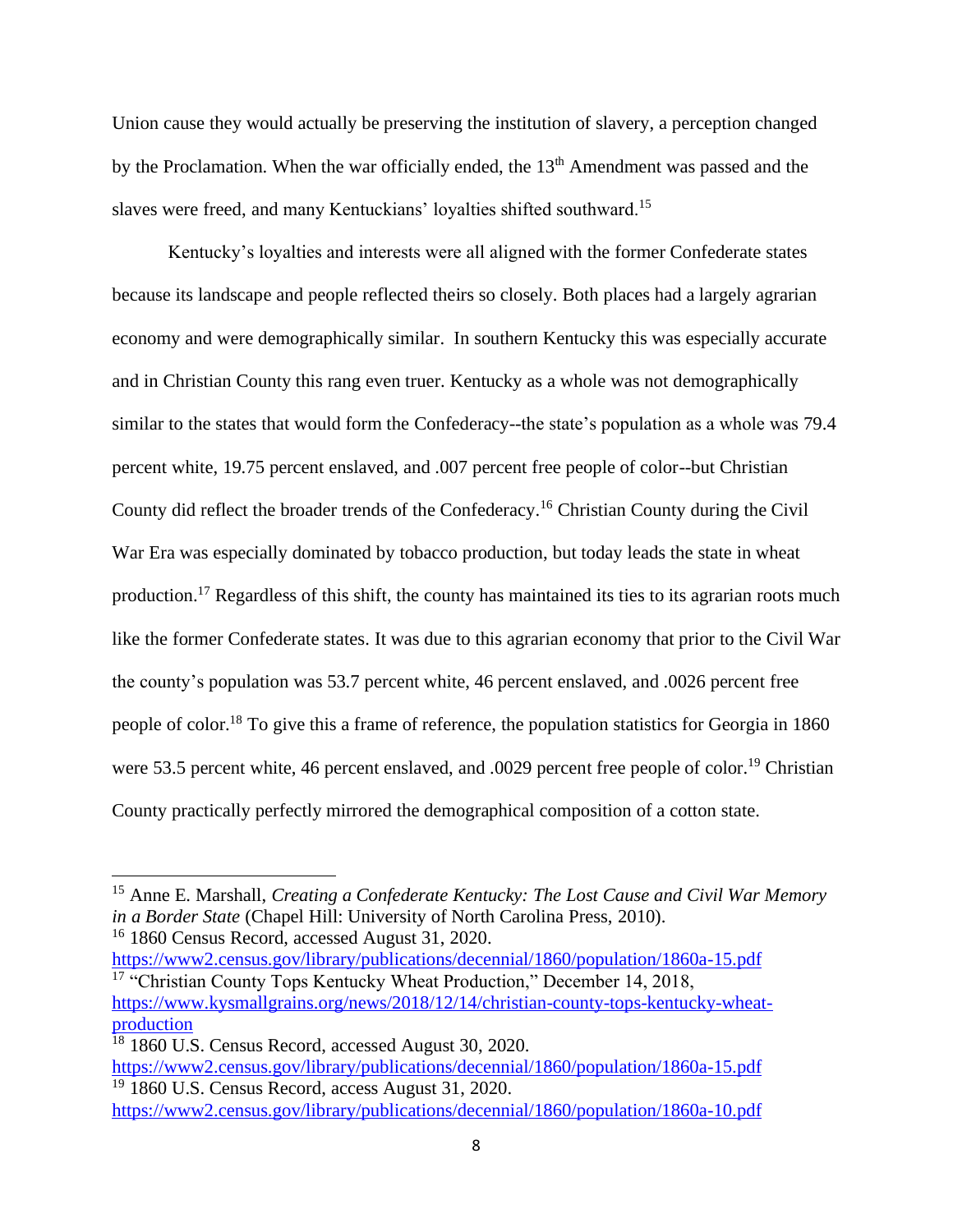It is due to this agrarian focus and consequent population structure that Christian County is the focal point for this thesis. Christian County is interesting and important in that it exists in a border state, and yet represents a microcosm of the former Confederacy. While the rest of the commonwealth could look elsewhere postwar, like to the North, and welcome industry, Christian County, along with the majority of southern Kentucky, still relied on a staple crop and the labor that accompanied it. As a result, the region's white landowners sought something to fill their labor void. Before we get to their solution, let us first discuss the events that turned Christian County's sentiment southward.

As a border state, Kentucky never seceded from the Union, but its landscape and people were crucial to both sides of the war effort. Within the span of eight months in the years 1808 and 1809, two future presidents were born in the state less than one hundred miles apart, and yet the aforementioned monument is not dedicated to the President who preserved the Union, but instead the one who fractured it. This reveals a deep divide in the region that still exists today.<sup>20</sup> Todd County, part of Christian County at the time of the monument's conception and where the monument stands today, was the birthplace of Jefferson Davis, and parts of the southern portion of Kentucky even attempted to secede from the Union during the Civil War. In Bowling Green – just sixty miles from Christian County – delegates declared the city the Confederate seat of Kentucky and operated as if it were a part of Confederate territory for a short time.<sup>21</sup> It was this

<sup>20</sup> Tony Horwitz, *Confederates in the Attic: Dispatches from the Unfinished Civil War* (New York: Random House Publishing, 1998), 101.

<sup>&</sup>lt;sup>21</sup> "The Civil War Driving Tour of Bowling Green and Warren County, [https://www.battlefields.org/visit/heritage-sites/civil-war-driving-tour-bowling-green-and](https://www.battlefields.org/visit/heritage-sites/civil-war-driving-tour-bowling-green-and-warren-county#:~:text=It%20declared%20Kentucky%20to%20be,the%20Confederate%20State%20of%20Kentucky.&text=The%20Confederate%20army%20evacuated%20the,the%20rest%20of%20the%20war.)[warren-](https://www.battlefields.org/visit/heritage-sites/civil-war-driving-tour-bowling-green-and-warren-county#:~:text=It%20declared%20Kentucky%20to%20be,the%20Confederate%20State%20of%20Kentucky.&text=The%20Confederate%20army%20evacuated%20the,the%20rest%20of%20the%20war.)

[county#:~:text=It%20declared%20Kentucky%20to%20be,the%20Confederate%20State%20of%](https://www.battlefields.org/visit/heritage-sites/civil-war-driving-tour-bowling-green-and-warren-county#:~:text=It%20declared%20Kentucky%20to%20be,the%20Confederate%20State%20of%20Kentucky.&text=The%20Confederate%20army%20evacuated%20the,the%20rest%20of%20the%20war.) [20Kentucky.&text=The%20Confederate%20army%20evacuated%20the,the%20rest%20of%20t](https://www.battlefields.org/visit/heritage-sites/civil-war-driving-tour-bowling-green-and-warren-county#:~:text=It%20declared%20Kentucky%20to%20be,the%20Confederate%20State%20of%20Kentucky.&text=The%20Confederate%20army%20evacuated%20the,the%20rest%20of%20the%20war.) [he%20war.](https://www.battlefields.org/visit/heritage-sites/civil-war-driving-tour-bowling-green-and-warren-county#:~:text=It%20declared%20Kentucky%20to%20be,the%20Confederate%20State%20of%20Kentucky.&text=The%20Confederate%20army%20evacuated%20the,the%20rest%20of%20the%20war.)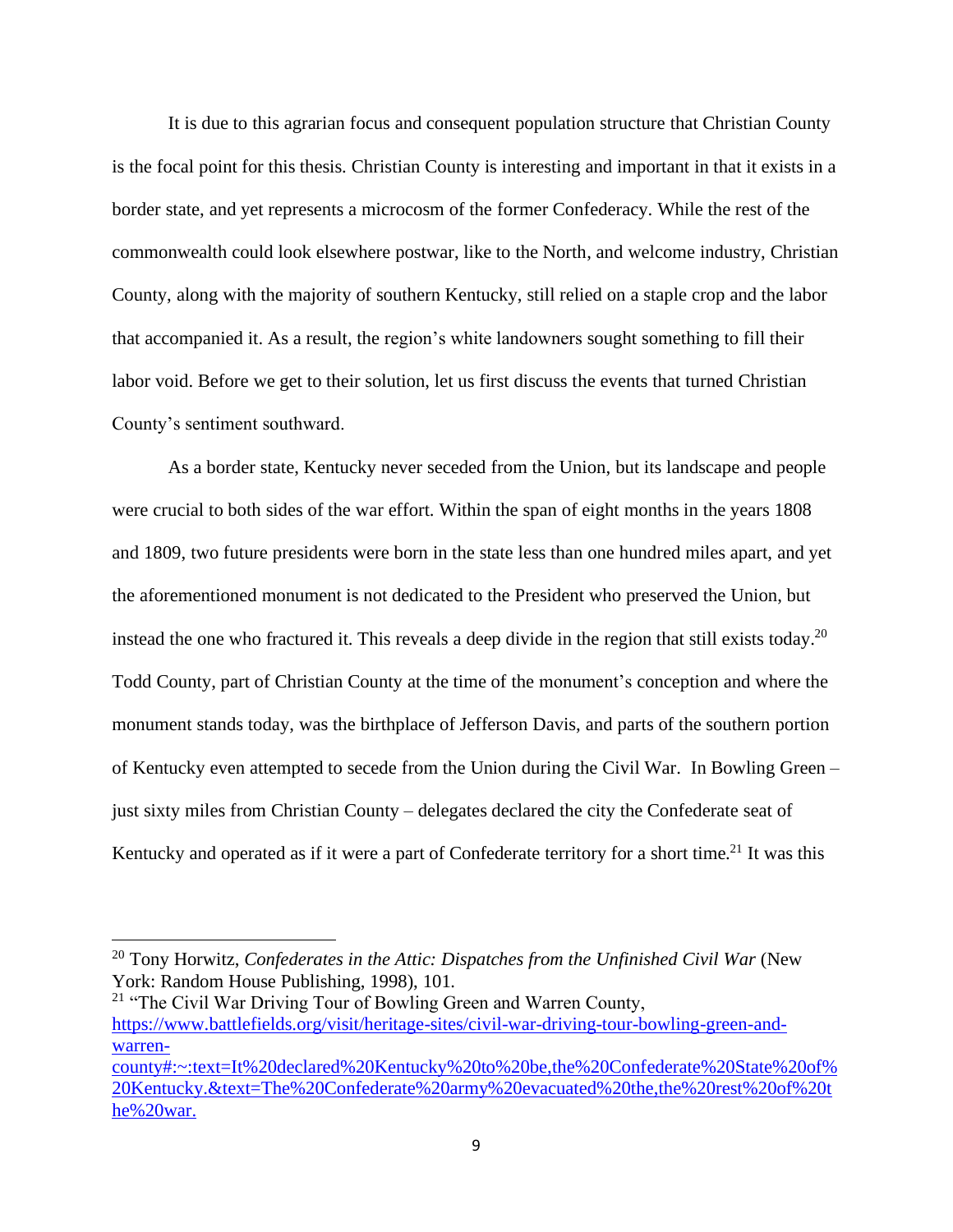Confederate attitude that was preserved and memorialized long after the war ended. In fact, the Jefferson Davis State Historical Site is not the only Confederate monument in Christian or Todd Counties. It is simply the largest. The attitudes this highlights remain important in the narrative of the region's public history to this day.

The attitudes the Jefferson Davis State Historic Site celebrates are frequently summed up in the phrase the "Lost Cause." Lost Cause memory is the idea that the collective memory of the white South celebrates the antebellum era and revels in plantation culture, and characterizes the war as a tragic defeat at the hands of a more populous and industrial North, while it frequently omits the horrors of slavery. This Lost Cause ideology permeates much of the American South and has seeped into some border states, especially Kentucky. The memory and practice of the Lost Cause is harmful to many people, most notably African Americans, because it belittles their historic oppression and brushes off the inhumane treatment their ancestors suffered under slavery. The Lost Cause allows people to romanticize a past that largely did not exist in actuality; instead, it is a fictionalized past that celebrates something that never truly existed. The Lost Cause memory underpins much of the debate surrounding Confederate monuments. The power of the Lost Cause peaked in the early twentieth century, when the Jefferson Davis monument and many others across the former slaveholding states were funded and constructed. Though Lost Cause culture has somewhat dissipated, it still remains relevant and intact, as shown through the existence and upkeep of these Confederate monuments.<sup>22</sup>

<sup>&</sup>lt;sup>22</sup> Outside of Anne Marshall's book on the Lost Cause in Kentucky, there are several thorough histories of Lost Cause memory in the actual former Confederacy. Two general histories are: Gaines Foster, *Ghosts of the Confederacy: Defeat, the Lost Cause, and the Emergence of the New South, 1865-1913* (Oxford: Oxford University Press, 1998); Charles Reagan Wilson, *Baptized in Blood: The Religion of the Lost Cause*, 1865-1920 (Athens, GA: University of Georgia Press, 2009).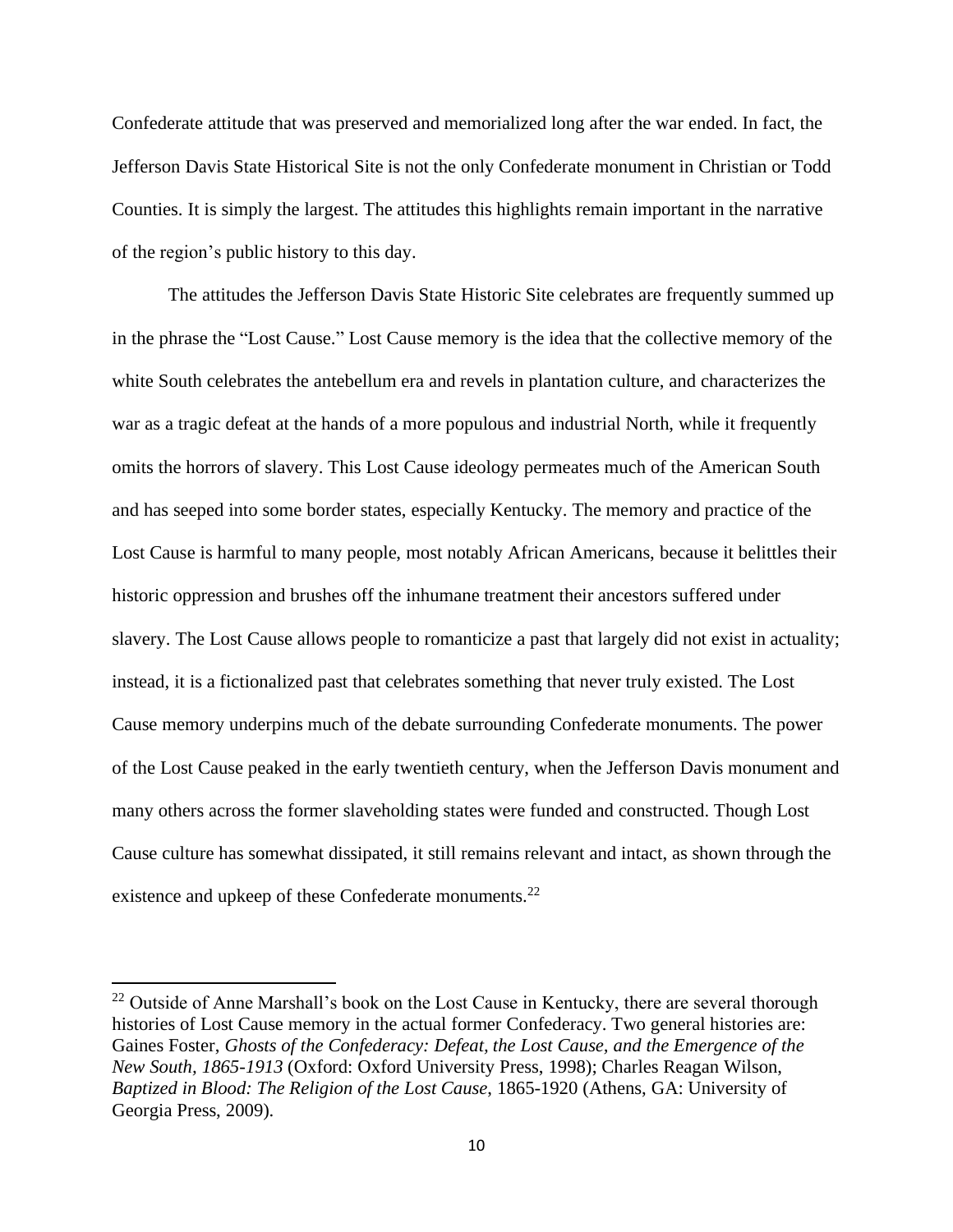To understand the attitudes of the present, we must first examine how they were formed. How did Kentucky become so enveloped in the Lost Cause culture as a Union state? At the start of the Civil War, Kentucky was rather firmly tied to the Union cause, but as the war progressed and it became increasingly a war about slavery in addition to preserving the Union, the commonwealth's allegiances began to shift. With the Emancipation Proclamation officially making the end of slavery a war aim, white Kentuckians began to identify more with the Confederacy. Kentucky was, and in many regions still is, an agrarian society. Civil War Kentuckians depended largely upon human labor to produce cash crops like tobacco, a workintensive commodity that still today must be hand harvested and suckered. Hence, enslaved labor was important to Kentucky's economy, or so many landowners believed. Post-war, when enslaved people were freed and white Kentuckians were left to face the same problems as those in the former Confederacy, the Lost Cause memory took hold as a self-serving ideology.

This belief in the Lost Cause was largely perpetuated by women. Groups like the United Daughters of the Confederacy formed, and women "became the 'keepers of the past,' curators of public memory."<sup>23</sup> Women celebrating the Confederate past became some of the earliest public historians in the commonwealth. As teachers and mothers, they taught their children that the Civil War was an issue of state's rights and that the federal government trampled over the most basic rights of Kentuckians. Kentucky was coerced and deceived into remaining a Union state. United Daughters of the Confederacy chapters in Kentucky even sponsored essay contests that coincided with the birthdays of Robert E. Lee and Jefferson Davis. The essays covered such topics as Confederate military heroes, slavery, and plantation life.<sup>24</sup> Activities such as these

<sup>23</sup> Marshall, *Creating a Confederate Kentucky*, 85.

<sup>24</sup> Karen L. Cox, *Dixie's Daughters: The United Daughters of the Confederacy and the Preservation of Confederate Culture* (Gainesville: University of Florida Press, 2003), 129.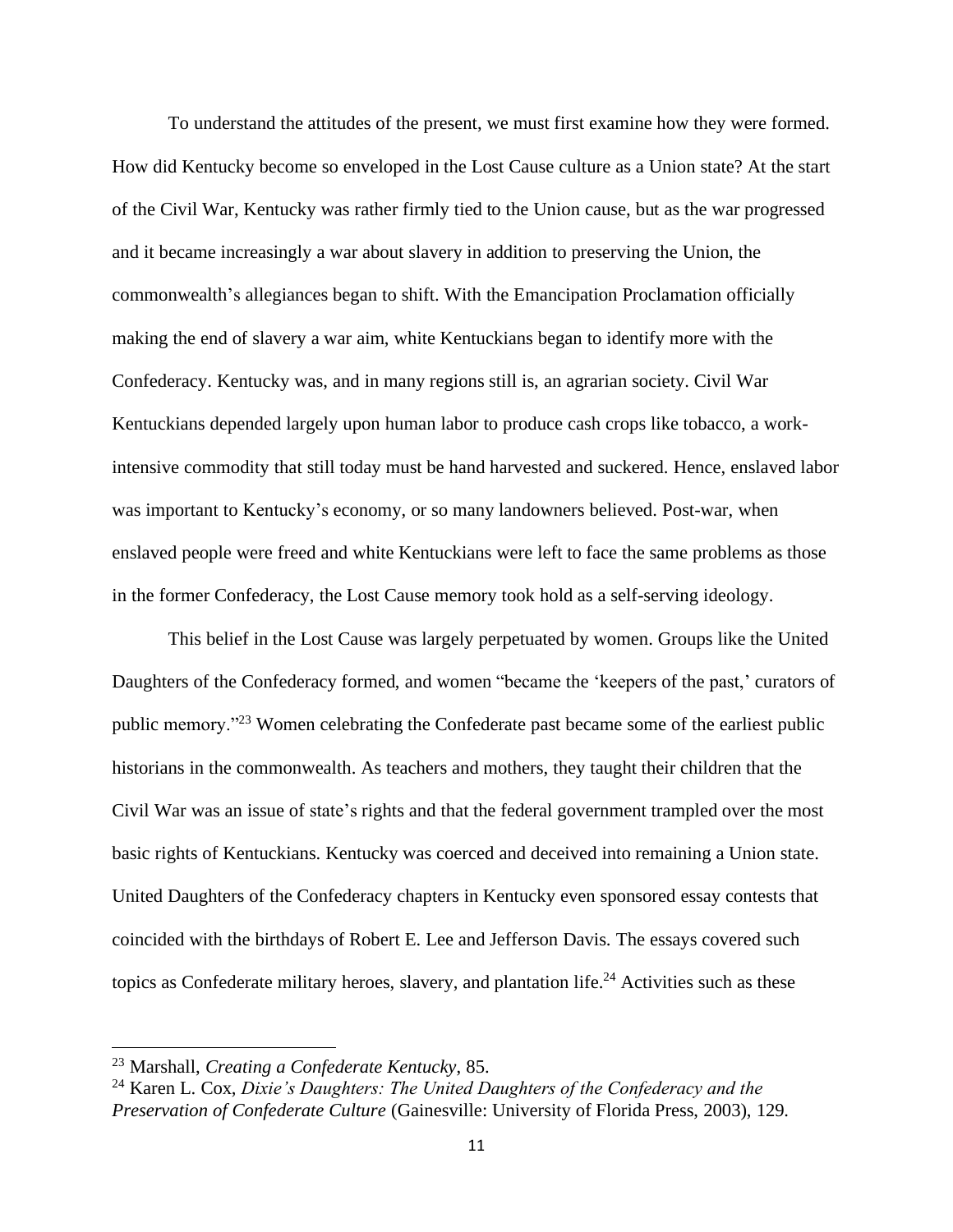cemented the Lost Cause memory in the commonwealth to such an extent that celebrated Pulitzer-Prize-winning author and Kentuckian Robert Penn Warren remembered being shocked to find out that his own family fought for the preservation of the Union.<sup>25</sup> As activists, women began fundraising and lobbying for monuments to be built to the brave men who served—the only brave men being those who fought for the Confederacy, of course.

This mentality that the Confederates were the state's only brave soldiers carries through to modern day, but immediately after the war the impact this had meant that Union sympathizers faded into the background. When federal agents, most notably Freedmen's Bureau agents, began arriving in Kentucky, white people across the commonwealth resented them, citing their grievance as federal overreach. Those who supported the Freedmen's Bureau agents frequently do not make it into the historical narrative, because especially in a place like Christian County, they would have been few and far between and likely would have been shunned by their neighbors as Yankee sympathizers.

During Reconstruction, the Freedmen's Bureau (officially named the Bureau of Refugees, Freedmen, and Abandoned Lands) was created and implemented to help nowfreedpeople integrate into southern society. It tried to accomplish this by providing food, clothing, hospitals, schools, courts of justice, and immediate housing for displaced former slaves and refugees, along with helping people find jobs and provide for orphans.<sup>26</sup> Unfortunately, some Freedmen's Bureau agents were more interested in lining their pockets than providing aid to African American families. Children were the easiest people to exploit when it came to free labor

<sup>25</sup> Marshall, *Creating a Confederate Kentucky*, 183.

<sup>&</sup>lt;sup>26</sup> Mary Farmer-Kaiser "With the Weight of Circumstances like Millstones About Their Necks," *Virginia Magazine of History & Biography* 115, no. 3, (2007): 413-442; George Bentley, *A History of the Freedmen's Bureau* (New York: Octagon, 1970).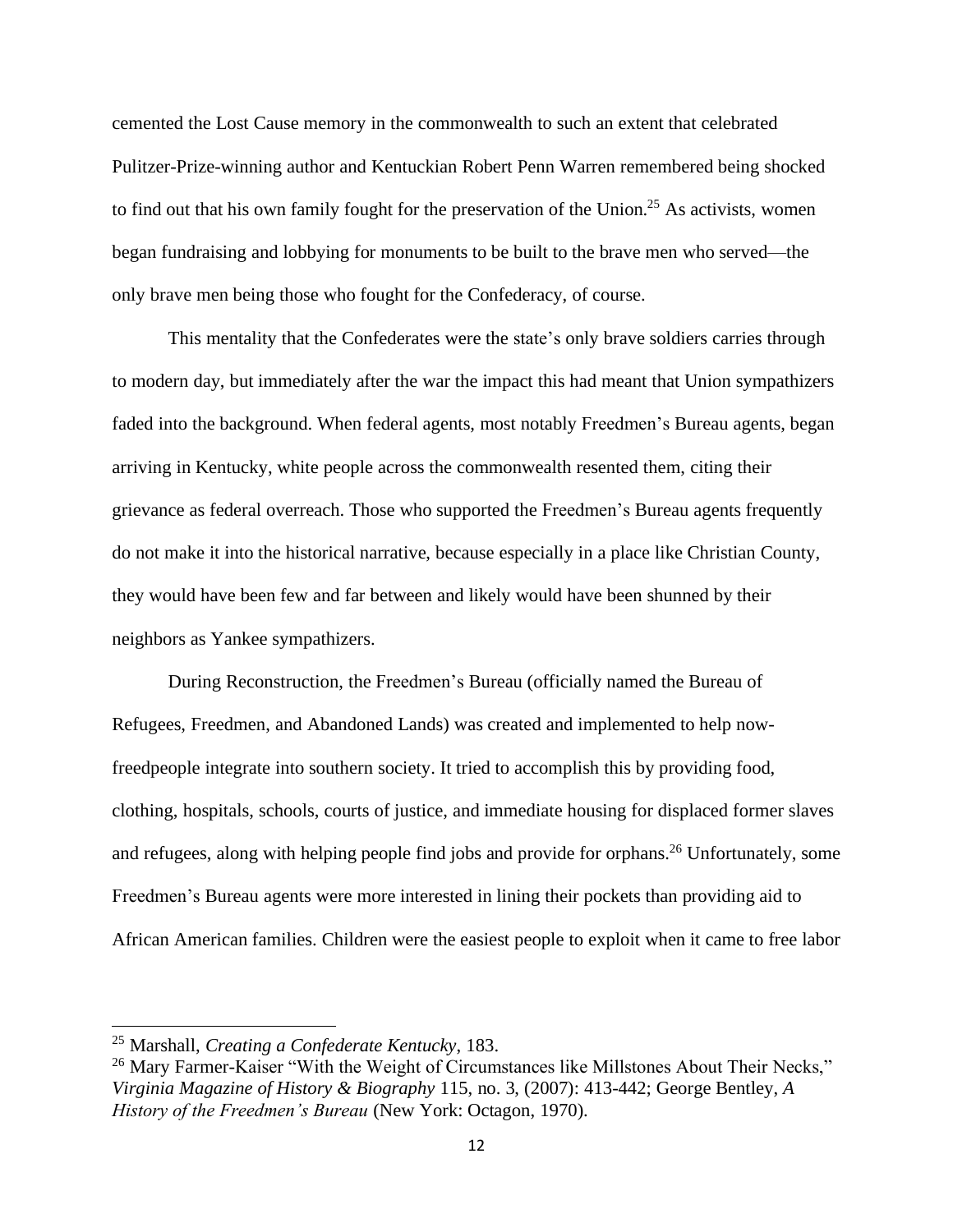for white men in the area.<sup>27</sup> This is likely what occurred to many Black children throughout Kentucky, but the practice was larger and more widespread than in Kentucky alone. Hundreds of thousands of children of color across the former slave holding states were manumitted only to find themselves back in the hands of the same masters only a few months, weeks, or days later, exchanging the label of slave for that of apprentice. Even honest Freedmen's Bureau agents faced a difficult task in the South of trying to represent an exploited group of people who white planters seemed determined to continue to oppress.

White people, especially landholding white men, were already in power in Kentucky. They had the rights of full citizenship in every sense. They could vote, own property, and had basic control over their lives, aside from a brief moment in early Reconstruction when former Confederates' privileges were in question. This citizenship and control is something Black people had to build from the ground up, all the while trying to navigate a world postemancipation. Freedom meant a lot of different things to every person, but for African Americans across the former slaveholding states, true freedom was incredibly difficult to obtain. Freedpeople in Kentucky were left with few resources, a powerless Freedmen's Bureau, and few paths to upward mobility.

The Freedmen's Bureau had an especially hard task in Kentucky. Many Kentuckians resented the agency from the start, as they viewed the Bureau as a punishment. They believed that they did not secede like the rest of the South; therefore, there was no need for this federal overreach. Nonetheless, the commonwealth was divided into eleven districts, which contained only eighty of the state's one hundred and ten counties. There were three agents and a superintendent assigned to each district and they were in charge of overseeing the duties in that

<sup>&</sup>lt;sup>27</sup> Rhyne "Conduct . . . Inexcusable and Unjustifiable," 319-340.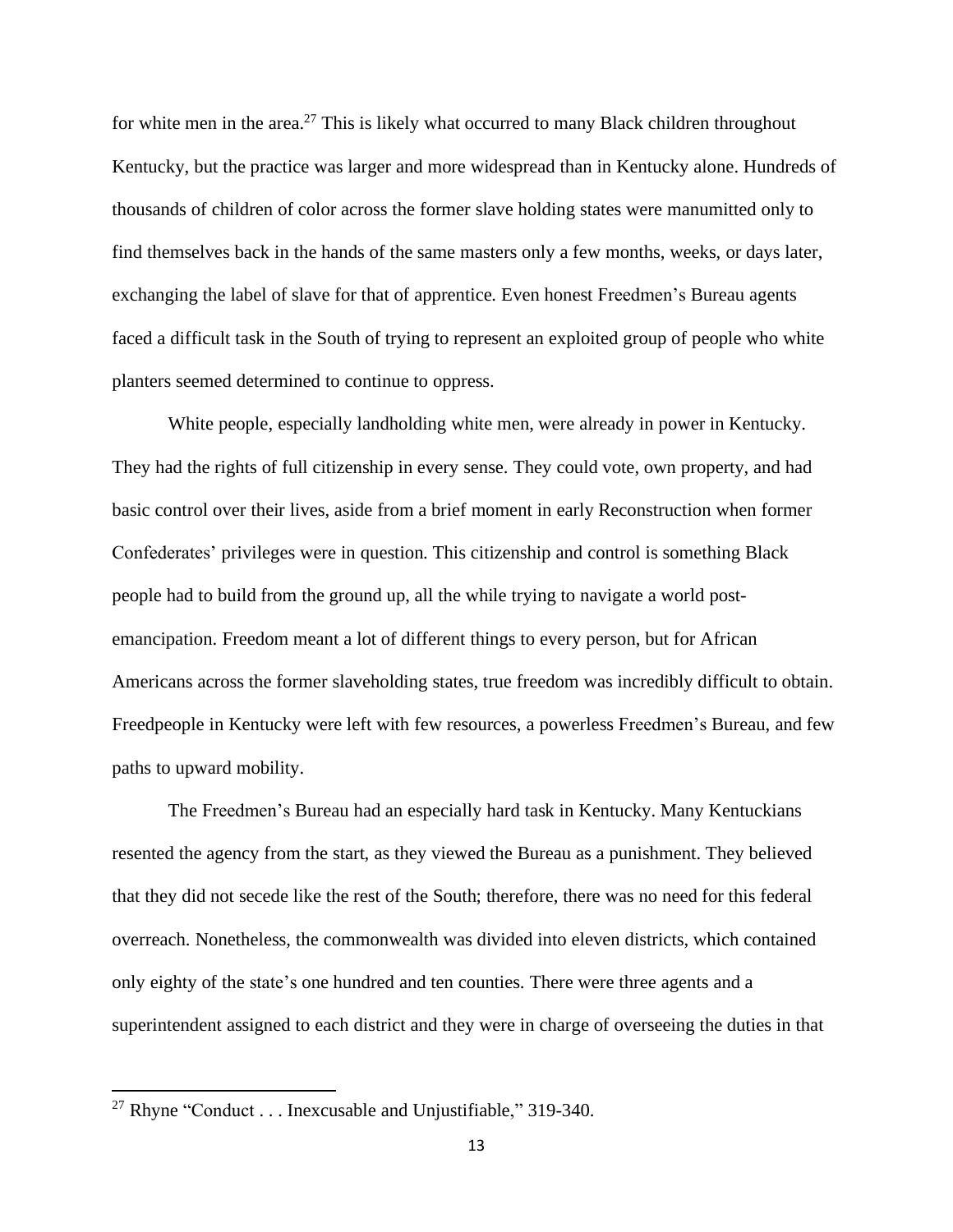district.<sup>28</sup> The Bureau's powers were limited, however. When Kentucky passed a law in 1866 that required masters teach their white apprentices to read but not their Black apprentices, the Bureau refused to acknowledge it, but the Freedmen's Bureau at this point had very little actual power in the state.<sup>29</sup> In an 1867 court case in Bourbon County, a judge even ruled that the Freedmen's Bureau did not legally exist in Kentucky, providing some legal ground for white Kentuckians to resist agency actions.<sup>30</sup> With these glaring issues, the Freedmen's Bureau was largely ineffective even when it did act.

Kentucky as a whole, and Christian County more specifically, faced many issues in the post-war years. Both experienced many of the same post-war troubles as the former Confederacy. Much of this was due to the history and populations of places like southern Kentucky. The imposition of federal agencies like the Freedmen's Bureau also played a role in the confederization of Kentucky. Prior to the beginnings of the official Reconstruction of Kentucky there were only small pockets of the state that felt closely tied to the South, but after the war and Reconstruction began, much of the rest of the state invested itself in a Confederate identity and the emergence of Lost Cause culture. As a result, when slavery was abolished and white Kentuckians sought a new labor source, they found similar solutions to those of the rest of the South: various forms of tenancy and apprenticeships.

Apprenticeships took hold in Kentucky and Christian County specifically because of how closely they relied on the same economic and social mechanisms present in the states that had been part of the Confederacy. Apprentices were most common in tobacco regions and in other

<sup>&</sup>lt;sup>28</sup> Senate Executive Documents, Thirty-Nineth Congress, First Session 27, 1865-1866, 3.

<sup>29</sup> Howard, *Black Liberation in Kentucky*: *Emancipation and Freedom, 1862-1884* (Lexington: University of Kentucky Press, 1983), 126.

<sup>30</sup> Howard, *Black Liberation in Kentucky*, 127.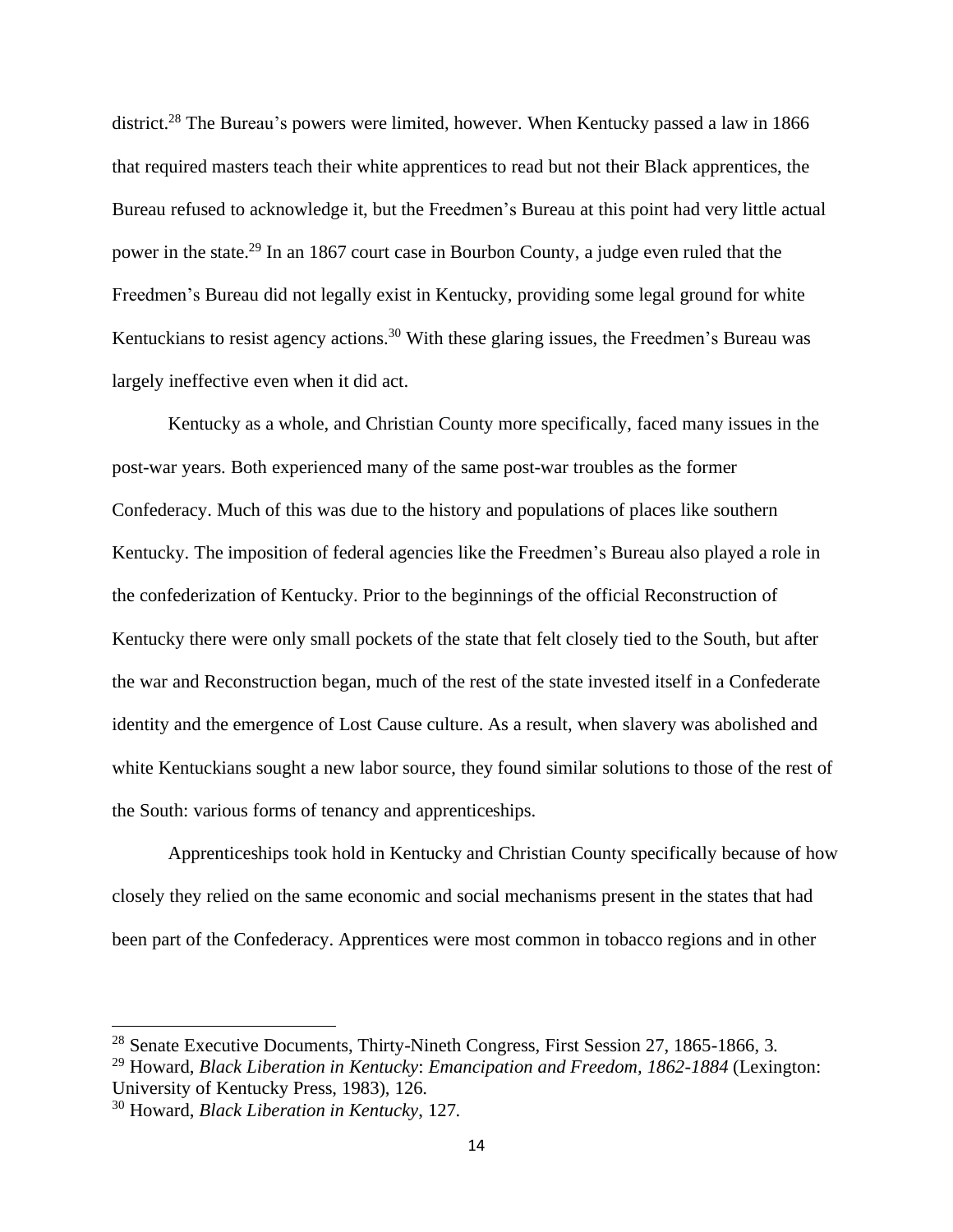agrarian regions of western and southern Kentucky. This was because the enslaved population had been so high there due to the white planters' need for labor to work the land. There were not as many enslaved people or, after the war, apprentices in urban centers like Lexington and Louisville because there was not the same agrarian drive. It is due to the frequency with which apprenticing occurred that I examine Christian County. The apprenticeship practice in Christian County also more closely mirrored that of the former Confederate states. Christian County serves as a case study for the horrors of child labor in a border state, and this can most clearly be seen in one case involving the white family of Elijah Simmons and a young Black girl named Fannie.

It is important to note that Kentucky's legal history of slavery, along with the rest of the former slaveholding states, formed the legal basis for the apprenticeship system. The apprenticeship system did not emerge like this in the North, in part because the region's farmers raised different crops, but also because slavery had been illegal for years. The North had its problems, but for many enslaved African Americans pre-war it was viewed as a haven for freedom. Nowhere in the former slaveholding states had that reputation because the very society was built upon the continued oppression of Black people. The legal structures in place were set up to perpetuate African Americans' oppression and so enacting an unjust apprenticeship system was simply the next logical step. The apprenticeship system was not an atrocity because it existed outside of the structure of the law, but rather because it operated well within legal parameters, trapping children for years to come.

What makes the apprenticeship system in Kentucky especially notable is the fact that so little has been written on it. In her book *Labor of Innocents: Forced Apprenticeship in North Carolina 1715-1919*, Karin L. Zipf explores the history of the legal apprenticeship system in North Carolina. While it is a valuable work in the historiography of child labor, its scope does

15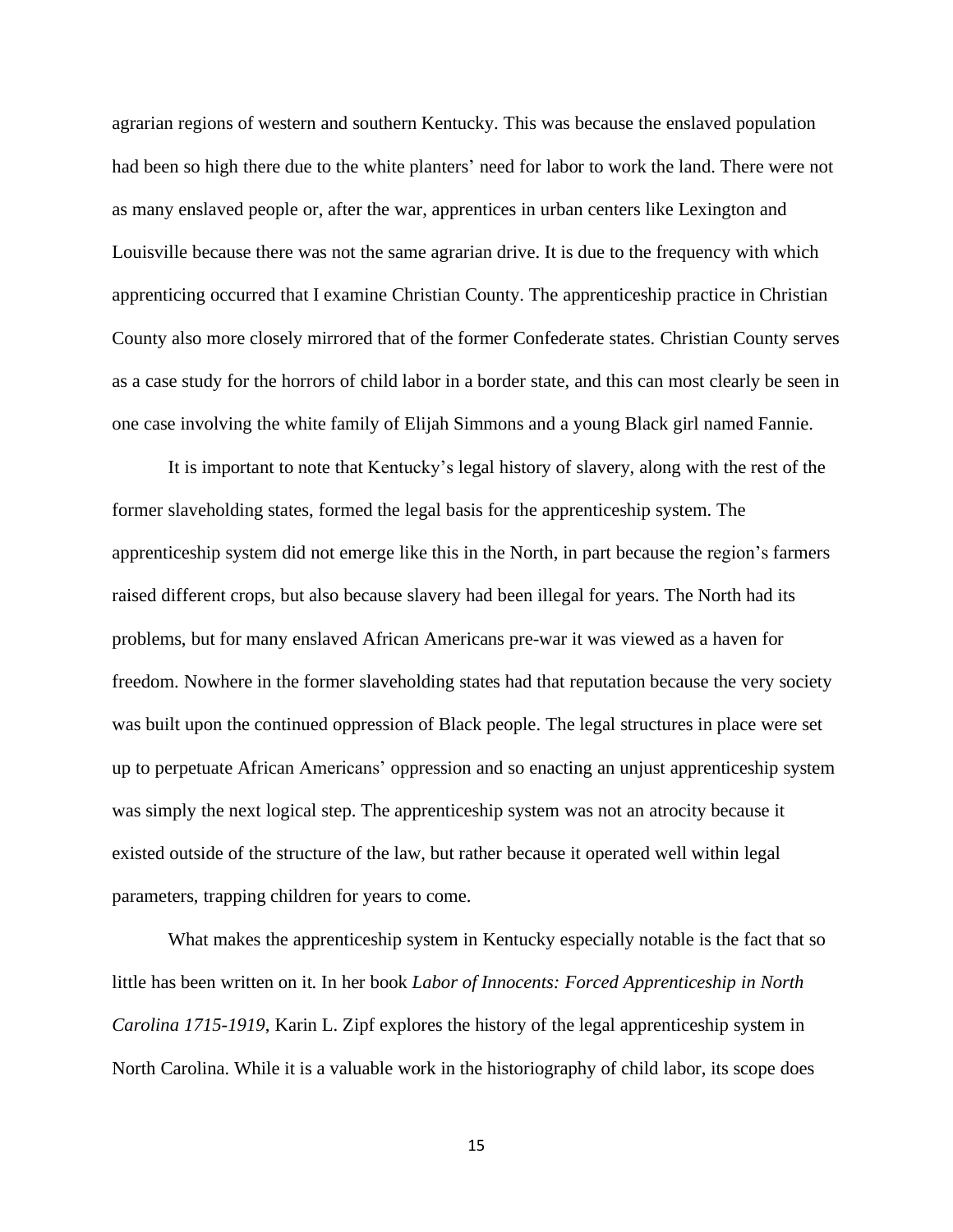not expand to the border states, nor should it as that was not Zipf's purpose.<sup>31</sup> Zipf provides a basis of understanding for historians of apprenticeships and how the labor of children was exploited, but it does not take the place of a comprehensive study of the practice in a border state. There are some historians of Reconstruction Kentucky who mention apprenticeships, but do not delve deeply into the details. They often rely on Freedmen's Bureau papers instead of looking into county court house records.<sup>32</sup> Kentucky is frequently overlooked because it did not secede and yet it is its lack of secession that enabled Kentucky to act outside of the purview of the federal government and go unregulated for so long.

<sup>31</sup> Karin L. Zipf, *Labor of Innocents: Forced Apprenticeship in North Carolina, 1715-1919* (Baton Rouge: Louisiana State University Press, 2005).

<sup>32</sup> Howard, *Black Liberation in Kentucky*; Marshall, *Creating a Confederate Kentucky*; Rhyne, "Conduct . . . Inexcusable and Unjustifiable."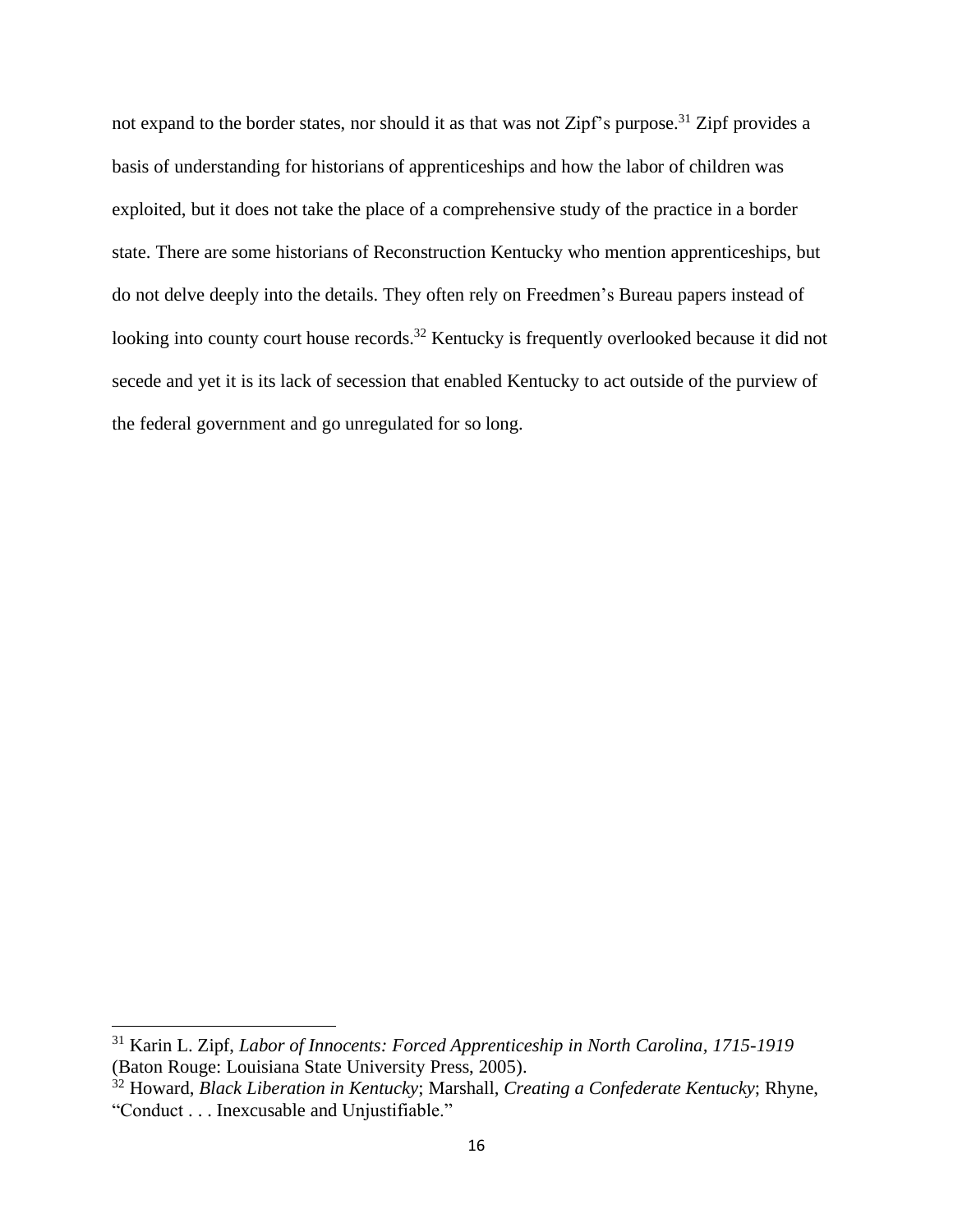## Chapter 2: The Enslavement of "Free" Black Children

The apprenticeship system ran rampant throughout the former Confederacy and it is the system's roots in slavery and tie to the agrarian economy that led it to thrive in Kentucky. The mechanisms in place that allowed the apprenticeship system to thrive were already built into the pre-existing legal structure, a structure that will be explored in detail in chapter four. This chapter examines the historiography of child labor and, specifically, how it relates to Fannie's lived experience. Child labor came in a variety of forms across the United States and the kinds of work children performed in the mid-nineteenth century were largely influenced by where they lived geographically. In northern urban centers, it was common for children to work in factories, while in southern rural places children of the working class often labored in the fields. This was frequently the case regardless of race. As resistance to child labor began to increase in the nineteenth century, proponents of regulating child labor oftentimes focused most of their energies on northern white children working in factories to provide for their families, while southern Black children labored in fields to be taught "free labor ideology" and learn the value of their labor outside of enslavement. This meant that Black children were largely left by the wayside as white women fought to put an end to child labor.<sup>33</sup>

The most recent book on child labor throughout the United States that also briefly focuses on apprenticeships is Betsy Wood's *Upon the Altar of Work: Child Labor and the Rise of a New American Sectionalism*. Wood's work explores the regional differences and justifications for child labor, and she also notes that the former slaveholding states were primed to integrate a new forced labor practice after the Civil War and children were the perfect targets. They did not

<sup>33</sup> Betsy Wood, *Upon the Altar of Work: Child Labor and the Rise of a New American Sectionalism* (Urbana: The University of Illinois Press, 2020).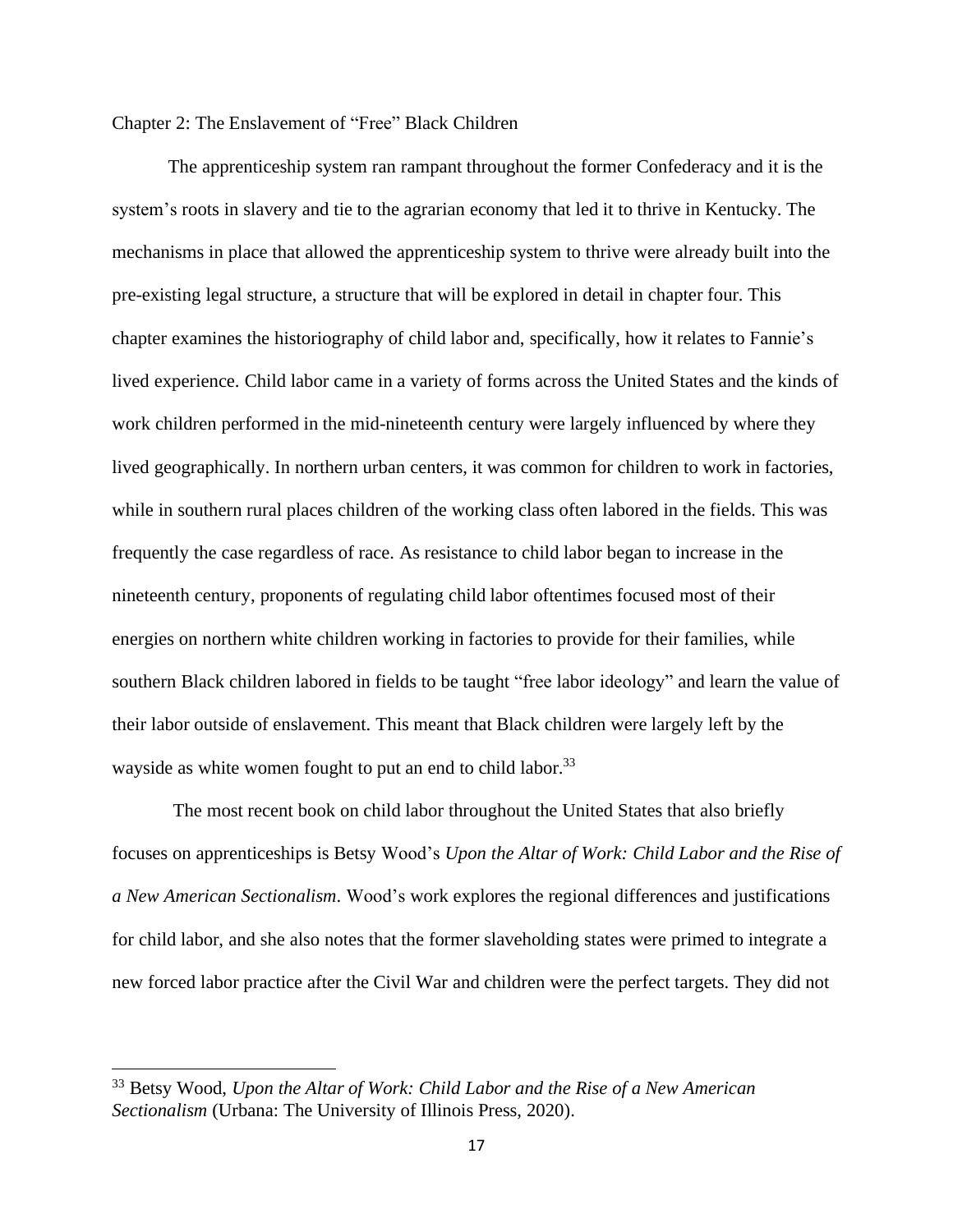have the legal protection or status of adults.<sup>34</sup> Southern apprenticeships were viewed by many white people in the North as a way to teach African American children the value of their labor and how to function in a free society. Many people involved in social justice at the time viewed these apprenticeships as stepping stones to freedom when they were anything but.<sup>35</sup>

For this reason, it is important before we delve into Fannie's experience that we take a broader look at the apprenticeship system across the former slaveholding states, and the former Confederacy specifically. First, though, we must define an apprentice and apprenticeship. Every historian defines this somewhat differently, so for purposes of clarity there will be a brief review of what this thesis considers an apprentice and apprenticeship. The apprenticeship practice in America has its roots in the Colonial Era. The apprenticeship practice then most commonly occurred when white parents bound out their child to learn a trade like blacksmithing or leatherworking. The child – typically nondisabled and male – would work for the master for several years, until the age of eighteen or twenty-one depending on the colony, and then he would be released with a suit of clothes, money, and knowledge of a trade. A similar apprenticeship practice occurred with girls, in which they would learn a skill, like sewing, before being released under a similar set of conditions. Although not unusual, apprenticing girls was a less common practice than placing boys in these arrangements.<sup>36</sup>

During the Reconstruction Era, white, former slaveholding elites would take this apprenticeship practice and morph it into another racialized labor system. This system was created by design to retake control over the Black labor that they lost with emancipation. I refer

<sup>34</sup> Wood, *Upon the Altar of Work.*

<sup>35</sup> Wood, *Upon the Altar of Work*, chapter 2.

<sup>36</sup> A good general source on colonial era apprenticeships is Kenneth Morgan, *Slavery and Servitude in Colonial North America: A Short History* (New York: New York University Press, 2001).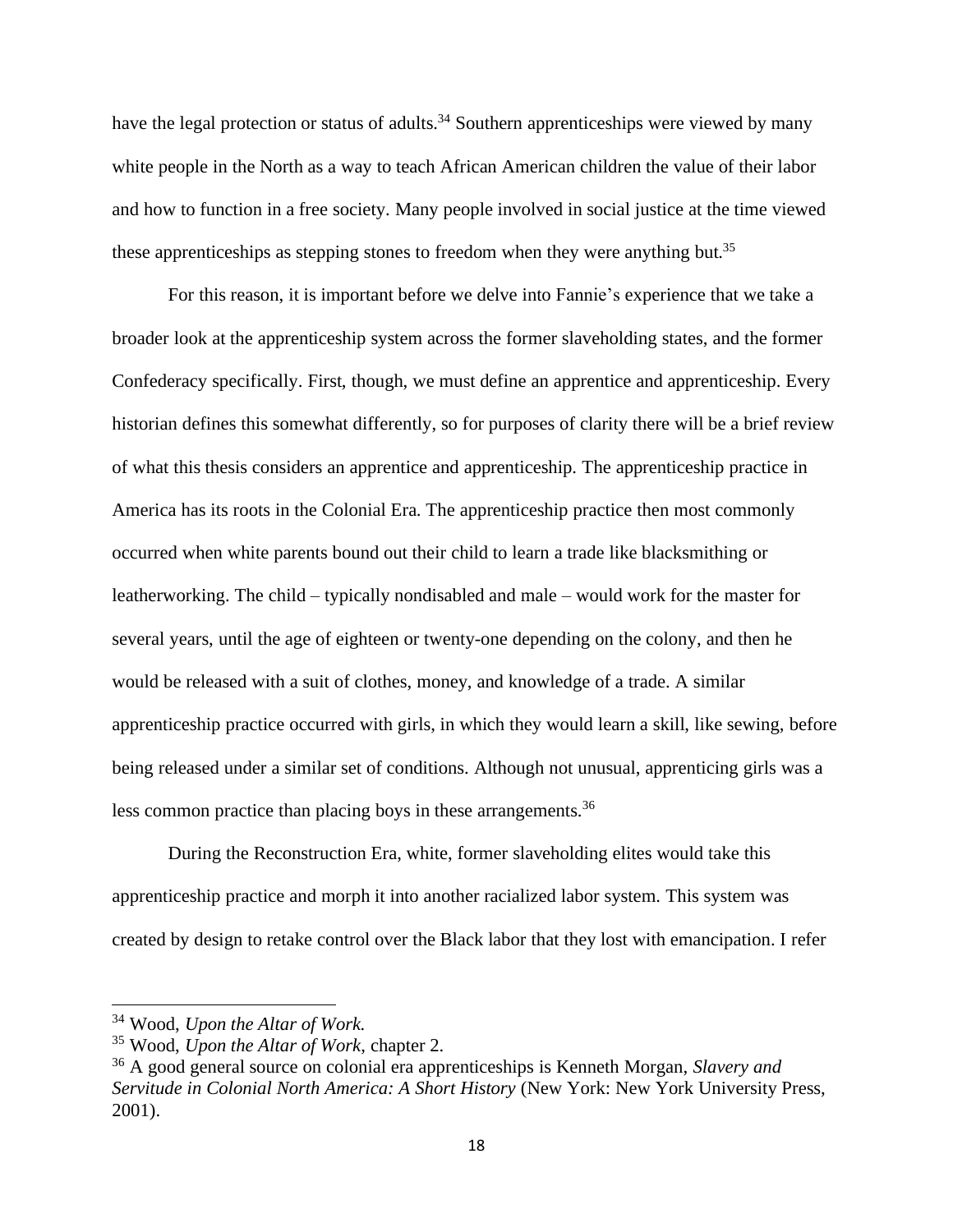to the bound labor apprenticeships across the former slaveholding states as a system and not just a practice because it was an organized arrangement that was implemented intentionally and methodically across the region with one goal in mind: the re-enslavement of Black children.

The apprenticeship practice for white children during the colonial era is well known and documented. This documentation exists mainly because it was a practice involving white children and so came with a higher expectation of documentation. Like indentured servitude, apprenticeships were one of many legal arrangements that structured colonial labor and, participants hoped, offered an opportunity for economic advancement. As the practice with white children moved into the Antebellum period, in what would become the Confederacy it gradually became more exploitative and inflicted mostly upon poor white children and free Black children, and the documentation became a little spottier. In Christian County, Kentucky, for example, the race of apprentices was rarely delineated during the early Antebellum period, making it difficult to tell to what degree the practice was split between Black and white children.<sup>37</sup> As time wore on it became apparent that the burden of apprenticeship was one that was most heavily placed upon the most easily exploited – the impoverished and people of color. Parents frequently believed that if they struggled to care for their children the best thing they could do for them would be to apprentice them to be cared for and learn a trade so they could eventually care for themselves. However, even as early as the Antebellum period the abuse of this practice began to develop and it became an exploitative labor system.

Frequently in what would become the Confederacy, white elites would practice an exploitative system first on impoverished white children, as they were fairly easy to take from their parents because planters could claim to a judge the children were not being properly cared

<sup>&</sup>lt;sup>37</sup> Indentured Bonds of Apprenticeship.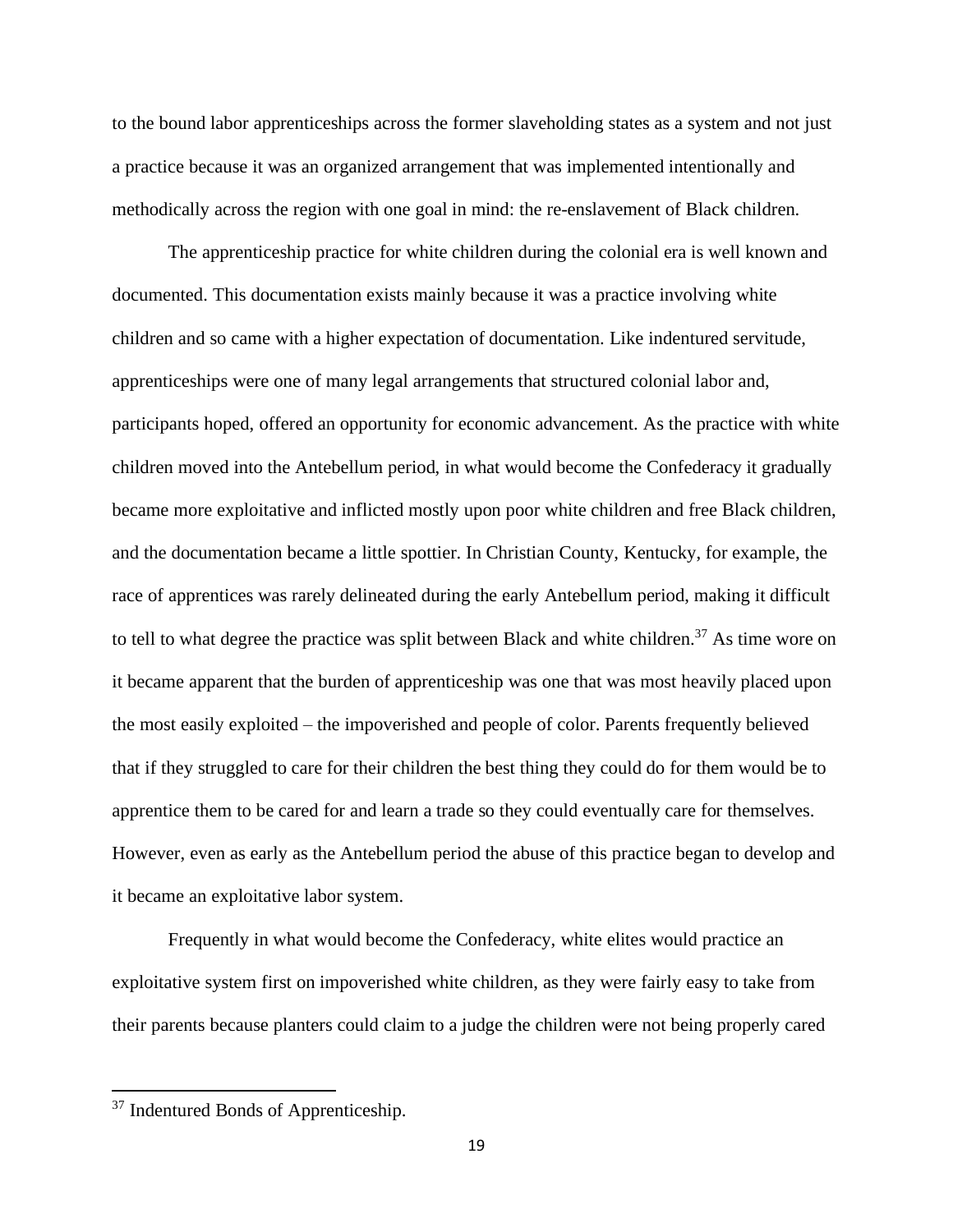for.<sup>38</sup> After the practice began to morph, the planters moved on to vulnerable Black free children. In the Antebellum period, to be a free Black person in any slaveholding state was dangerous and the white elite did everything they could to keep free people of color oppressed. This included taking their children and essentially enslaving them under this practice. The generations of taking the most vulnerable children and oppressing them allowed this practice from the Colonial and Antebellum periods to easily become racialized after the Civil War, into the exploitative labor practice in the Reconstruction Era that allowed planters to enslave the now freed people of color.

The richest historiography on a state that employed apprenticeships as a form of labor control explores the practice in Virginia. *Freedpeople in the Tobacco South: Virginia, 1860- 1900*, by Jeffrey Kerr-Ritchie, focuses on the relationship between African Americans and tobacco production in Virginia. He does discuss apprentices, though. He states "some employers did attempt compulsion by apprenticing orphaned freedchildren. Freedpeople often resisted by assuming extrafamilial responsibilities."<sup>39</sup> *Emancipation in Virginia's Tobacco Belt 1850-1870*  by Lynda J. Morgan likewise focuses on free labor in Virginia and the challenges that freedpeople faced. She argues that freedpeople did not initially have a full understanding of freedom, as it was a concept never presented to them before, which made true freedom nearly inconceivable. Morgan goes on to mention the different ways Freedmen's Bureau agents policed freedom for African Americans in up-country Virginia.<sup>40</sup> Although apprentices are mentioned, they are more a side commentary and not the main focus of Morgan's book.

<sup>38</sup> Indentured Bonds of Apprenticeship, 7,12,17.

<sup>39</sup> Kerr-Ritchie, *Freedpeople in the Tobacco South*, 266.

<sup>40</sup> Lynda J. Morgan, *Emancipation in Virginia's Tobacco Belt 1850-1870* (Athens: University of Georgia Press, 1992), 139-140.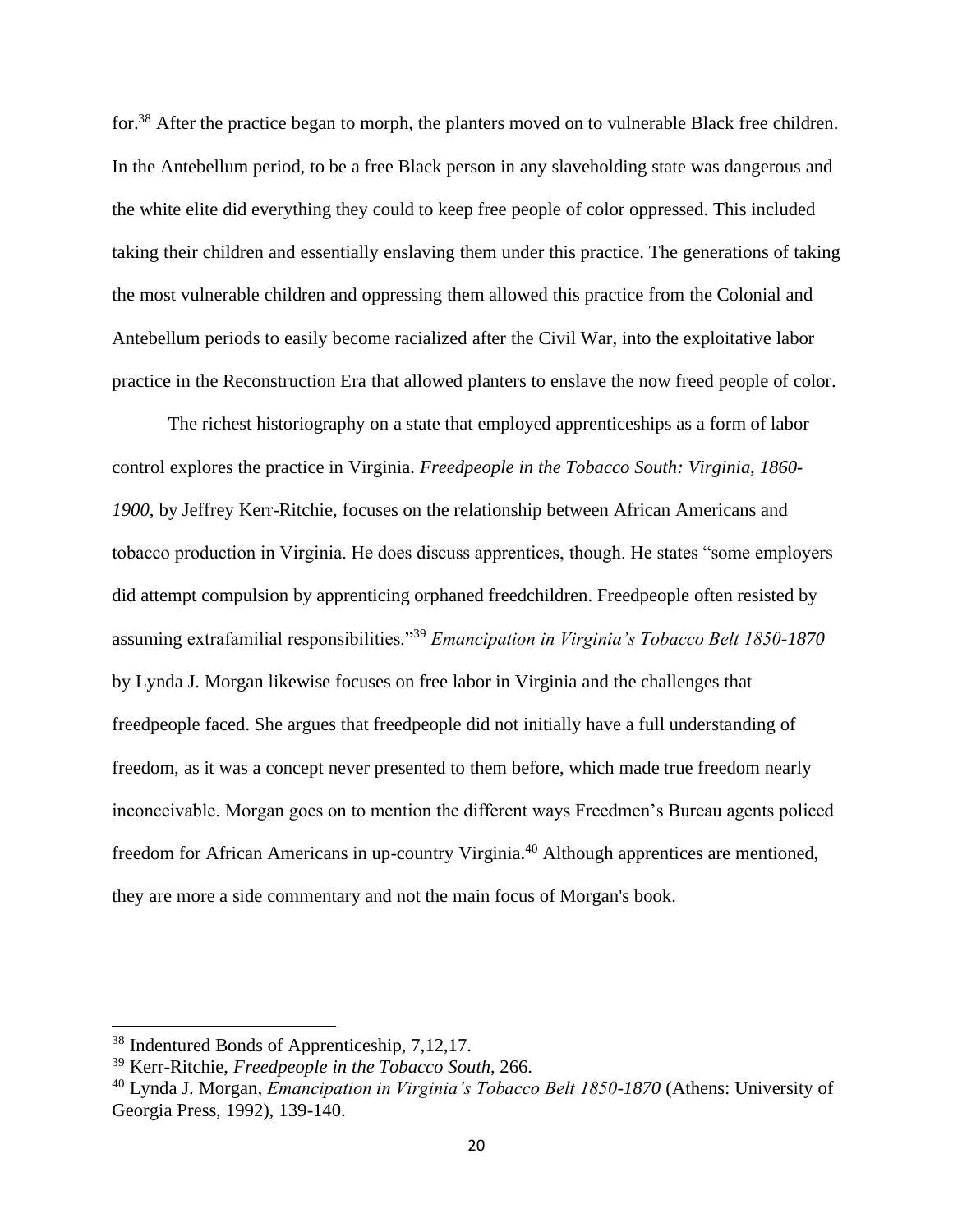Other relevant studies from Virginia include *My Father's Name: A Black Virginia Family after the Civil War*, by Lawrence P. Jackson, which highlights the family history of the author's relatives after enslavement. Jackson also documents apprentices stating, "things were so bad in Pittsylvania, where 'a large number of freed children are bound or apprenticed to their former owner without the consent of the children's parents,' wrote a Freedmen's Bureau lieutenant to his commander, that by February 1867 one hundred black parents applied to the bureau for help in regaining their children."<sup>41</sup> Drew Swanson also cites Jackson in his book *A Golden Weed: Tobacco and Environment in the Piedmont South*. Swanson expands on the different labor forms that were prevalent in Virginia at the time, and also mentions the binding of orphans. "For the first several years of Reconstruction, Bureau agents bound a number of destitute black children and orphans to white farmers […] In essence, the apprenticeship system as practiced in the three counties proved little different than slavery." <sup>42</sup>

Karin L. Zipf provides an in-depth study of the apprenticeship system in North Carolina. In her book *Labor of Innocents: Forced Apprenticeship in North Carolina, 1715-1919*, Zipf explores the apprenticeship system as it existed in North Carolina from the Colonial period through Jim Crow. She explains that the apprenticeship system was common until the 1800s, when it began to die off in the North as industrialization began to take root. In the South, however, the apprenticeship system began to morph. It "evolved in the shadow of slavery as another form of forced labor."<sup>43</sup> After the war, apprenticeships were used to essentially reenslave freed African American children. As previously mentioned, like in other states, black

<sup>41</sup> Lawrence P. Jackson*, My Father's Name: A Black Virginia Family after the Civil War* (Chicago: University of Chicago Press, 2012), 41.

<sup>42</sup> Drew Swanson, *A Golden Weed: Tobacco and Environment in the Piedmont South* (New Haven: Yale University Press, 2014), 166-167.

<sup>43</sup> Zipf, *Labor of Innocents*, 8.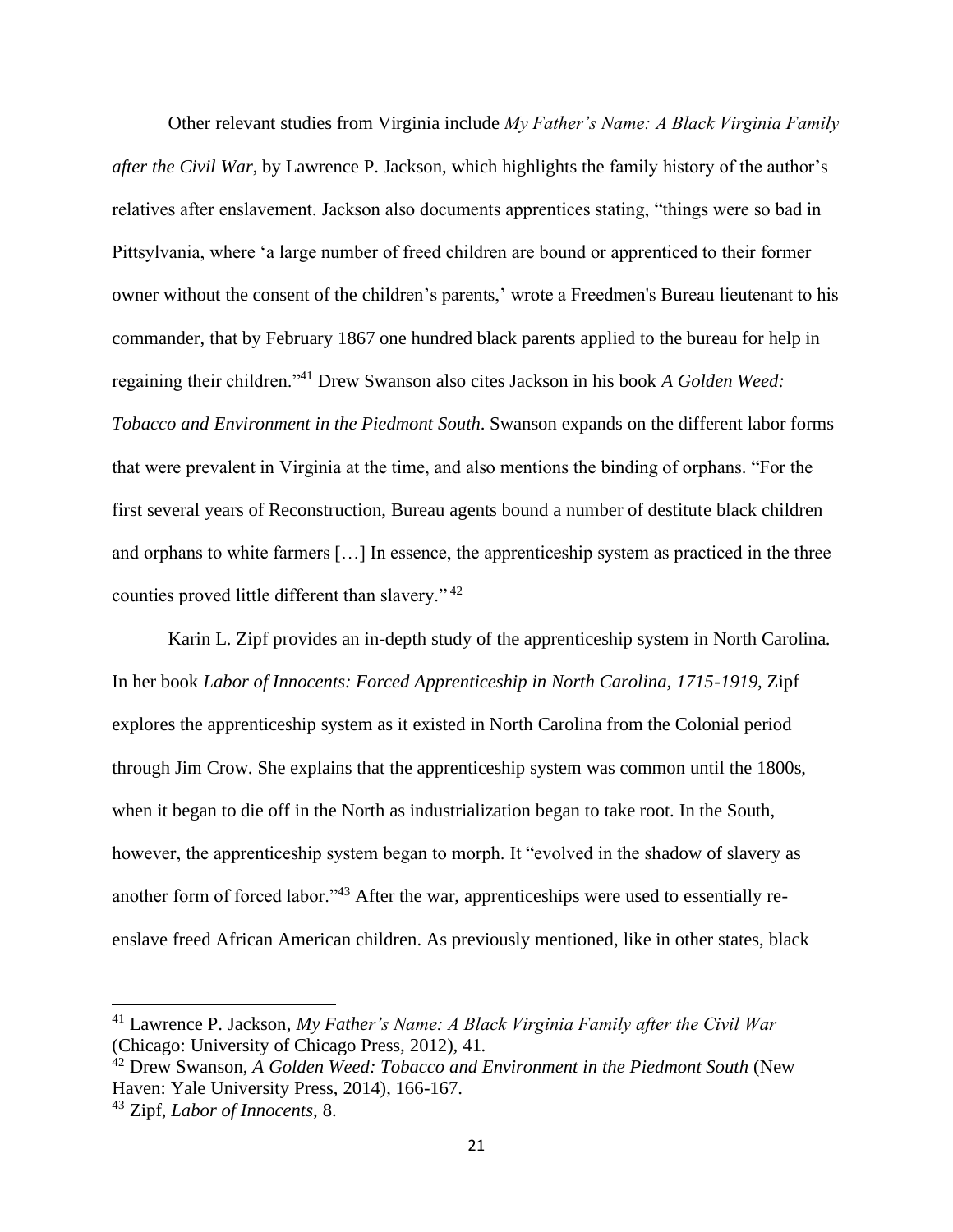North Carolina children were taken from their parents, frequently against their will, and forced to work for a white master all over again.

There has also been notable work done on apprenticeships in Maryland, a fellow border state. *Families and Freedom: A Documentary History of African American Kinship in the Civil War Era, edited by Ira Berlin and Leslie S. Rowland, focuses on apprenticeships in Maryland.* They include a contemporary account of apprenticing during the Civil War, describing that "in many instances, boys of 12 and 14 years are taken from their parents, under the pretense that they (the parents) are incapable of supporting them, while the younger children are left to be maintained by the parents. This is done without obtaining the parent's consent, and in direct violation of the provisions of the Act of Assembly, and almost every instance by disloyal parties [...] In plain terms -- the Rebels here are showing an evident determination to still hold this people in bondage, and call upon the Orphan's Court to give their proceeding the sanction of law."<sup>44</sup> Also focused on Maryland, Barbara Jeanne Fields's book *Slavery and Freedom on the Middle Ground: Maryland during the Nineteenth Century* discusses slaves and freedpeople in Maryland. Fields explains that "Vagrant free blacks (that is to say, those refusing to hire their services to white employers) could be bound or sold for annually renewable terms at the direction of a magistrates' or orphans' court. The children (males under twenty-one and females under eighteen) of parents caught in the toils of this law could be bound out as apprentices by the orphans' court, whereupon they became personal property liable to sale within the state. Any other free black child thought not to be receiving adequate regimentation into 'habits of industry'

<sup>44</sup> Captain Andrew Stafford to General H. H. Lockwood, 4 November 1864, in Ira Berlin and Leslie S. Rowland, *Families and Freedom: A Documentary History of African American Kinship in the Civil War Era* (New York: The New Press, 1997), 212-213.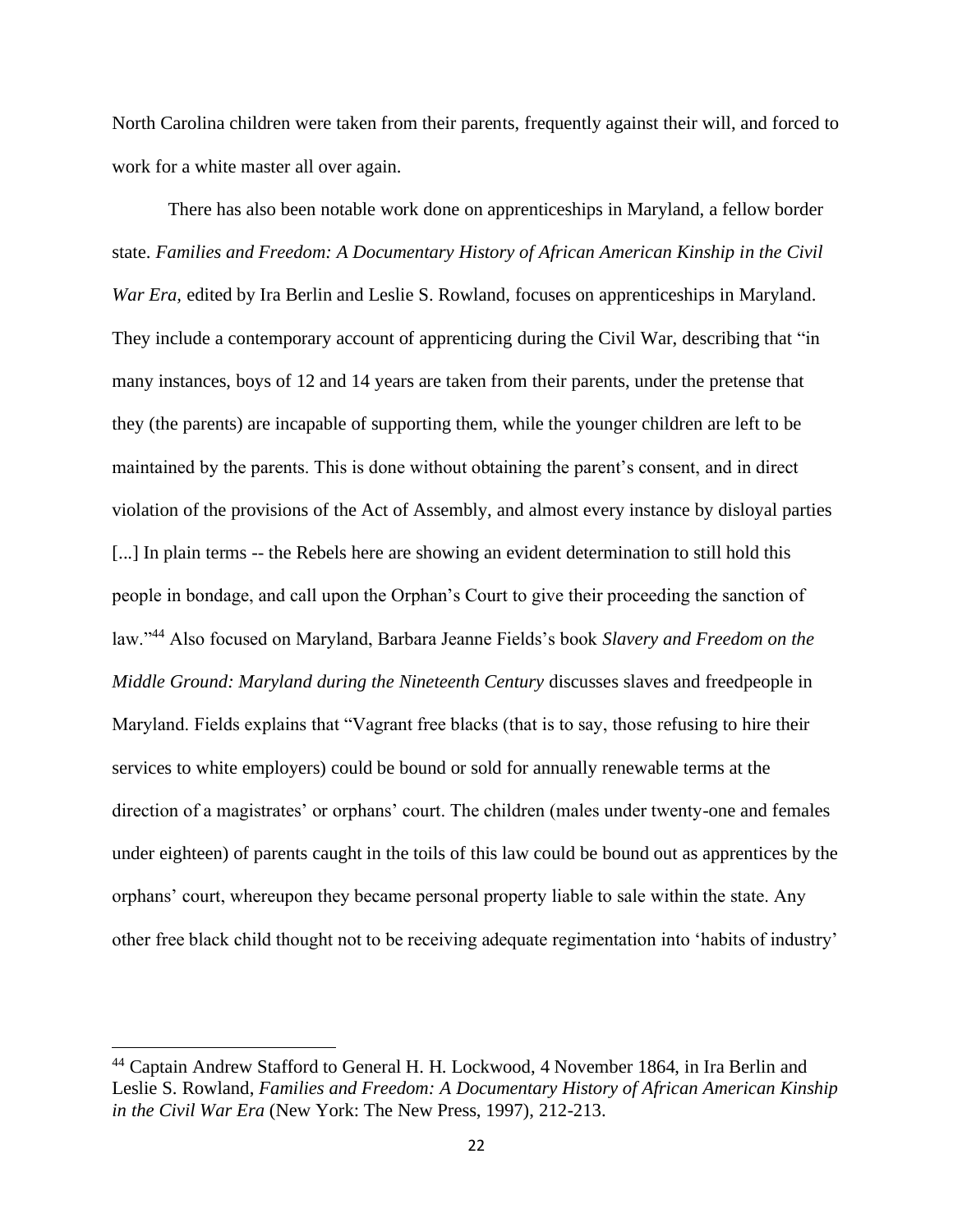could likewise be bound as an apprentice."<sup>45</sup> She later elaborates, "county sheriffs could bind out for a year free black they deemed vagrants. Free black children could be bound as apprentices upon determination by the orphans' court that their parents were unable or unwilling to support them and train them in habits of industry."<sup>46</sup>

Such specific studies of apprenticeships can help contextualize what was occurring in Kentucky, but extrapolation should not replace a thorough history of the Kentucky apprenticeship system. As a border state, Kentucky was in a unique position. It did not secede from the Union, and yet it still fell into the same thought patterns as those of its southern neighbors, embracing first the Lost Cause and then Jim Crow. The apprenticeship practice exemplifies this. Through studying the apprenticeship practice, the attitudes of Kentuckians postwar and their larger political leanings come to light. Although Anne Marshall's book *Creating a Confederate Kentucky: The Lost Cause and Civil War Memory in a Border State*, explains the Union actions that caused white Kentuckians to cement their larger sympathies to the South, her scope does not encompass the actions and systems Kentuckians put in place to continue the perpetuation of white supremacy.<sup>47</sup> The apprenticeship system bridged yet another gap between this border state and its southern counterparts and moved white Kentuckians even further from the northern cause and memory during Reconstruction.

Even with the Freedmen's Bureau present in the former Confederate states and Kentucky, although a border state, documentation can remain rather difficult to track. It is easier in states that were actually a part of the former Confederacy because the Bureau stayed and remained

<sup>45</sup> Barbara Jeanne Fields, *Slavery and Freedom on the Middle Ground: Maryland during the Nineteenth Century* (New Haven: Yale University Press, 1985), 35.

<sup>46</sup> Fields, *Slavery and Freedom*, 79.

<sup>47</sup> Marshall, *Creating a Confederate Kentucky*.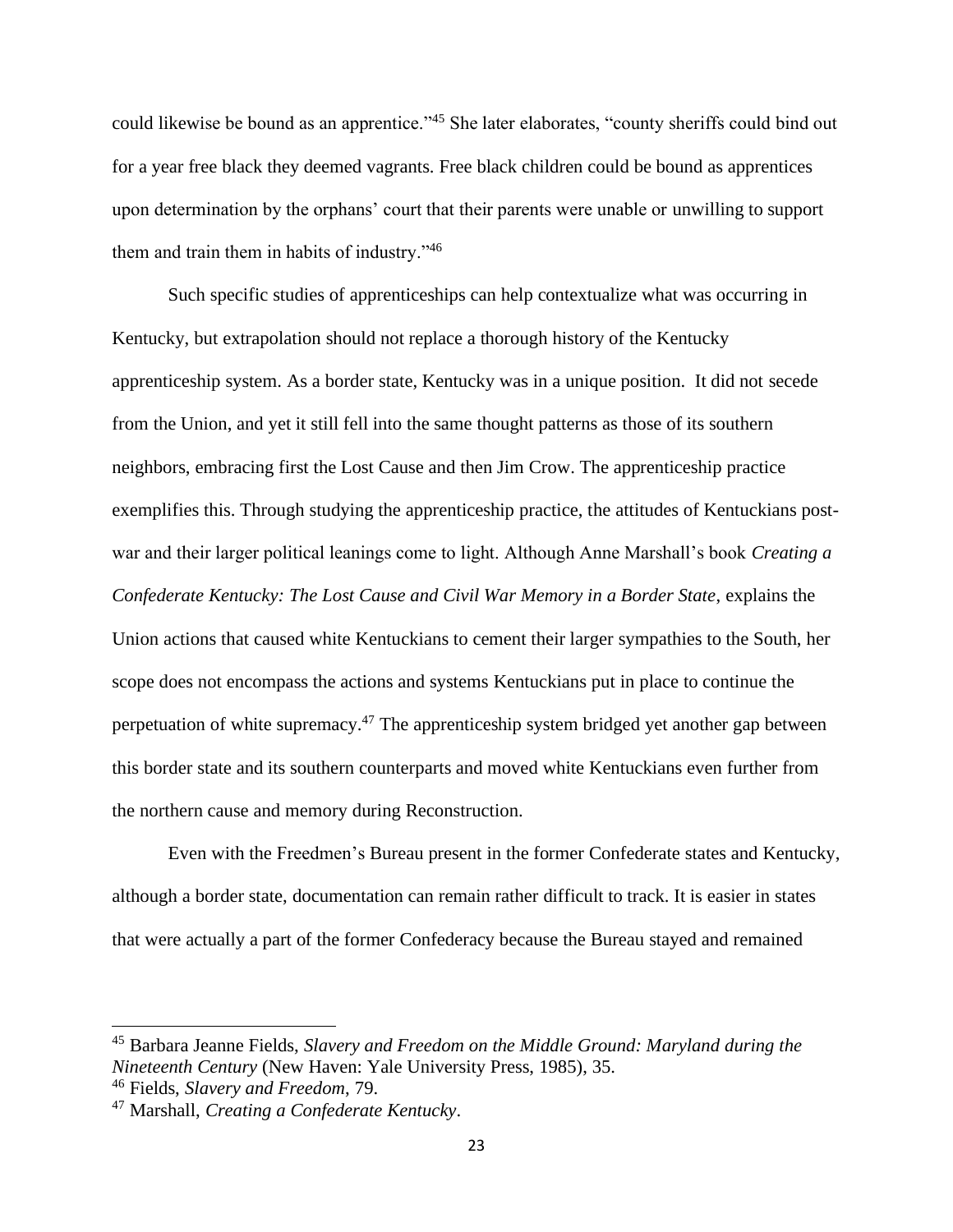active in those states into the 1870s, but Kentucky is a different story. As a border state, Kentucky was not subject to all the official rules, laws, and practices implemented during Reconstruction like the states that actually seceded from the Union. While Kentucky's sentiments remained firmly with the Confederate cause, legally it did not ever leave the Union, making Reconstruction a difficult task to justify. As a result, the Freedmen's Bureau left the state in 1868.<sup>48</sup> At that point, records for apprenticeships in Christian County, at least, entirely disappear. This could be for many reasons, but the two most likely are either that the apprenticeship system ceased to exist upon the departure of the Freedmen's Bureau, or that the Freedmen's Bureau was no longer there to mandate its documentation. The second reason seems most likely, seeing as the white elites still needed labor and other forced labor practices like sharecropping and chain gangs continued to thrive in the commonwealth well into the twentieth century.

As previously mentioned, documentation of the lives of African Americans is notoriously difficult to track throughout American history, and while Reconstruction offered a brief period in time when documentation is more easily accessible, there is still a large swath of the period's history that remains unaccounted for in written records. African Americans' lives are often only documented in white people's writings, which come with their own sets of biases just like any historic record. Legal records offer slightly less biased insight, but with Black children these records are sparse. The Freedmen's Bureau did its best to keep legal records for African Americans throughout the commonwealth, but as will be discussed in chapter four, the power of the county courts made this a difficult task. Additional difficulties lie in the fact that children did

<sup>48</sup> Tim Talbott, "The Trials of the Freedmen's Bureau in Kentucky," [http://history.ky.gov/landmark/the-tribulations-of-the-freedmens-bureau-in-kentucky/,](http://history.ky.gov/landmark/the-tribulations-of-the-freedmens-bureau-in-kentucky/) accessed March 10, 2021.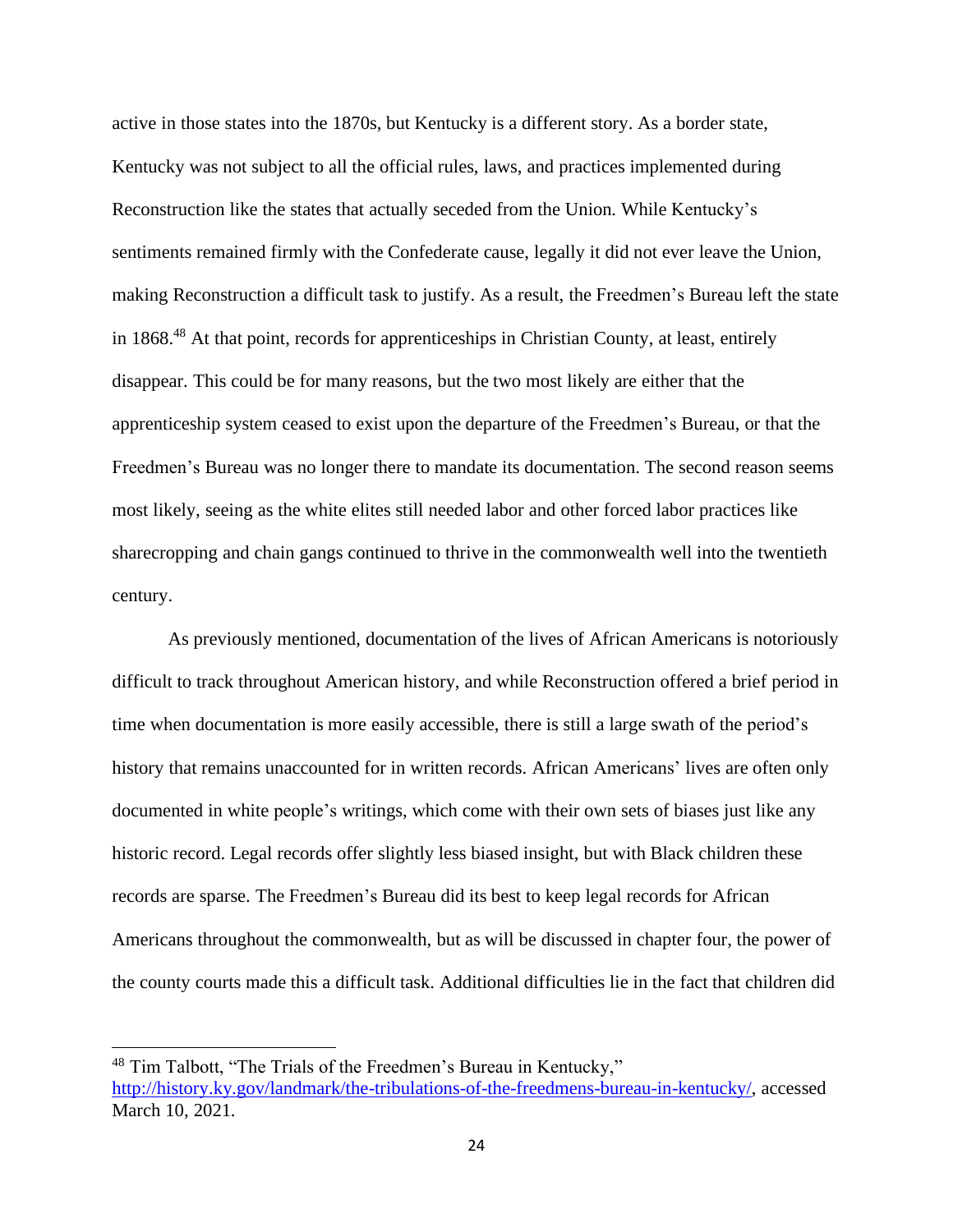not have the legal rights of adults, and for a disabled child like Fannie, there was another set of prejudices to overcome because many disabled people were not viewed as whole persons.

Even in states where the Freedmen's Bureau remained present until the mid-1870s, tracking just how many children were targeted by this unjust apprenticeship system can be difficult. For example, in October of 1865, a Louisiana Freedmen's Bureau commissioner in New Orleans announced he would close two Black orphanages in the city and allow all of the children to be apprenticed out to their former slaveholders. After that was announced, white former slaveholders began arriving at the orphanages, but by that point in time half of the children had run away. "A newspaper noted, 'even the children of the freedmen would rather die than be bound again by any chains.'"<sup>49</sup> This occurred with regularity across the former Confederacy and even in border states where the Freedmen's Bureau was now present. Northern officials had a set ideology about free and unfree labor that they planned to implement across the former slaveholding states, one that sometimes resembled enslavement more closely than freedom. The authority both white northerners and southerners attempted to exercise over Black children resulted in their continued oppression and enslavement. The result was that across the former slaveholding states, "Former owners convinced state legislatures and judges to grant them legal status of mastery over freed children."<sup>50</sup> By taking legal avenues, former slaveholders ensured that the apprenticeship system and the basic practice of systematically enslaving Black children would not only survive but thrive for generations to come. Even if not always remaining in the form of an apprenticeship, systems were put in place during and after Reconstruction to legalize oppression well into the Jim Crow Era and beyond.

<sup>49</sup> Wood, *Upon the Altar of Work*, 25.

<sup>50</sup> Wood, *Upon the Altar of Work*, 27.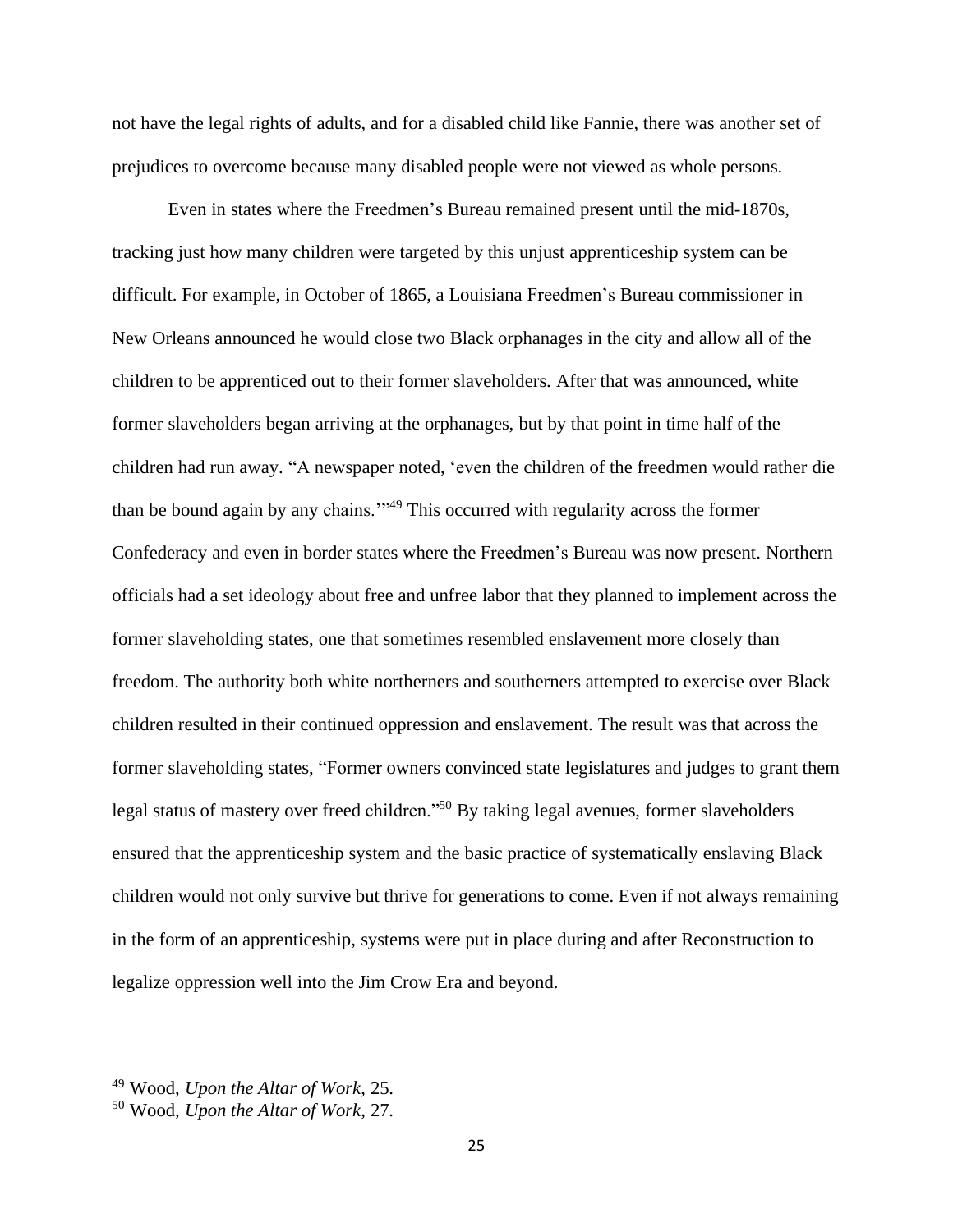Additionally, the legal routes former planters took enabled the dehumanization of Black children. Aside from legal records, there are very few documents left behind in order to track this system. Black children do not have their own voice in any of the historical records from this time period. They did not have legal agency, as they were not adults, so they did not sign the documents that bound them over to their white masters. Black testimony was inadmissible in court, so even on the rare occasions when the abuses of the apprenticeship system were seen as a bridge too far and the cases made it to court, the children rarely were given the opportunity to speak, especially in rural, southern Kentucky. Essentially, children were trapped and they had few people with power and influence to fight for them. Even when the Freedmen's Bureau intervened, the county courts struck them down. How it was possible for a county court to overrule a federal entity was a problem unique to Kentucky, and will be investigated in chapter four.

While the paper trail Fannie left behind is sparse and her disability made her path through life even more difficult, she serves to humanize a system that attempted to steal the voices away from so many African American children. Her case is not exceptional. Her experience was common and that makes her all the more important to investigate. Chapter three will interrogate what is known about Fannie's life and how that speaks to the larger apprenticeship system in Kentucky.

26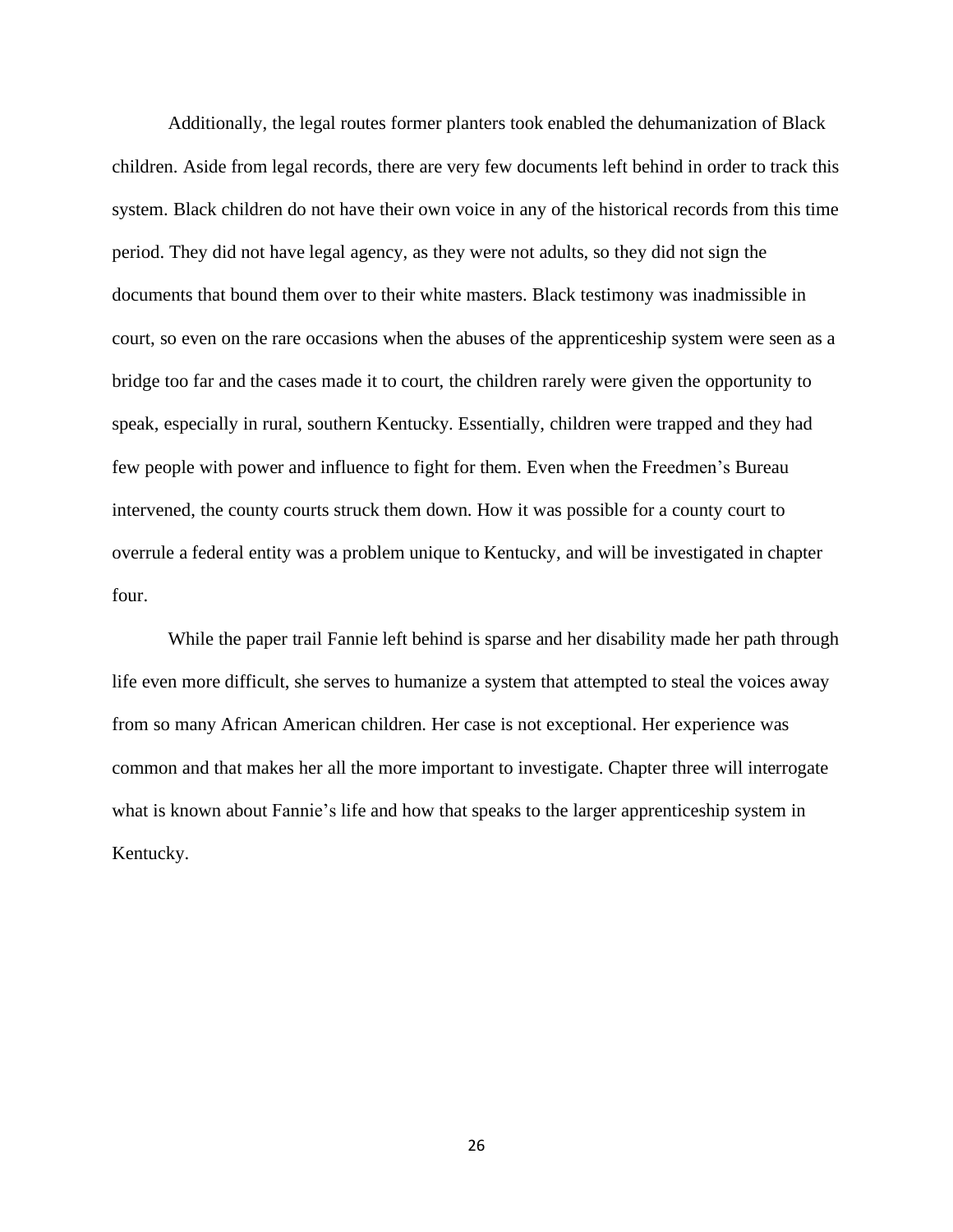Chapter 3: Fannie as a Case Study

It was entirely chance that brought me to the Simmons family and their farm in Christian County, Kentucky. Over one hundred years after the Civil War ended, in the fall of 1986, my grandparents bought at auction a portion of what was the Simmons family's farm, and they still live there to this day. The portion my grandparents purchased also happens to contain the Simmons family graveyard. As a child, I was curious about this tiny graveyard, tucked amidst a grove of trees, weathering away out in a field. In the summer of 2017, I came back from college to visit my grandparents and decided I was going to do some local history research and to see what I could discover about the history of the farm and who was buried there.

I first went to the Hopkinsville Christian County Public Library and went through records to see if I could uncover anything about the Simmons family. I found one name in the index of a ledger of Indentured Bonds of Apprenticeship from 1824-1866 for the county. This ledger contains the records from the county clerk of courts for every child who was apprenticed to a master.<sup>51</sup> Typically, in the Antebellum period Black and white children were apprenticed to learn trades like carpentry, leather working, and even occasionally farming or domestic work.<sup>52</sup> After the war, the practice was imposed entirely upon African American children, and all of them were bound out for farming or domestic work.<sup>53</sup> After the war this system became another racialized labor practice.<sup>54</sup> It became evident that the Simmons family was one of many families who chose to exploit an already prejudiced system.

<sup>51</sup> "Indentured Bonds of Apprenticeship," 1-189.

<sup>52</sup> "Indentured Bonds of Apprenticeship," 1-189.

<sup>53</sup> "Indentured Bonds of Apprenticeship," 190-283.

<sup>54</sup> Zipf, *The Labor of Innocents.*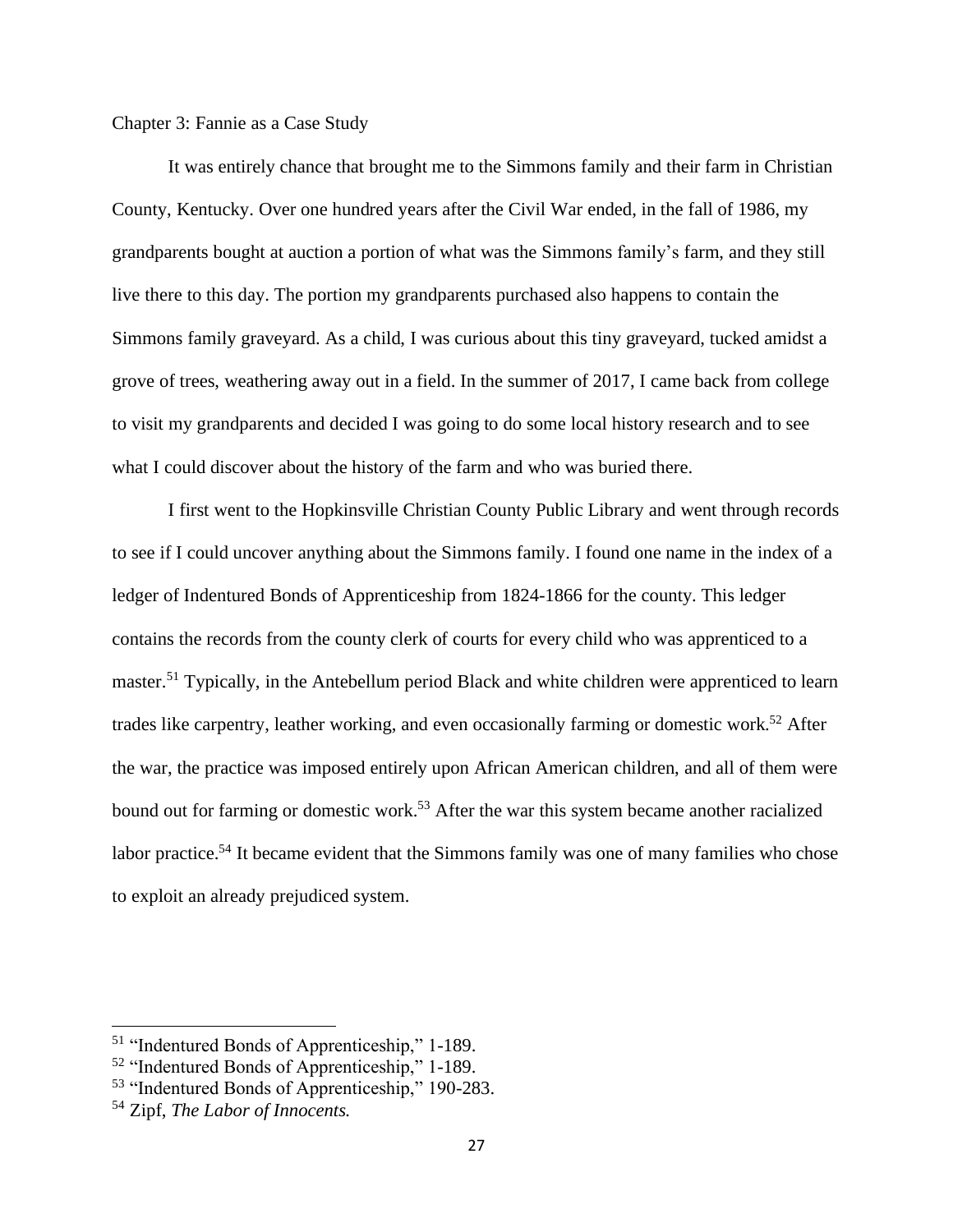The ledger revealed that in 1866, Elijah Simmons apprenticed two African American children, eight-year old Fannie, as a housekeeper, and four-year-old, Robert, as a farm worker.<sup>55</sup> Prior to the war, the Simmonses had five enslaved people, ranging from ages six to twentyfour.<sup>56</sup> By 1866, however, the family no longer had enslaved people to work their land. They turned to freed African American youths to fill that labor void. The Simmons were not alone. There were 138 indentures of apprenticeship in Christian County in the year 1866 alone. Frequently the works on apprentices cover states that actually seceded from the Union, but rarely are they discussed in a border state, especially through the lens of the apprenticeship papers themselves rather than the Freedmen's Bureau records. Through examining Elijah Simmons's apprentices, Fannie and Robert, an institution that is frequently told only from the Freedmen's Bureau officials' perspective can be examined through a new lens, and a system that was set up to steal the humanity from so many children can be illuminated. Fannie humanizes an institution that is frequently discussed as an economic means to an end and gives it a personal history. Her exploitation was one that was made possible through utilizing the pre-existing legal structures and the apprenticeship system already in place pre-war, and that simply morphed rather than disappeared in the aftermath of the Thirteenth Amendment. She exemplifies the inhumanity of this system. However, before we delve into Fannie's experience, it is important to understand the drive behind this sudden increase in local apprenticeships.

<sup>55</sup> "Indentured Bonds of Apprenticeship," 211-212.

<sup>56</sup> 1860 Census Slave Schedule, Christian County, Kentucky, accessed September 5, 2020, https://search.ancestry.com/cgi-

bin/sse.dll?indiv=1&dbid=7668&h=92826965&tid=&pid=&queryId=6cc9b788945527ccaa2c92 91947f73b6&usePUB=true&\_phsrc=MsN7&\_phstart=successSource.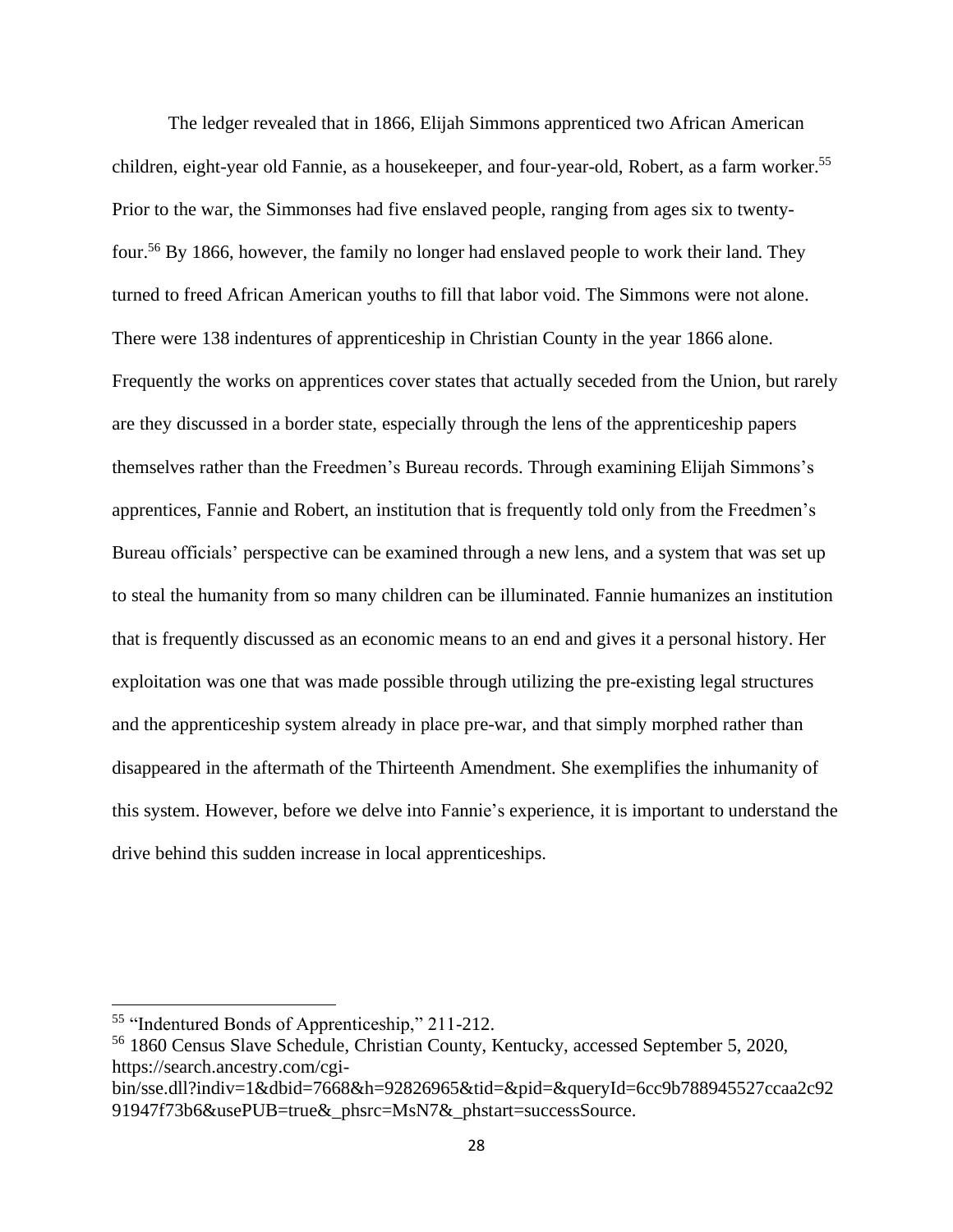In Kentucky, former slaveholders had first preference when it came to apprenticing minors who they had previously held in enslavement.<sup>57</sup> In thirteen cases in Christian County in 1866 alone, Black children who were being apprenticed were listed as orphans and denoted as being bound to their former slaveholder. This was just the number of children who were specifically designated as such. Since such a designation was not noted until a change of the county Clerk of Courts occurred in September 1866 (with a corresponding change in the wording of indentures of apprenticeship), there is no way to determine how many of the apprenticeships recorded by the previous county Clerk of Courts were also orphans and/or being bound to their former enslaver. It is also possible that such questions were not a common part of the recording practice and so were only noted if the master willingly shared such information about his or her new apprentices. Thus, with the different documentation styles and county clerks, the regularity of slaveholders apprenticing formerly enslaved people on their plantations could actually have been more frequent than documented. As a result, children were often being forced back into an enslaver and enslaved person relationship instead of experiencing the freedom ostensibly granted to them with the passage of the Thirteenth Amendment.

In fact, the actual terms of their apprenticeships ensured that their time as an apprentice mirrored that of their time in enslavement. As part of the terms, nearly all apprentices – with very few exceptions – were promised a nice suit of clothes and either one hundred dollars for boys or fifty dollars for girls upon their release at the respective ages of twenty-one and eighteen. These specifications only began to appear in the apprenticeship documents after the Civil War, as did the following stipulation: the apprentices could opt to forfeit their payment to instead learn

<sup>57</sup> Victor B. Howard, *Black Liberation in Kentucky: Emancipation and Freedom, 1862-1884* (Lexington: University of Kentucky Press, 1983), 126.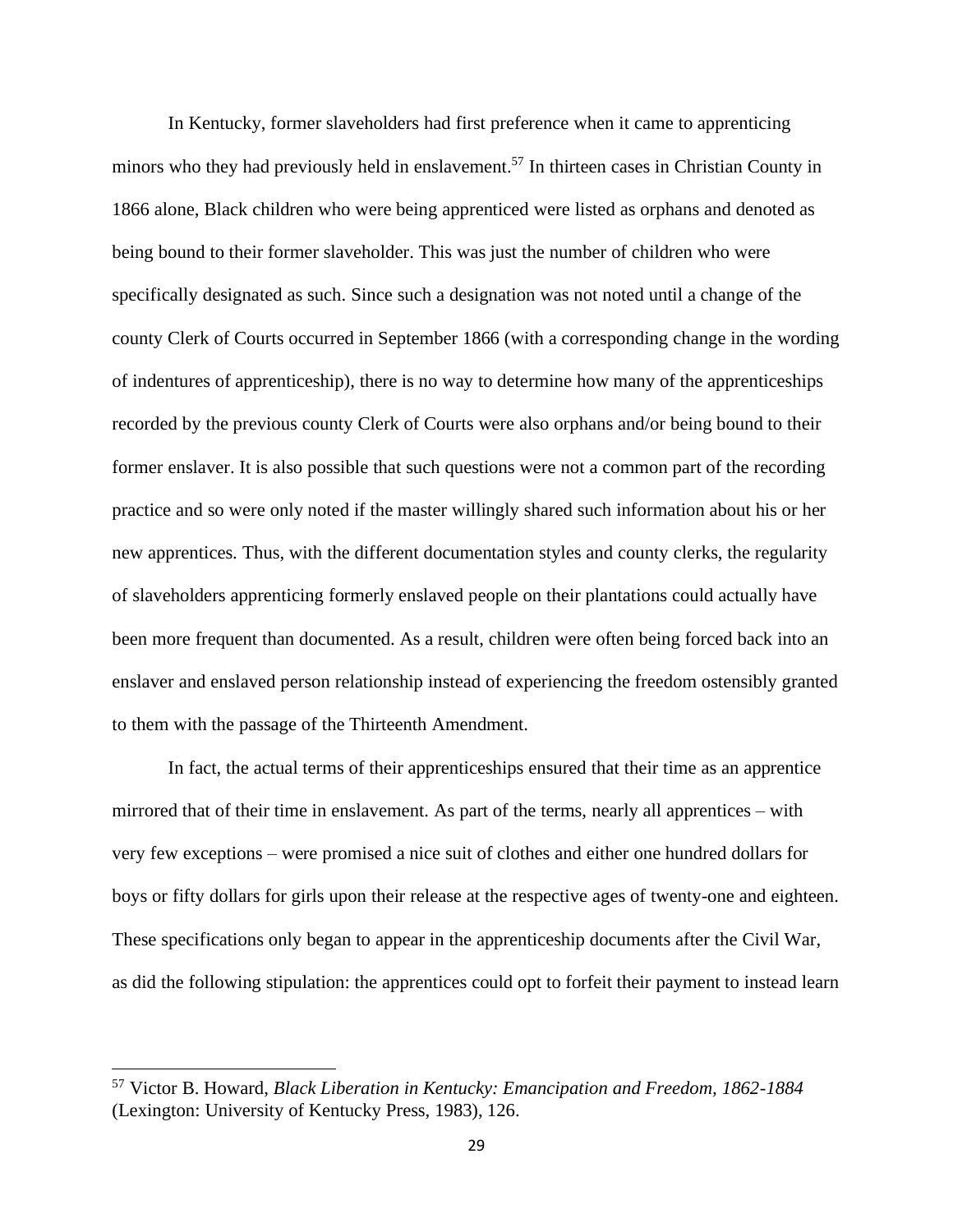to read and write. In Kentucky, legislation stated that African American apprentices did not have the rights of earlier apprentices, most notably, the promise of literacy as part of their training.<sup>58</sup> With African Americans newly enfranchised, the idea of increasing Black literacy likely terrified most white planters, so they made it harder to learn to read and write. Children would have to make the extraordinarily difficult decision to give up the money they would need to start a new life, free from their former master. If they did opt to learn to read and write instead, they would not have that money and thus would be more likely to remain reliant upon their former master, thus perpetuating the enslaver and enslaved person relationship. If an apprentice was disabled, however, masters had no obligation to provide them with education, money, or clothes.

This occurred in the case of Elijah Simmons and his eight-year-old deaf and non-verbal apprentice, Fannie. Due to her disabilities, Elijah Simmons neither had to educate her nor provide her money or a suit of clothes upon her release.<sup>59</sup> This immediately placed Fannie at a disadvantage upon entering into the economy once her apprenticeship was over. She would not have the money to jump-start her entrance into the world post-bondage. Additionally, she was not required to be educated; therefore, she likely would have been illiterate as well, placing her at yet another disadvantage. Fannie was supposed to work for Simmons for thirteen years with room and board as the only recompense for her labor and with no designated age on her apprenticeship document for this arrangement to end. The indentureship paper specified that Elijah Simmons must follow standard apprenticeship laws with her four-year-old brother, Robert, and mentioned specifics as to what that meant while the apprenticeship was ongoing. Simmons must "furnish them all necessary medical attention and feed and clothe them well and

<sup>58</sup> Rhyne, "'Conduct . . . Inexcusable and Unjustifiable*,*" 324.

<sup>59</sup> "Indentured Bonds of Apprenticeship," 211-212.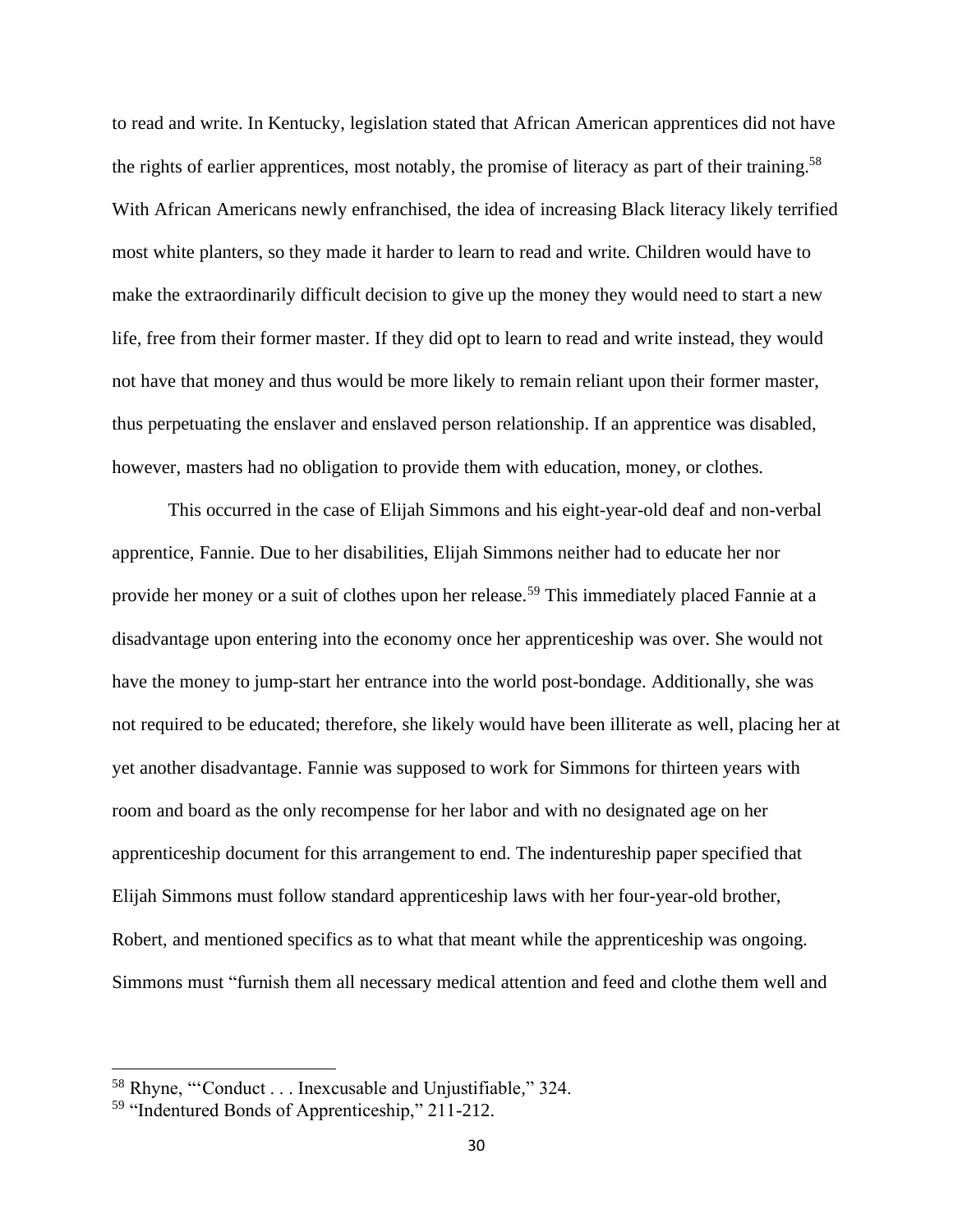treat them with humanity."<sup>60</sup> What would happen to Robert upon his release was not mentioned, unlike every other apprenticeship record that lists the stipulations of the apprenticeship regardless of the presiding clerk. As a result, it can only be theorized based on the other apprenticeships in the ledger what the terms of his release were, namely, release at the age of twenty-one for male apprentices, with either payment of one-hundred dollars or the opportunity to learn to read and write.

The Simmons family took charge of Fannie and Robert as apprentices, and it can be assumed Robert was taught how to farm before going on to receive his allotted money and his freedom at the age of twenty-one. Fannie, however, is lost to the historic record after 1870. In the 1870 census, she was denoted as fourteen years old, a domestic servant, Black, and disabled, while Robert was listed as age seven, Black, and no disability was denoted.<sup>61</sup> In the same census, Fannie and Robert were listed with the last name Pernell, but so was a white, twenty-two-yearold woman, named Sarah. Sarah was listed as an employee of the Simmonses, who resided in the house and did the work of "keeping house."<sup>62</sup> It could be assumed that the work Sarah performed was the same as that of a domestic servant and thus similar to the work Fannie performed. What is interesting, though, is that Fannie is listed as a servant and Sarah is not. Furthermore, they have the same last name, but different races. This raises the questions of Sarah's identity and relation to Fannie. Was she white or did she just pass? Were she, Fannie, and Robert siblings? What does this say about the long-term ramifications of the apprenticeship system if Sarah was twenty-two and still living with the Simmonses as a housekeeper?

<sup>&</sup>lt;sup>60</sup> "Indentured Bonds of Apprenticeship," 212.

<sup>61</sup> 1870 Census, accessed September 25, 2020.

 $62$  1870 Census, accessed March 10, 2021.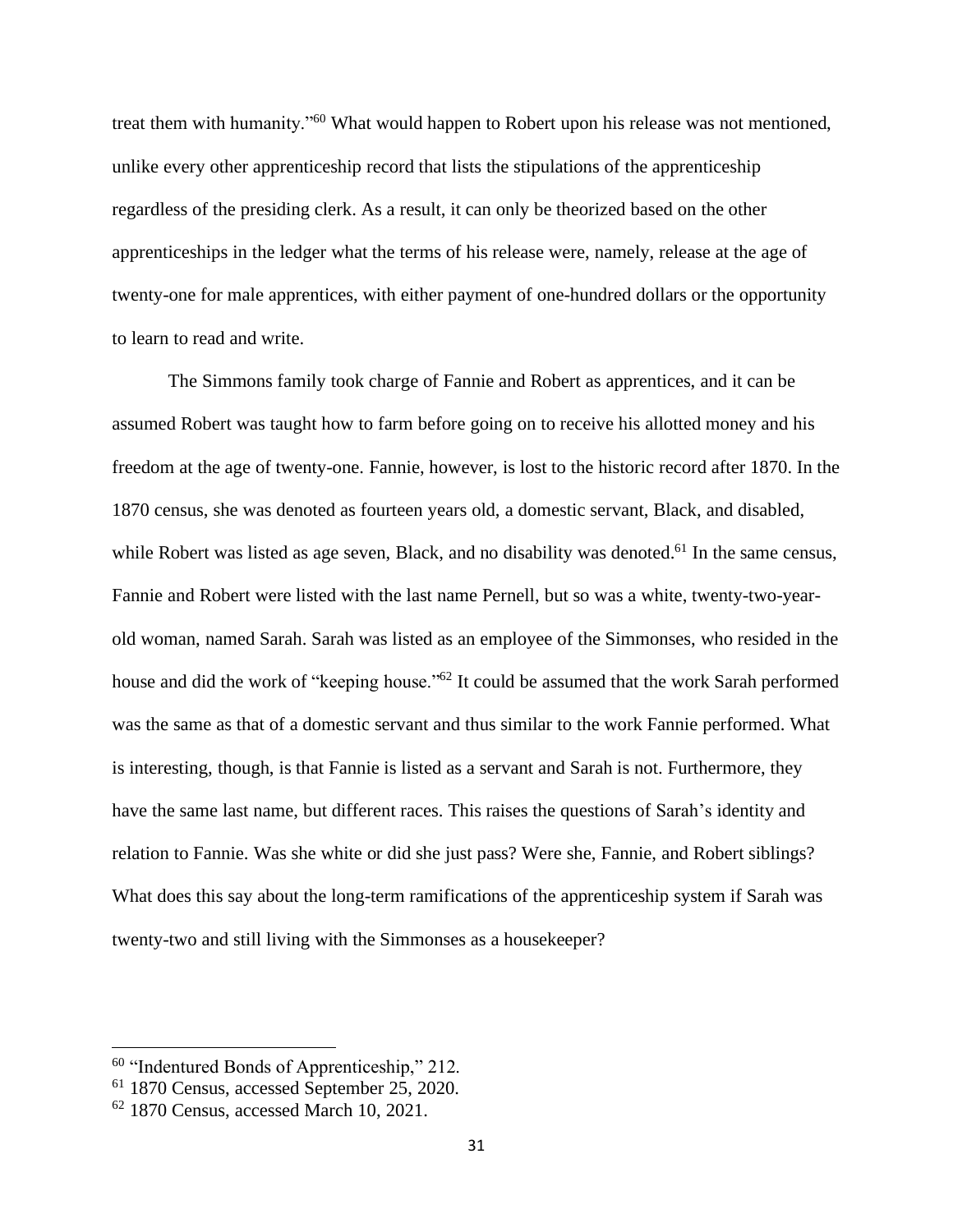A multitude of possibilities as to Sarah's status and relationship to Fannie and Robert exist, but I will sketch out the three most likely. The first is that the census taker got confused. The census record for 1870 has many cross-outs and fill ins on this page. It appears the census taker first attributed Fannie and Robert to the last name Simmons, drawing back to the time of enslavement when Fannie and Robert would have taken their slaveholder's last name. There is no firm indication Fannie and Robert were formerly enslaved by the Simmons according to the 1860 slave schedule, so they could have been given the last name Simmons upon their apprenticeship. This is the main reason I do not use a last name with Fannie and Robert. Their first names are known to the historical record, while their last names remain in flux. The 1870 census record indicates that after attributing Fannie and Robert to the last name Simmons, the census taker then went back and crossed that out, writing Pernell over it and making Robert, Fannie, and Sarah all Pernells. Sarah could very well be a Pernell, or she could be a Simmons, or she could have a different last name entirely and the census taker just had a long day. The second scenario ties closely to the first, making Sarah not a member of either Fannie and Robert's family or the Simmons's. She was just a domestic servant hired by the Simmonses and lived in the home, so was accounted for on the census. The third option that seems likely is that Sarah, Fannie, and Robert all have the last name Pernell because Fannie and Robert were formerly enslaved by the Pernell family, of which Sarah was a member. This would make Sarah their former slaveholder's daughter and not related to them at all. The mystery of Sarah on this census raises interesting questions as to the nature of Reconstruction labor and the relationship among former slaveholders and now freedpeople.

Apprenticeship documents and the census left the nature of the work Fannie and Sarah both performed intentionally vague. They were both domestic servants, even if technically

32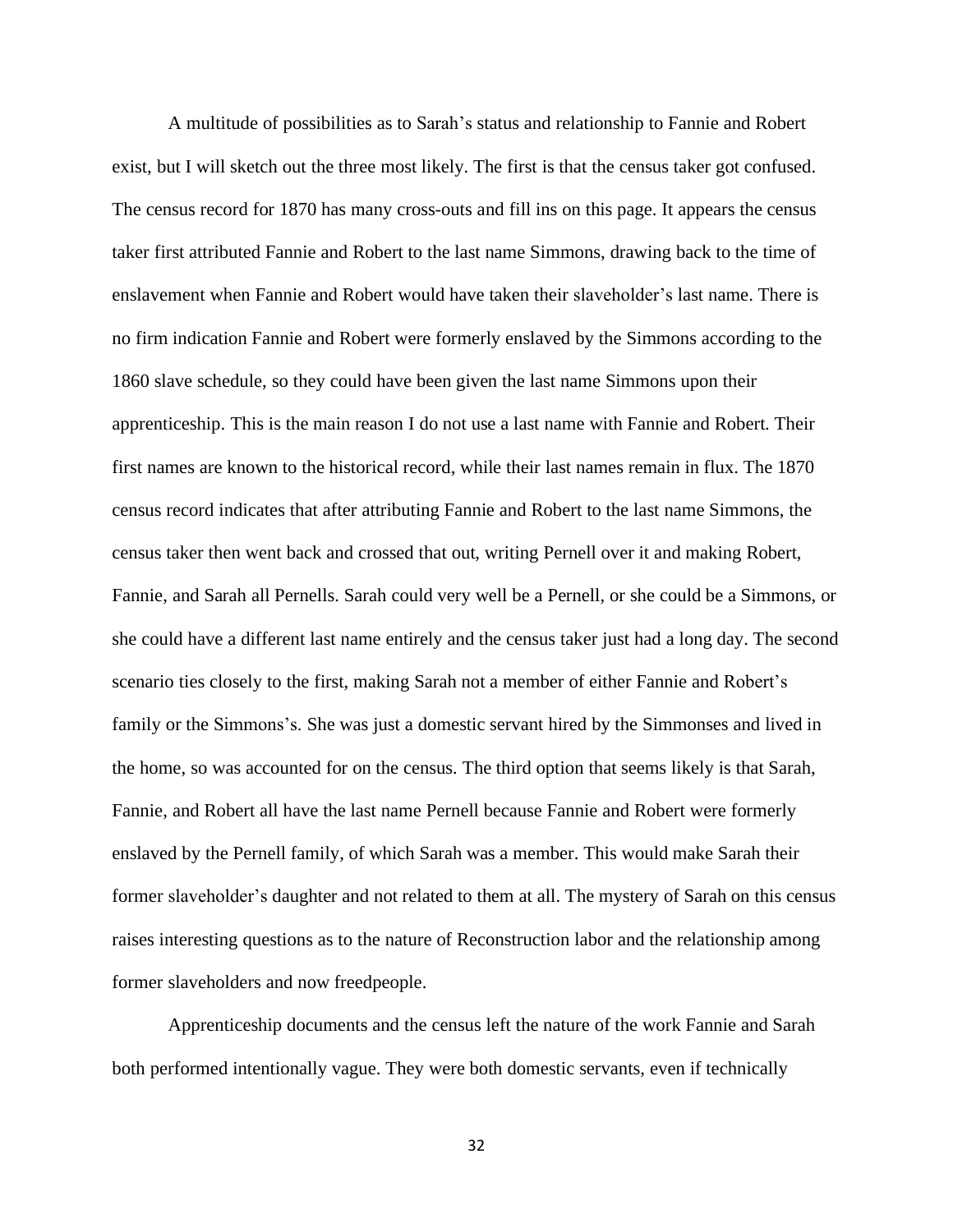denoted as something different on the census. When discussing domestic work as it relates to the apprenticeship practice, it is important to remember that the label covered a wide variety of tasks. As a domestic worker, Fannie would have been expected to take care of household chores like cooking, cleaning, and laundry. She may have been expected to care for any children in the house as well. Such a designation could encompass many duties, which was largely the point. The Simmonses could assign her to do as they pleased, and it would fall within the parameters of her apprenticeship, continuing the forced drudgery that had so often been a part of enslavement.<sup>63</sup>

What made Fannie especially vulnerable to this exploitation compared to other children was her disability. At the courthouse on the day of her apprenticeship a doctor did not even have to sign the paper verifying Simmons's claim that Fannie was both "deaf and dumb."<sup>64</sup> Authentication of the condition was up to the county Clerk of Courts.<sup>65</sup> Unfortunately for Fannie and other children like her, that signature could destine them to a life of servitude with no medical examination required. Children in apprenticeships who were not denoted as "deaf and dumb" had few paths of recourse, and this was even truer for Fannie.<sup>66</sup> Fannie's disability shaped the way she moved through the world in a variety of ways, but for her white master, Elijah Simmons, it meant that he was freed from certain legal obligations, as previously mentioned. This is because Fannie and her labor were deemed less valuable than that of a nondisabled person. The exploitation and treatment of disabilities is most apparent in the United States pension files from the era.

<sup>63</sup> For an exploration of Black domestic work, see Micki McElya, *Clinging to Mammy: The Faithful Slave in Twentieth-Century America* (Cambridge, MA: Harvard University Press, 2007). <sup>64</sup> "Indentured Bonds of Apprenticeship," 211-212.

<sup>65</sup> "Indentured Bonds of Apprenticeship," 211-212.

<sup>66</sup> "Indentured Bonds of Apprenticeship," 211-212.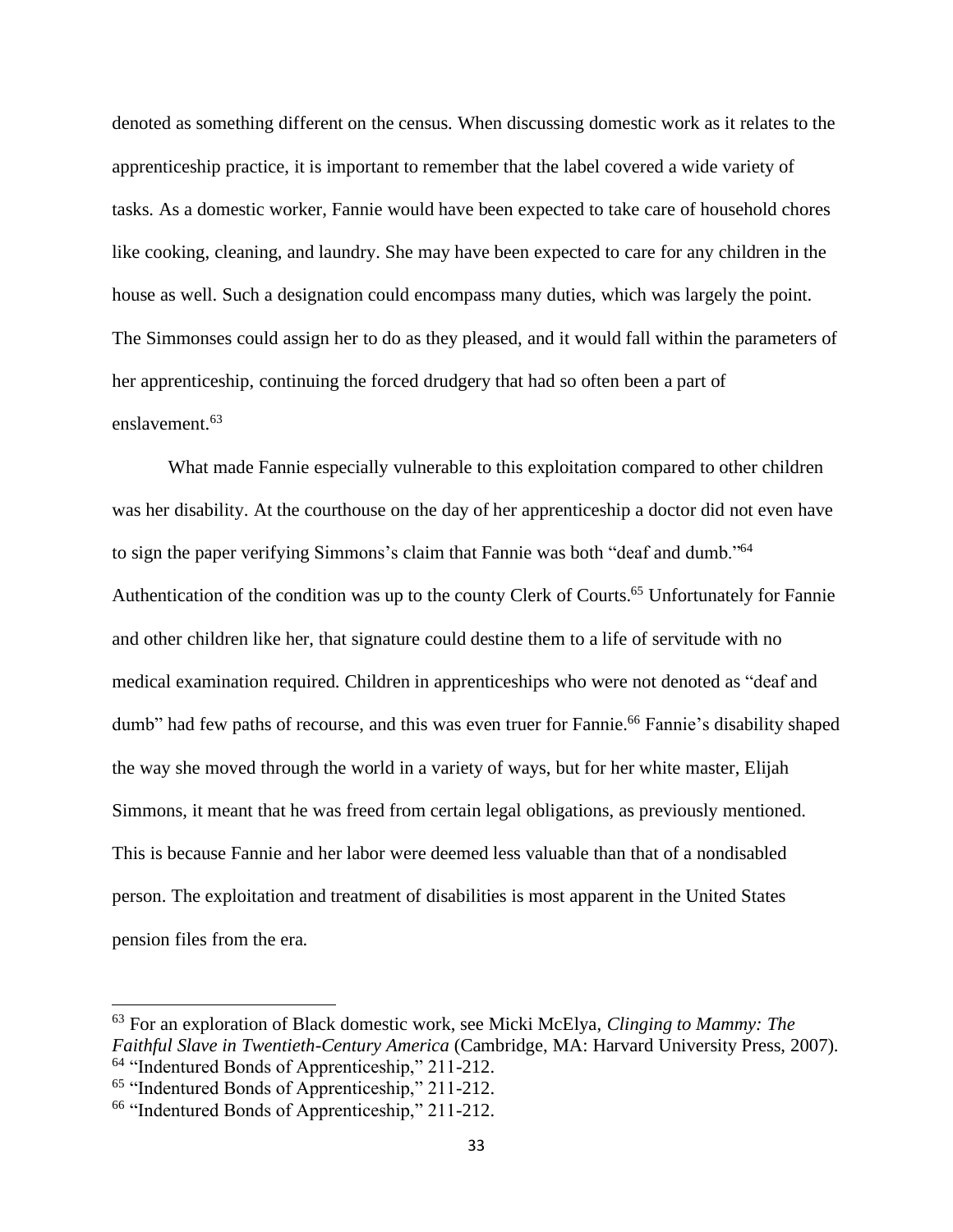After the Civil War many former soldiers on both sides of the war were left physically disabled. Their pension files highlight the issues of being a disabled person and trying to move through the nineteenth-century world. This issue mainly came up in regards to monetizing labor. Labor was measured upon what the work of an average, "whole" man could  $\delta$ .<sup>67</sup> This was problematic for a number of reasons, mainly because even nondisabled men have vastly different physical abilities. The main problem for Fannie arose because she was disabled, female, and a child, so it was exceedingly easy to devalue her labor and claim that Elijah Simmons was a humanitarian by taking her as an apprentice. However, Fannie's disability would not have impacted her ability to do housework. It may have required more effort to be able to communicate with her because she was deaf and nonverbal, but her physical ability to do work was probably the same as any other child. Her disability shaped the way she moved through and experienced the world, but it did not make her less able or less valuable as a worker. Unfortunately, Fannie had no one to advocate this for her.

Freedmen's Bureau agents in place in Kentucky and other states were supposed to protect the children's best interests, but in Fannie's case and those of many others, no agent was documented as present at the time the apprenticeship paper was filed, and thus failed to intercede on behalf of the child. In fact, in Christian County during this period of time, the Freedmen's Bureau does not appear to have been active at all. No federal agent oversaw the practice of apprenticeships in Christian County even though the Bureau had offices in both Bowling Green and Paducah, only a respective sixty and eighty miles away. Closer to Christian County was a smaller Bureau office in Russellville, where agent Nelson Lawrence documented some of what occurred with apprenticeships in Christian County, even though he does not appear on the court

<sup>&</sup>lt;sup>67</sup> Dr. Caroline Wood Newhall, interview by Ashlea Fishburn-Moore, March 9, 2021.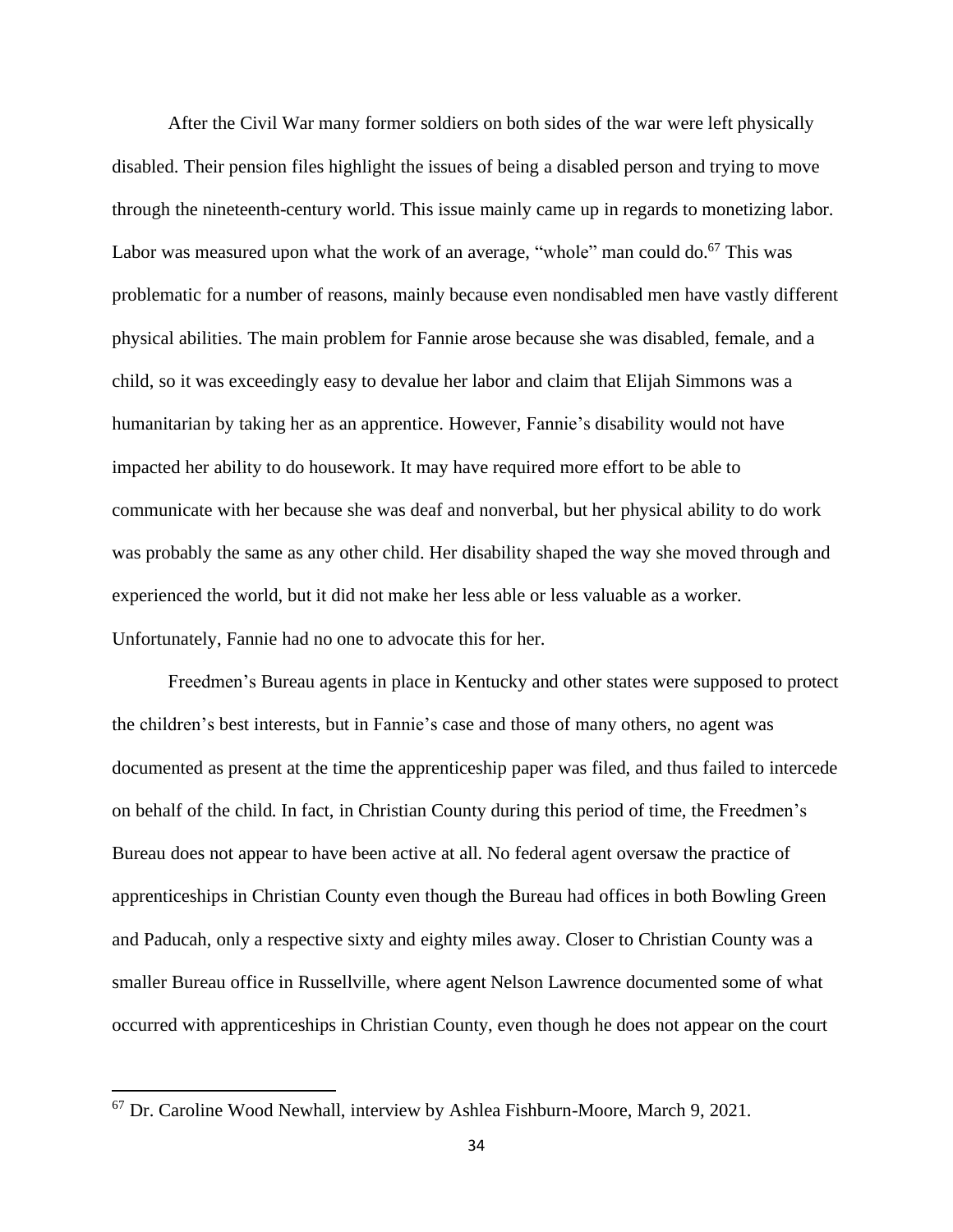documents.<sup>68</sup> This lack of oversight opens the question of the Bureau's intent and overall effectiveness in the commonwealth.

The issue with the Freedmen's Bureau largely lay with the fact agents sought to impose white middle class ideologies regarding marriage, family, and work on free African Americans.<sup>69</sup> If Black families failed to meet the standards each agent imposed, they could very easily have their children taken from them with few paths of recourse. This, coupled with how overwhelmed the Bureau was with assault and battery cases, contributed to its overall ineffectiveness in the commonwealth.<sup>70</sup> In some instances, the assault and battery cases were against the master of an apprentice. As historian J. Michael Rhyne has noted, "White Kentuckians, like their peers in the former Confederate states, exhibited a fondness for using the switch, the stick, and the cowhide on their apprentices and hired help."<sup>71</sup> This served to be yet another issue with this legal system. The Bureau did its best to record the incidents, but the most they could do was charge fines to the white planters who enacted such violence, and often no action was taken at all, because Black testimony was inadmissible in Kentucky courts.<sup>72</sup> As a result, the Bureau did not have a crucial element in their case against the planters: testimony.<sup>73</sup>

As Reconstruction wore on and the Bureau crumbled, so did the hopes of many of these apprentices. It could be argued the state did its best to ensure that apprentices were treated well with words like "humane" being used to describe the treatment of the children in apprenticeship

<sup>68</sup> Records of the Russellville Field Office of the Freedmen's Bureau may be found online through the National Museum of African American History and Culture, Smithsonian Online Virtual Archives, accessed March 26, 2021,

https://sova.si.edu/details/NMAAHC.FB.M1904#ref658.

 $69$  Rhyne, "Conduct . . . Inexcusable and Unjustifiable," 324.

<sup>70</sup> Rhyne, "Conduct… Inexcusable and Unjustifiable," 324-328.

<sup>71</sup> Rhyne, "Conduct… Inexcusable and Unjustifiable," 328.

<sup>72</sup> Rhyne, "Conduct… Inexcusable and Unjustifiable," 319, 328.

<sup>73</sup> Rhyne, "Conduct… Inexcusable and Unjustifiable," 328.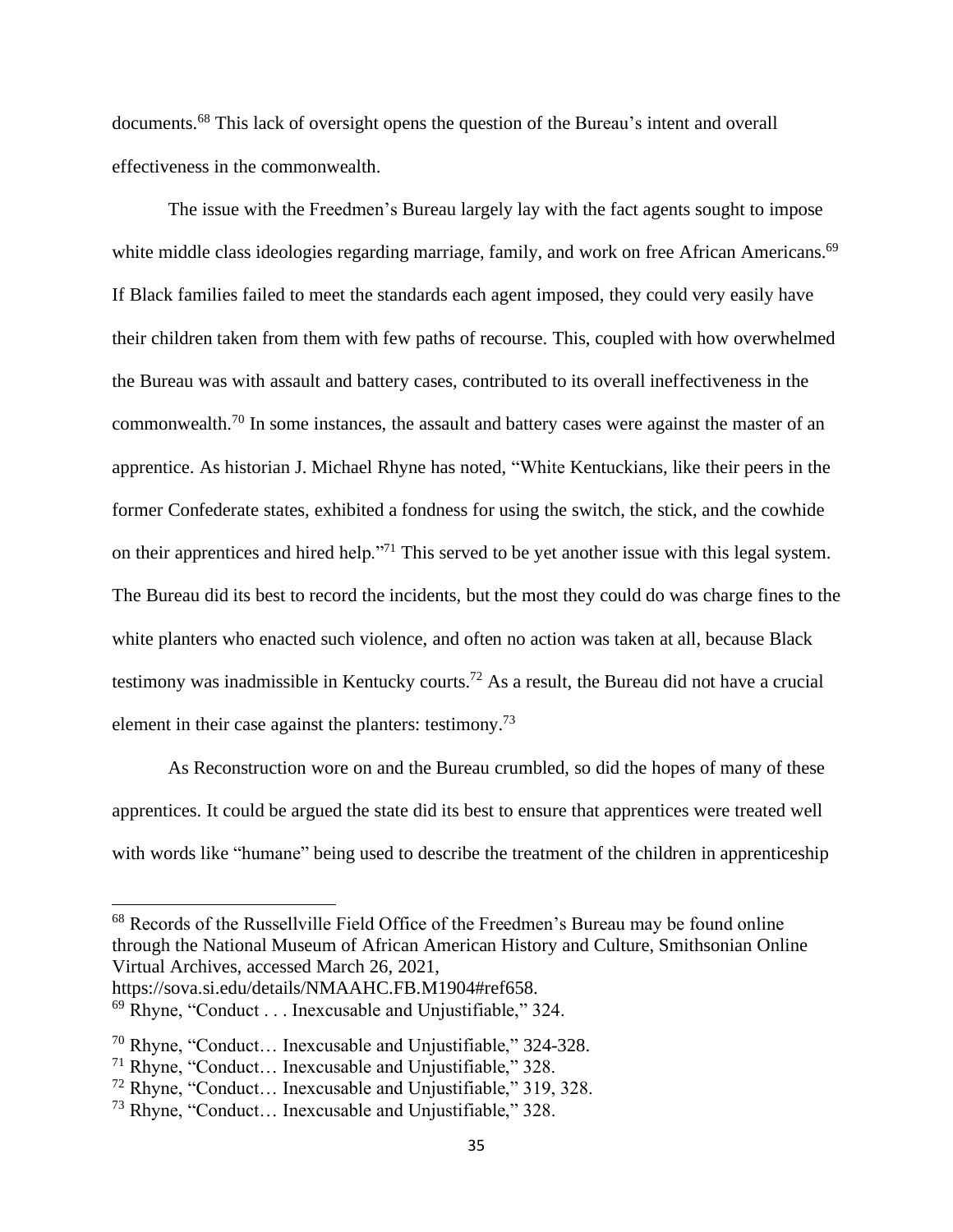documents, but without federal, or even state, agents in place to ensure quality of care, nothing was guaranteed. The law was one thing, its enforcement another. White planters frequently took children from their parents, and in one case, the Christian County court even opened on Christmas Day to allow a white planter to separate two children from their family.<sup>74</sup> The children, Austin and Charity, were only eleven and nine and were apprenticed for the next nine to ten years to Mrs. Sally B. Smith.<sup>75</sup> The mad rush to steal away Black children was overwhelming the Christian County court system to the point that they were open on Christmas Day of 1866 and New Year's Day of 1867. There was not a single day of the year children were safe from being taken.

 The post-war spike in the number of apprenticeships may seem unremarkable given the tumult of the time, especially considering every apprentice was either learning the work of farming or housekeeping. After all, Christian County was an agrarian society, and farming and housework were necessary skills. However, the increase in the number of apprenticeships was exponential. In 1859, the year preceding the Civil War, there were only two indentures of apprenticeship in the entire county.<sup>76</sup> Only twenty-seven apprenticeships were covered in the five years of the Civil War. These apprenticeships promised to teach a variety of skills, including farming, domestic work, or other skills, like gunsmithing, but after the war all the apprentices were designated as either farm or domestic laborers. Furthermore, the apprenticeship ledger covers the span from 1824 through January 16, 1867, when apprenticeship records for Christian County end. During that time, there were an average of four pages of indentureship records per

<sup>74</sup> "Indentured Bonds of Apprenticeship," 258.

<sup>&</sup>lt;sup>75</sup> "Indentured Bonds of Apprenticeship," 258.

<sup>76</sup> "Indentured Bonds of Apprenticeship."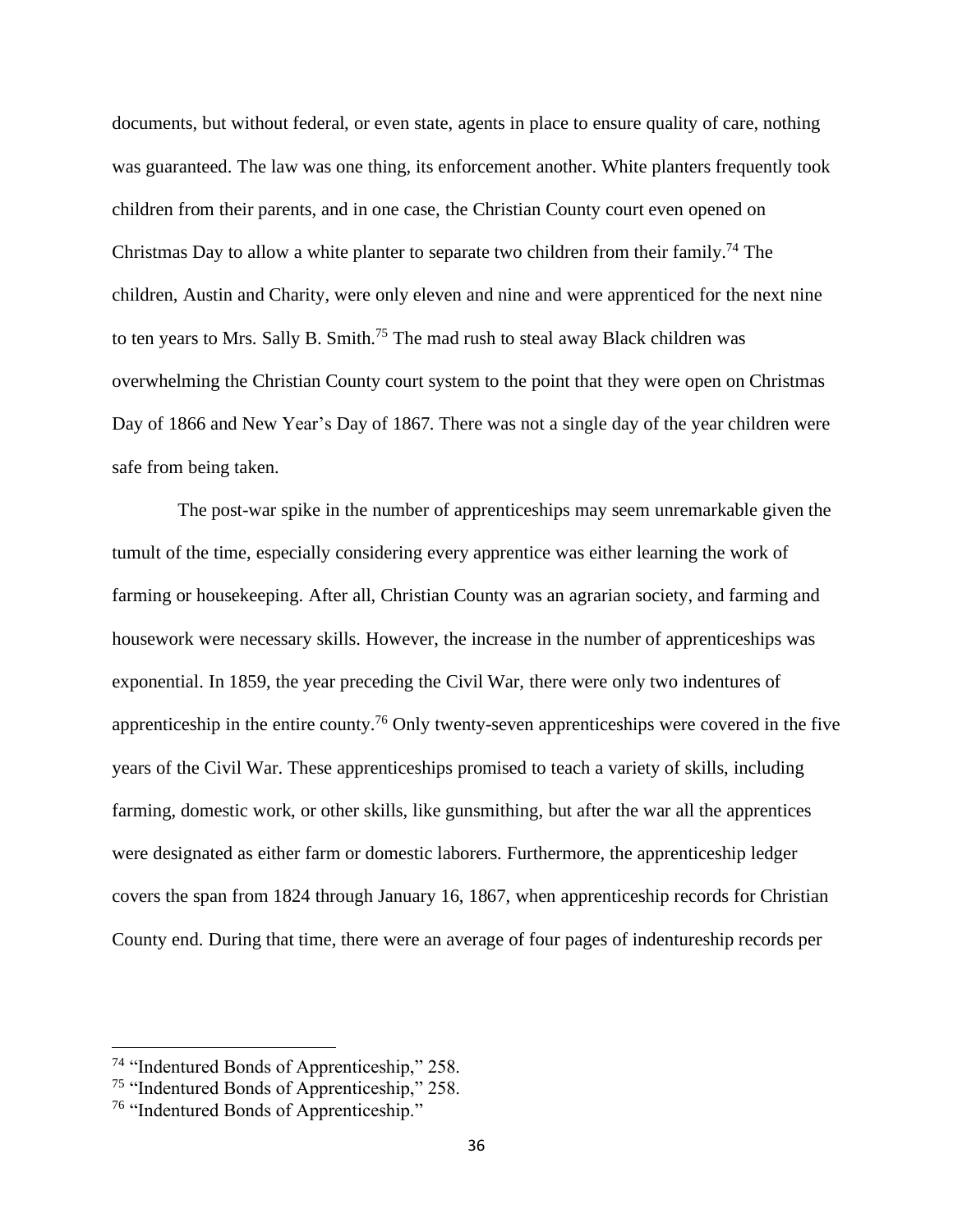year through 1865, but there were more than seven pages per month following the passage of the state's Black Codes.<sup>77</sup> This data indicates a rush for white planters to exploit young, Black labor.

 Fannie's case was therefore not an unusual one. Even though she was the only apprentice in Christian County designated as having a disability, she was one of many exploited in a system designed to oppress Black children. Circumstances such as these resulted in a whole new generation of virtually enslaved labor in the commonwealth. African Americans across the South may have been manumitted, but former slaveholders were determined to deny them true freedom. Fannie's experience of unjust exploitation was one of many under a variety of circumstances in post-war southern states to continue the exploitation of the African American workforce. In many ways, children faced the greatest hardship after emancipation.<sup>78</sup> White people could be extremely violent and were often resistant to freeing their former slaves. Minors frequently ended up in racially-based and abusive apprenticeships that could be extremely hard to escape, even without the limitations of being "deaf" or "dumb" like those assigned to Fannie.<sup>79</sup>

Fannie's case helped expose a system of oppression seldom studied in a border state, and one that has rarely been covered in Kentucky. It was a system of oppression that continued to thrive and even expanded after the Civil War seemed to end bondage. Uncovering Fannie's purchase paper highlighted the postbellum treatment of African American children, a demographic that has been overlooked in Kentucky. Historians like J. Michael Rhyne have touched on the issue in Kentucky through examining Freedmen's Bureau records, but no one has

<sup>77</sup> "Indentured Bonds of Apprenticeship."

<sup>78</sup> Rhyne, "'Conduct . . . Inexcusable and Unjustifiable,'" 320.

<sup>&</sup>lt;sup>79</sup> "Indentured Bonds of Apprenticeship," 211-212.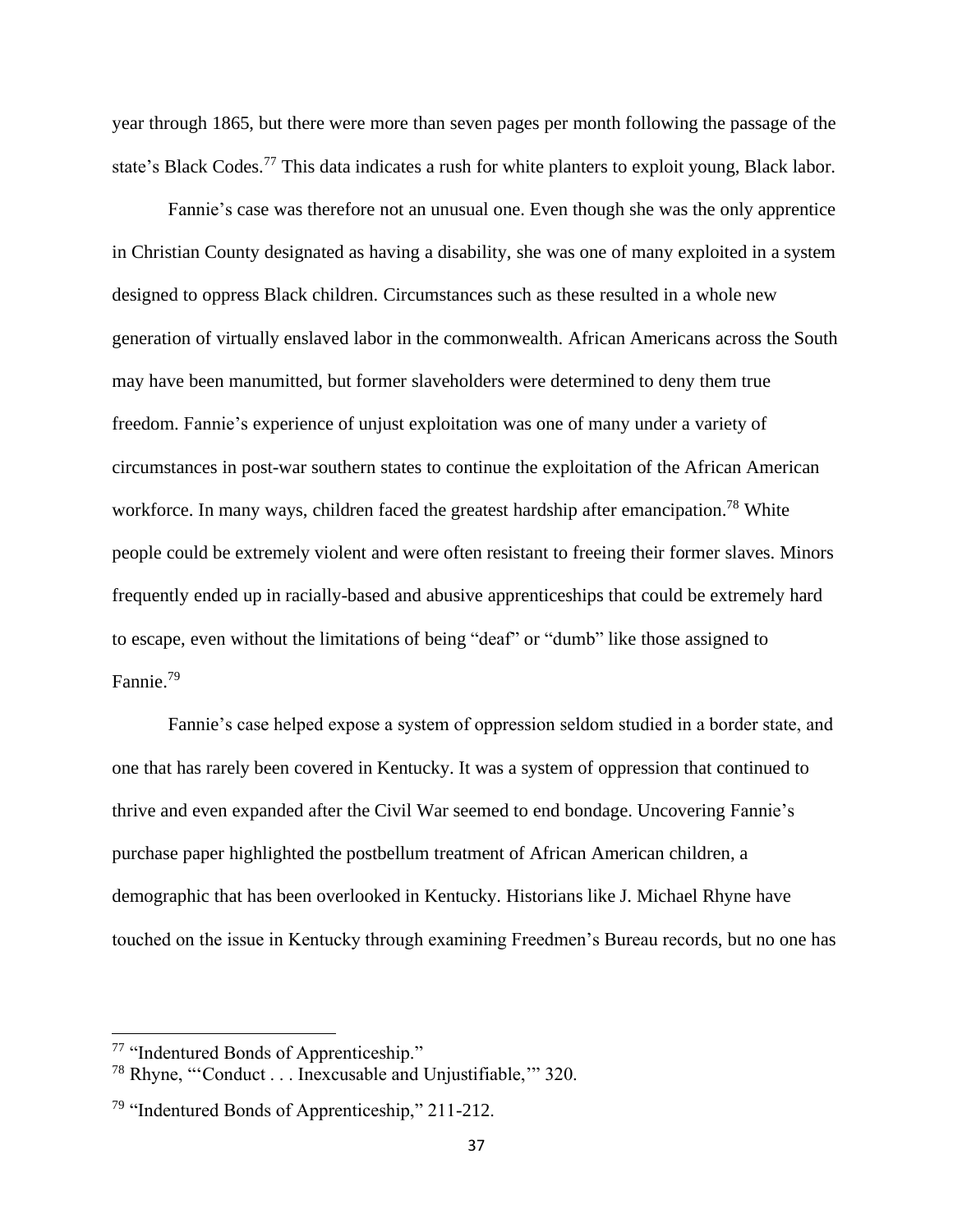yet to go to the apprenticeship records themselves to piece together the history from a different perspective.

This system was not just inflicted upon formerly enslaved children, but children born into freedom, who never should have known the chains of bondage according to the Thirteenth Amendment. The practice of taking children from their parents would not only keep these children from knowing freedom, but also their heritage. This was a move, at least in part, meant to make African Americans a part of white middle-class society. Much like the "Indian Schools" that were operating in the same time period, this apprenticeship system existed as a way to erase Black culture and replace it with the European-American ideal.<sup>80</sup> Similar to during enslavement, young, Black children were taken from their parents, many too young to even know their parents' names in order to find them once their apprenticeship was over. These children were essentially raised by the white people who had apprenticed them and had no contact with their heritage or community prior to being taken from their families. The purpose this system served was twofold. Not only was it a way to force labor and enslave children, but it was also a way to erase Black culture.

Fannie's lived experience is important. The small paper trail she left behind serves as a reminder that the traditional curriculum taught in history classes is incomplete. Fannie's history speaks to an issue that affected the lives of thousands of children across the former slaveholding states as they, too, were trapped in inescapable apprenticeships or indentureships. She exemplifies the exploitation of Black labor continuing long after the Civil War ended in ways

<sup>80</sup> Two good general sources on "Indian Schools" are David Wallace Adams, *Education for Extinction: American Indians and the Boarding School Experience, 1875-1928* (Lawrence: The University Press of Kansas, 1995); and Ward Churchill, *Kill the Indian, Save the Man* (San Francisco: City Lights Booksellers & Publishers, 2004).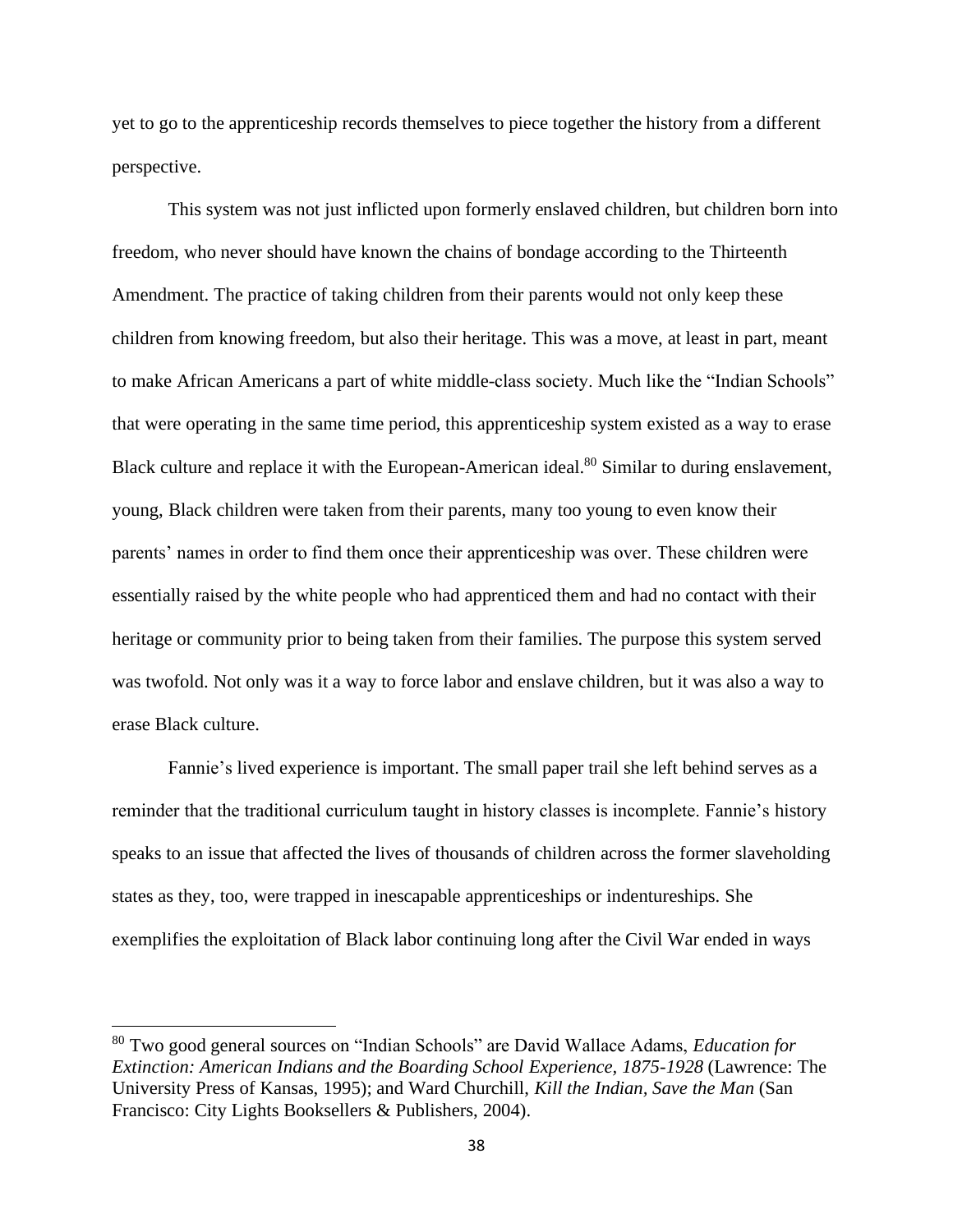many historians neglect to even mention. Fannie's story shows that the Thirteenth, Fourteenth, and Fifteenth Amendments did not bring true equality for African Americans or even free them from the chains of bondage white people had placed on them for generations. It simply allowed America to claim progress while enslaving an entirely new generation.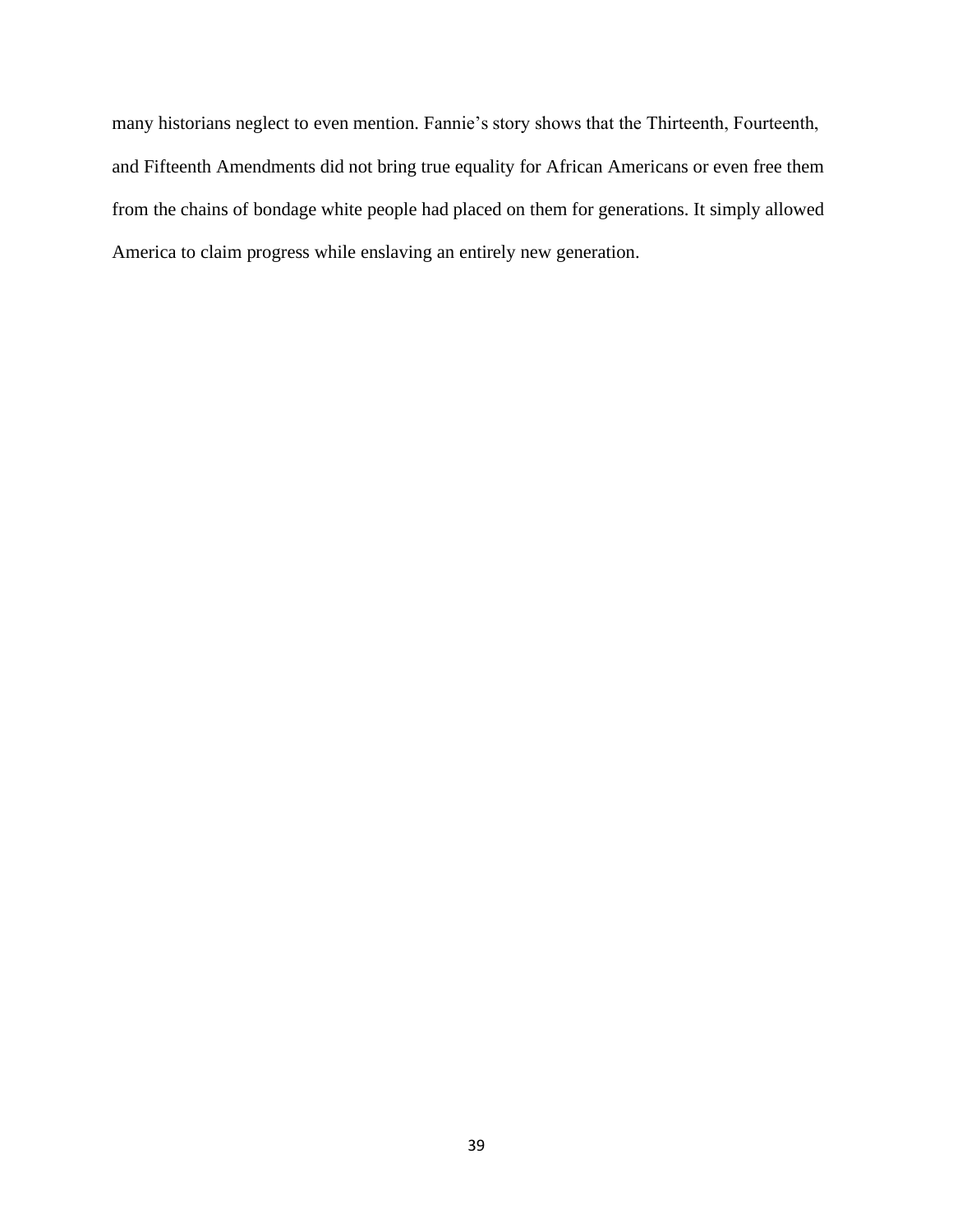## Chapter 4: Kentucky's Courts of Injustice

Examining the institutions in place that allowed Fannie's oppression to not only occur but continue to thrive long after the Civil War is another important piece in understanding the apprenticeship system. The Freedmen's Bureau was perhaps the most important such federal institution. As previously mentioned, after the war the Freedmen's Bureau was implemented across the South. Its purpose was to help freedpeople integrate into society. Its agents were also required to provide food, clothing, and immediate housing to displaced former slaves and refugees along with helping people find jobs and providing for orphans. In addition to that, there were Freedmen's Bureau courts where now freedpeople could take their legal issues against white people or settle disputes amongst one another and supposedly be guaranteed a fair and unbiased trial. The issue with these courts was primarily the definition of fair and unbiased, and secondarily the fact that they soon became overwhelmed with cases in Kentucky. The third – and perhaps most pressing issue – was the fact that county governments in Kentucky took precedence.

Historian Robert Ireland argues that Kentucky's counties were set up to be like their own "little kingdoms." "Theoretically only an arm of state government, Kentucky's counties in reality took on characteristics of semi-sovereignties."<sup>81</sup> Once created the county governments were so strong that they could refuse to cede any power back to the state once it was given. This created issues when the Freedmen's Bureau and county governments would collide. As was stated in chapter three, Bourbon County even ruled that the Freedmen's Bureau had no legal rights to exist

<sup>81</sup> Robert Ireland, *Little Kingdoms: The Counties of Kentucky, 1850-1891* (Lexington: University of Kentucky Press, 1977), 1.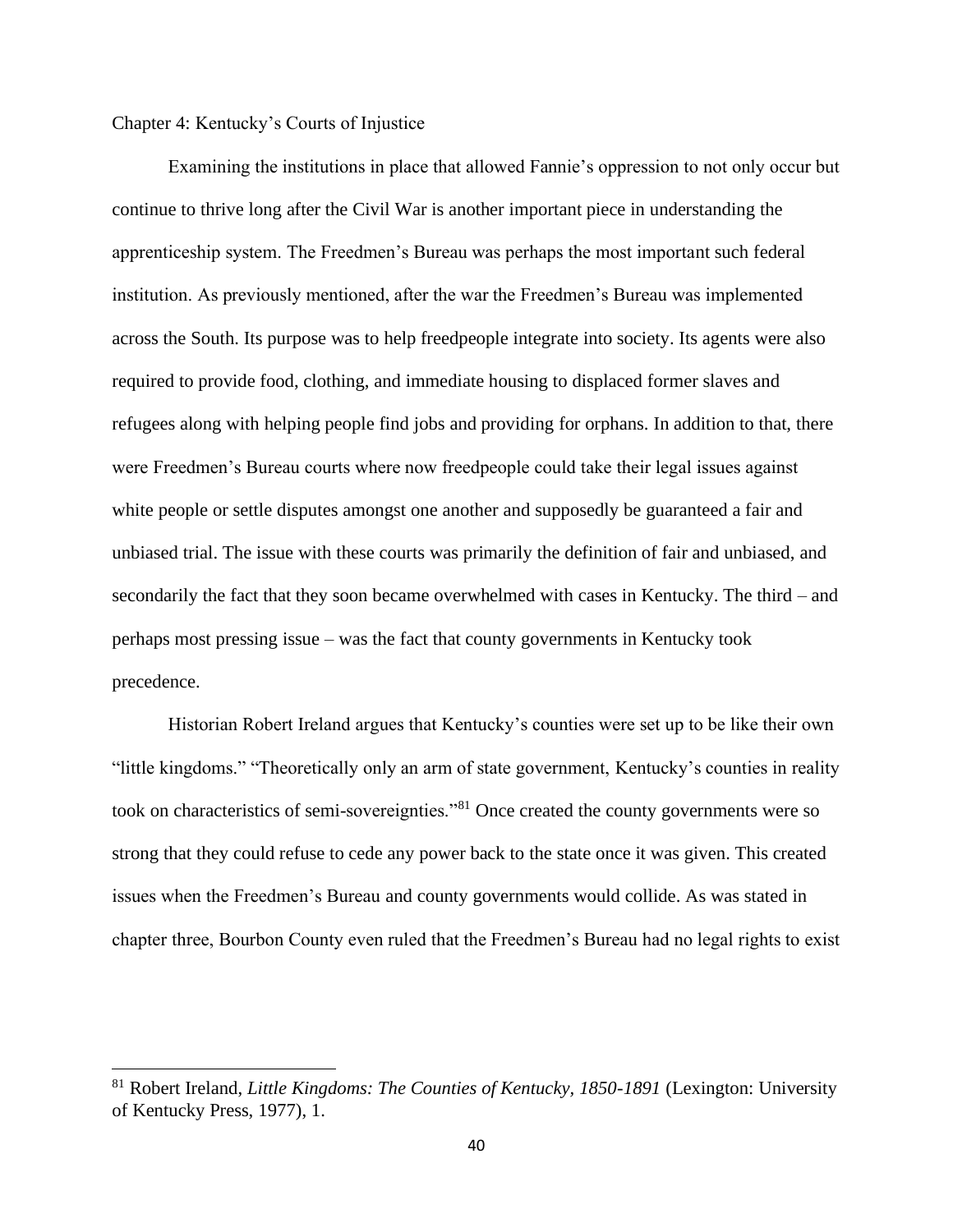in Kentucky. The little power the Freedmen's Bureau managed to hold predominately ended up being over African American children caught up in the apprenticeship system.

Although one of the most important functions of the Freedmen's Bureau was to look after and oversee the welfare of African American apprentices, the counties in Kentucky declared it their courts' prerogative to oversee the apprenticeship binding.<sup>82</sup> Soon after this in 1866, Kentucky passed a law giving former slaveholders preferential access to their formerly enslaved people's children. With this legislation the apprenticeship numbers across the state spiked and there was very little the Bureau could do, as most apprenticing went through the county Clerk of Courts.<sup>83</sup> This differs greatly from the states actually a part of the former Confederacy where the Freedmen's Bureau was predominately in charge of the apprenticing. In states like Virginia, historians who research apprentices can thus rely on Freedmen's Bureau documentation to provide insight into the system, but in Kentucky there are few actual apprenticeship contracts in many counties' Bureau files. Most apprenticeship records are held by the county courthouses.

There was concern about what was occurring with apprenticeships in Christian County on the part of the Freedmen's Bureau agent in Russellville, who was assigned to oversee the county, Nelson Lawrence. On more than one occasion, he was concerned with the treatment of children in Christian County. Often a relative would file a complaint and he would react to it. In some instances, this even resulted in the removal of the child from the apprenticeship. Unfortunately, the apprenticeship practice in Christian County was too widespread of an issue for one man stationed in another county to handle on his own. The Bureau faced pressing issues across the

<sup>82</sup> Ireland, *Little Kingdom*, 64-65.

<sup>83</sup> Ireland, *Little Kingdoms*, 65.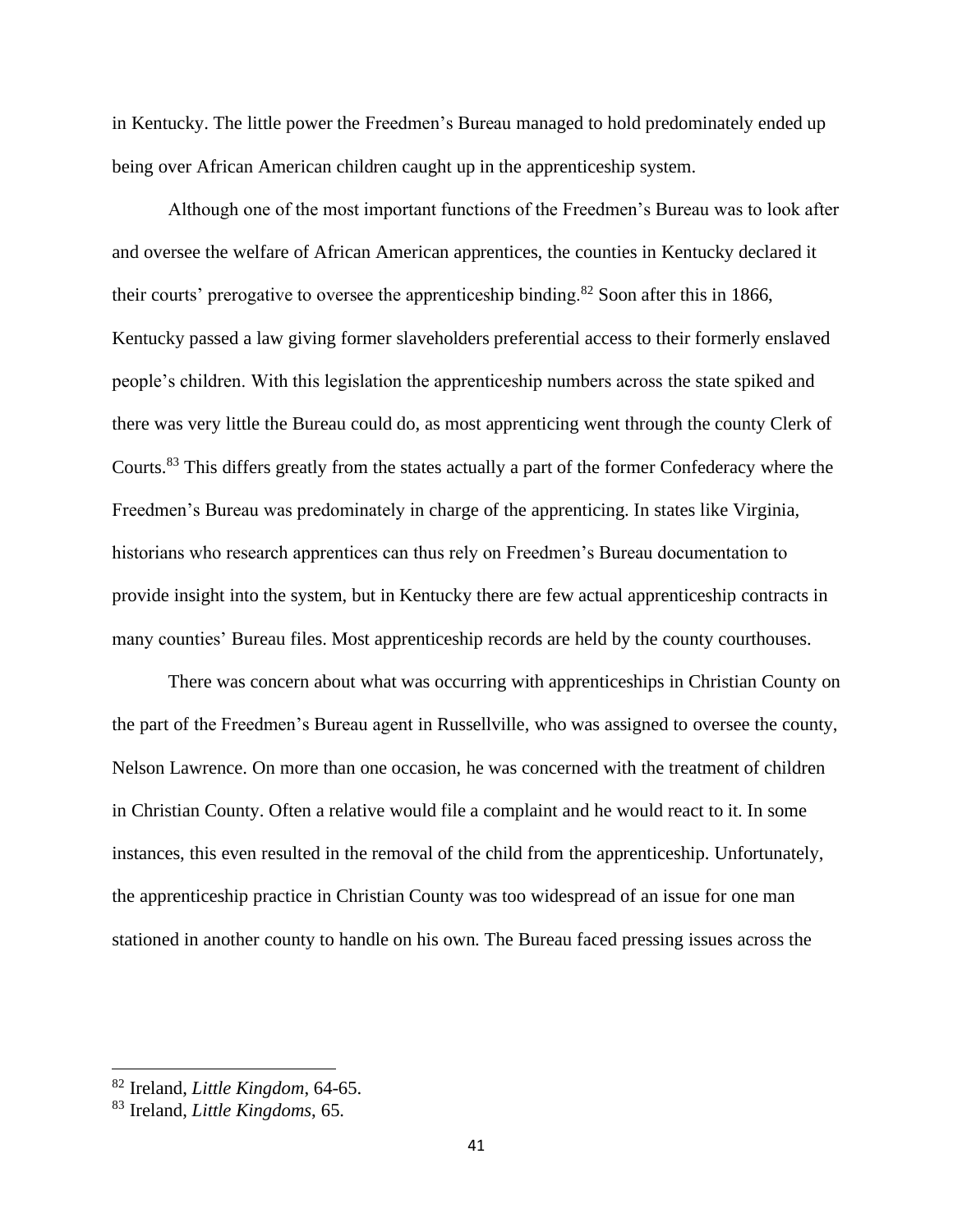commonwealth and was under immense pressure. There was only so much one agent, based in the small Russellville office, could do. $84$ 

This greatly differs from states in the former Confederacy and even other border states. Maryland, a border state like Kentucky, did not have the same issue with county courts because that was not the nature of their state government. The Freedmen's Bureau exercised more control over the Maryland apprenticeship system, but even with their tight control, the system was still rife with conflict. Former slaveholders would steal children from their parents and at times the Bureau over-ruled county governments that had ruled in favor of the parents.<sup>85</sup> This issue came from the fact that the Bureau was trying to perpetuate a free labor ideology and teach children the monetary value of their labor. They wanted to spread northern, white, middle-class ideology to the children, and in the view of some Freedmen's Bureau agents, that simply could not happen if the children remained a part of the African American community.

This issue also occurred in Kentucky; the Freedmen's Bureau simply held less control over the process. Due to the tight county control over the entire justice system, but especially apprenticeships, the Bureau turned its attention to urging the county governments to consider "good" homes for apprentices. Historian Robert Ireland takes a sample of ten counties for the year 1866-1868, and these ten of Kentucky's more than 110 counties made up 25 percent of the total freed population. The county courts apprenticed 553 Black children, most without parental consent, though Ireland does note some were orphans. Five counties denoted if the children went to their former slaveholder; that was the case for 200 of those 320 children. "Of the ten sample

<sup>&</sup>lt;sup>84</sup> For examples of contested cases, see Complaints, Aug.-Sept. 1866, Russellville (Subassistant) Commisioner), Records of the Field Offices for the State of Kentucky, Bureau of Refugees, Freedmen, and Abandoned Lands, 1865-1872, Roll 133, Smithsonian Online Virtual Archives, accessed March 26, 2021.

<sup>85</sup> Wood, *Upon the Altar of Work*, 28.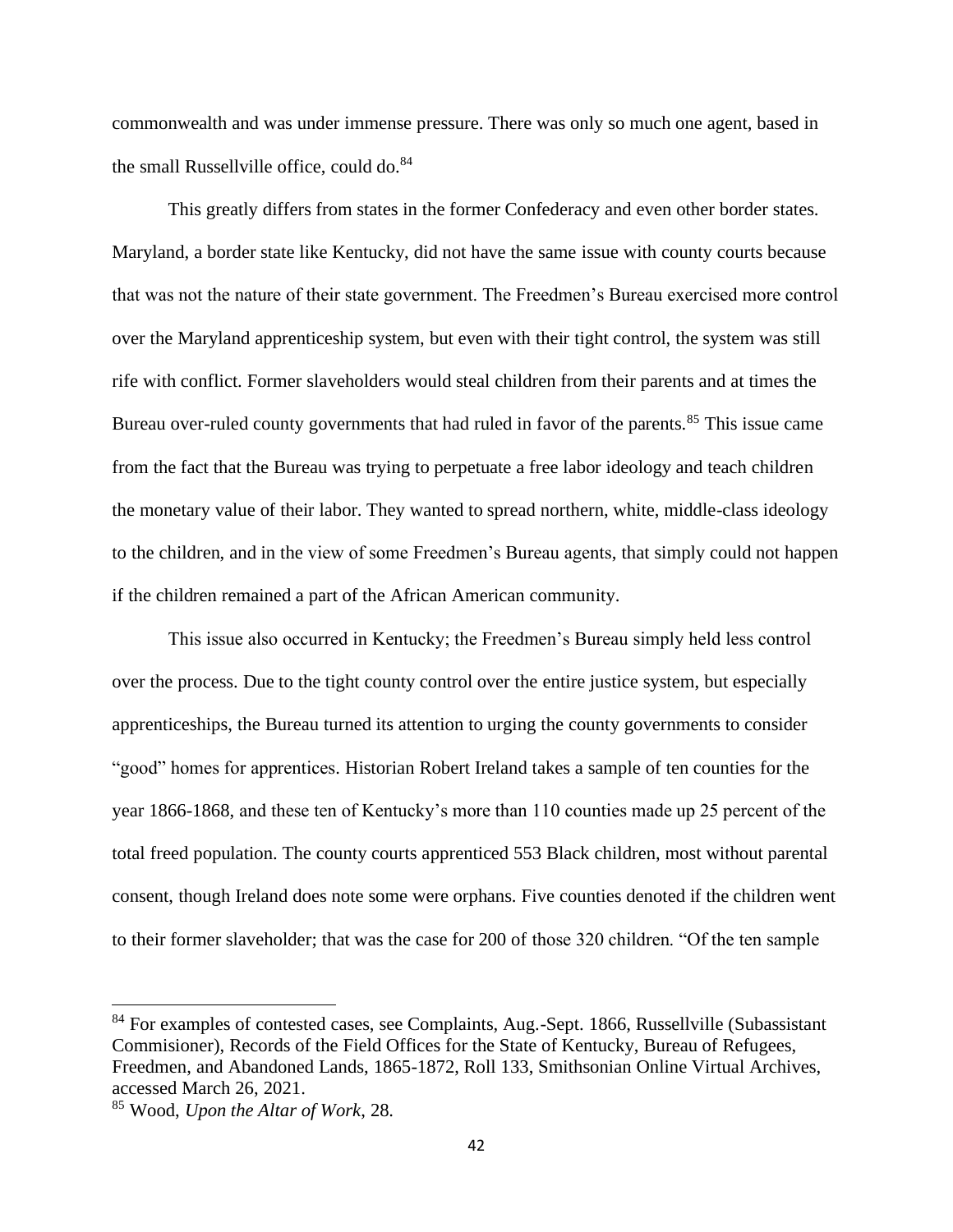counties, Christian County possessed the second most freedmen (9,812) and apprenticed more [B]lacks (205), [and] apprenticed more to former owners (159) […] than any of the other nine counties."<sup>86</sup> Christian County once again proved exceptional in its post-bellum treatment and make up in comparison to the commonwealth at large. Christian County's agrarian drive led to this spike in apprenticeship numbers, but so did the fact that a judge did not have to be present for the binding out of an apprentice to take place.

Ireland states that in many counties it was judges who bound out apprentices to former slaveholders.<sup>87</sup> However, in Christian County the documentation for apprenticeship papers only have the county Clerk of Courts' signature on them. There is no indication that a judge was ever present and there is not a law in the county or state that says one must be. Not needing a judge allowed the courts to apprentice a larger number of children faster, and on days like Christmas Day and New Year's Day when a judge would not work regardless of the reason. The county Clerk of Courts could be paid to come in on any day to apprentice out a child and did not have the same rigorous schedule as a judge, who would still have to hear criminal hearings.

These details meant that parents who wanted their children back had to have a judge present at that hearing and frequently had to appeal through the county court system, rather than the Freedmen's Bureau court system, because that was the court system that had apprenticed out their child. A judge having to be present set up a barrier for parents as the court systems became overrun and overburdened with complaints against the unfair labor system, in addition to their other duties. Parents were rightfully distrustful of the process. Most county courts did not consult them, and though they would petition the Bureau to intercede on their behalf, frequently little

<sup>86</sup> Ireland, *Little Kingdoms*, 67.

<sup>87</sup> Ireland, *Little Kingdoms*, 64-66.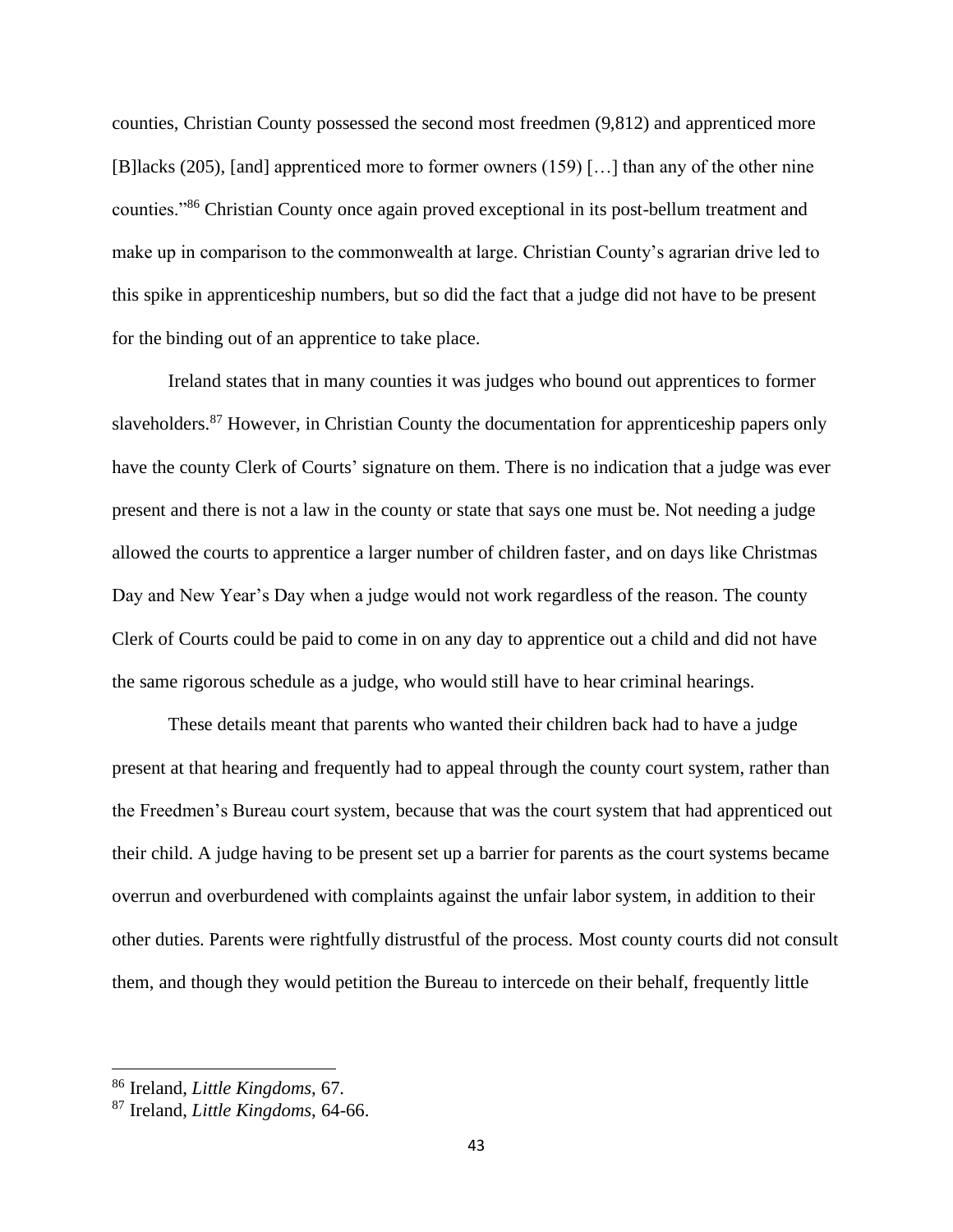could be done.<sup>88</sup> Parents feared that their children were being essentially enslaved and the passage of another law in 1866 did little alleviate that fear.

The Apprenticeship Act of February 16, 1866, not only gave former enslavers preference in binding their former enslaved people as apprentices, it also forbad teaching, reading, and writing to Black apprentices.<sup>89</sup> This overruled the Freedmen's Bureau's previous requirement that there be no preferential treatment of apprentices based on race. It also officially said that this was a way for former enslavers to "reclaim" what they had "lost" in the war. In this quasi-slavery model, there were even cases of former slaveholders hiring out their apprentices for wage work and then claiming the wages the apprentice earned, just like they would have during slavery.<sup>90</sup> The parallels between enslavement and the apprenticeship system were striking and all of it was being set legally at the state and county levels.

Due to the power of the county, there was little the Freedmen's Bureau could do to fight these provisions. At every turn where they tried, they were quickly thwarted by county officials.<sup>91</sup> The most severe case is the one in Bourbon County, where the Freedmen's Bureau was ruled to have no legal right to exist in Kentucky.<sup>92</sup> While this was mostly a symbolic decision, it caused the Bureau to quickly lose its footing across the state. The county courts made a point to undercut the Freedmen's Bureau at every turn to ensure they lost power, the Bureau's agents vastly outnumbered by county officials. Even under the assumption that the Bureau was an entity that always acted in the best interest of the child, the county court systems frequently stood in the way of the Bureau trying to do its most basic job.

<sup>88</sup> Howard, *Black Liberation in Kentucky*, 126.

<sup>89</sup> Howard, *Black Liberation in Kentucky*, 126.

<sup>90</sup> Howard, *Black Liberation in Kentucky*, 126.

<sup>91</sup> Ireland, *Little Kingdoms*, 65-67; Howard, *Black Liberation in Kentucky*, 127.

<sup>92</sup> Howard, *Black Liberation in Kentucky*, 127.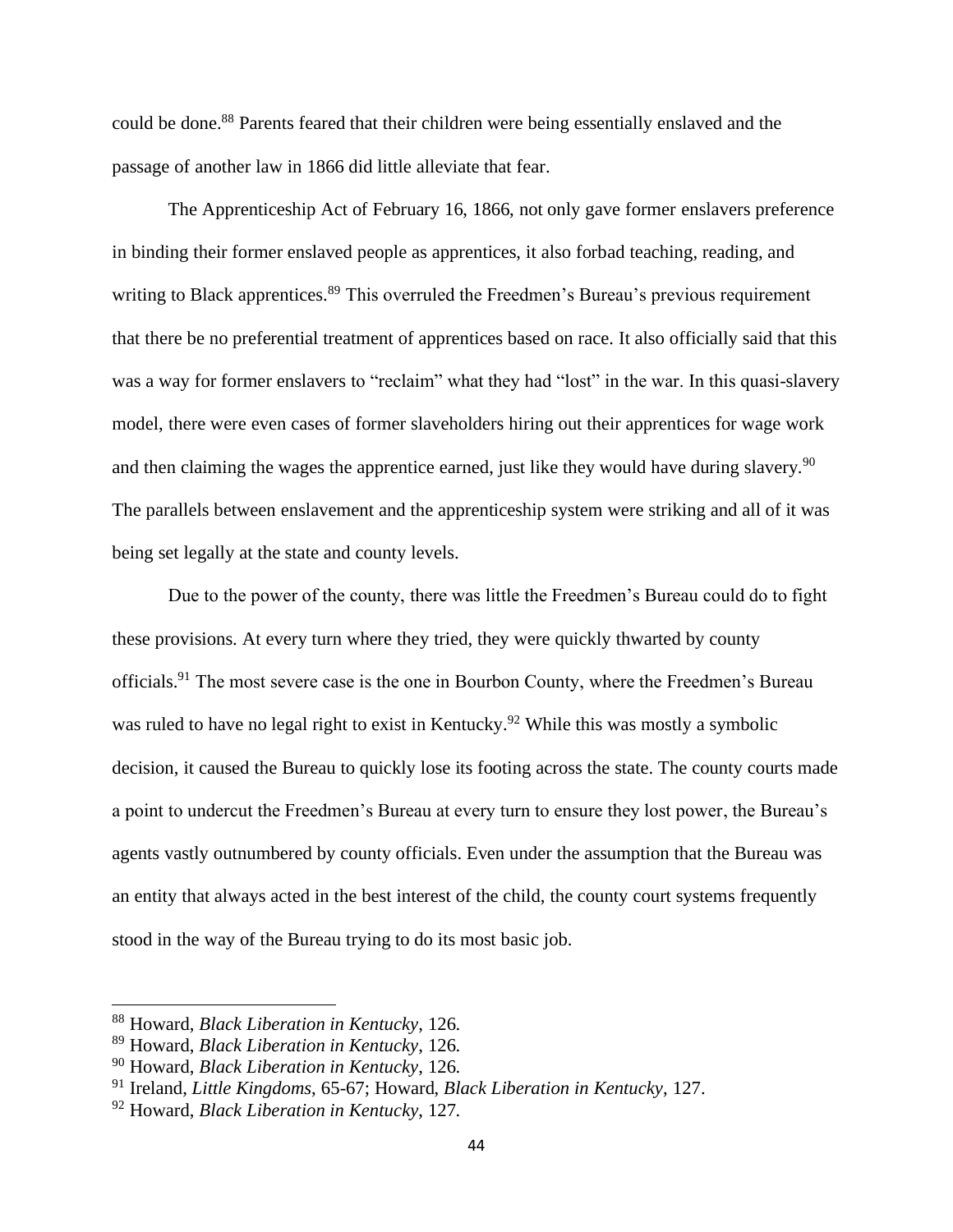Problematically, the Freedmen's Bureau did not always act in the best interest of the child. The Bureau largely was made up of white, middle- and upper-class northern men, who wanted to spread their ideology to the former slaveholding states. This meant that frequently if Black families did not meet these white men's middle-class ideological standards of marriage, religion, family life, and so on then their children could be taken.<sup>93</sup> The Bureau would also apprentice the child of a Black parent to a white master if the parents were deemed too impoverished or morally incapable of caring for the child.<sup>94</sup> Again, these ideals were so subjective that they were hard things to define or distinguish. It was largely left up to each individual Freedmen's Bureau agent and how they defined morality and poverty. Additionally, part of the Bureau's job was to provide food, shelter, and clothing to the former slaves and refugees, but if the formerly enslaved people came to them for help, they could have their children taken. It was a vicious cycle.

If the Bureau would take freedpeople's children and the county court system would take their children and so would their former slaveholders, who could freedpeople turn to for help? The answer was largely no one. The parents had no path of recourse to keep their children safe from entering a system of enslavement. While it was parental complaints that frequently led to Freedmen's Bureau agents to look into the abuses of the apprenticeship system, the system was too pervasive and powerful across the former slaveholding states for parents to successfully battle on their own. Once children were caught up in that system, they were trapped in it until they were eighteen or twenty-one years old. Little could be done to help them. The Freedmen's Bureau was supposed to have its own court system to make trials fair and unbiased, but in

<sup>93</sup> Rhyne, "Conduct…. Inexcusable and Unjustifiable," 324.

<sup>94</sup> Howard, *Black Liberation in Kentucky*, 127.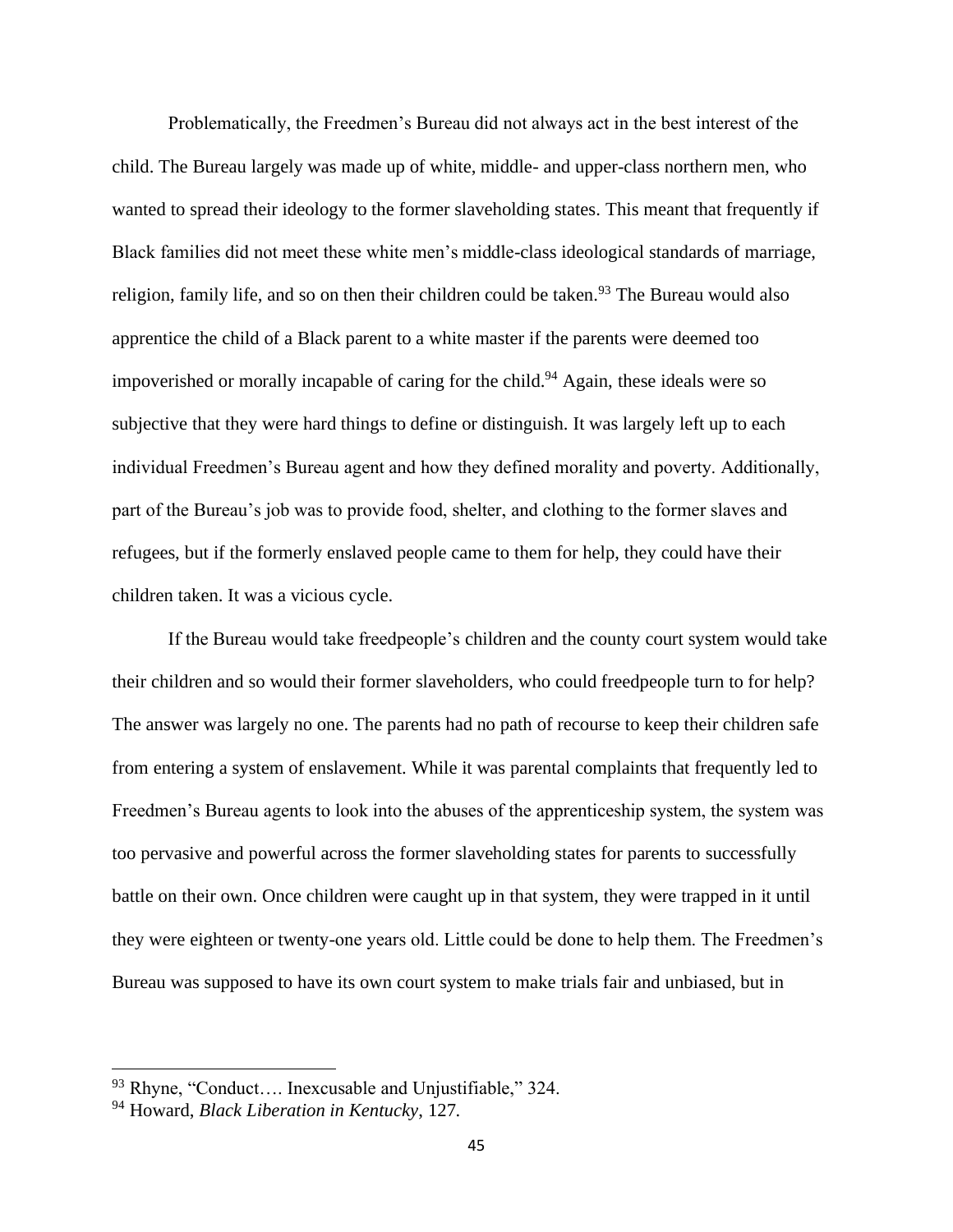Kentucky counties held the power. Even if that were not the case, the Freedmen's Bureau officials still held biases of their own that worked to the freedpeople's detriment.

This can be seen time and time again across the former slaveholding states as the Freedmen's Bureau worked to assert white, middle-class dominance in the former Confederacy. Cases of apprenticeship abuse was the common thread still tying the former slaveholding states together. Freedmen's Bureau agents in Louisiana, Maryland, North Carolina, and other states ruled again and again in favor of apprenticing out freed children.<sup>95</sup> Much like slavery used to be the uniting force that held together the former Confederacy and led to sympathizers in the border states, the apprenticeship system was the new binding factor. With federal permission and sometimes assistance, former slaveholders stole children from capable parents and enslaved them on their plantations. Sometimes Kentucky freedpeople would try to sue in court to get their children back, but they legally did not have that ability, because Black testimony was inadmissible in court in the state of Kentucky until 1872.<sup>96</sup> As a result, even when white masters beat their apprentices, the apprentices had no path of recourse because in Kentucky's county courts, their testimony was not valid.

Unlike across the former Confederacy where the Freedmen's Bureau held actual power, because Kentucky was a border state, the Bureau's power was limited. Kentucky's counties managed to take control of the situation and keep the Bureau at bay. This was catastrophic for the freedpeople and their children. It resulted in overburdened courts that could not handle the complaints that parents had against the apprenticeship system. Additionally, it led to a biased

<sup>95</sup> Wood, *Upon the Altar of Work*, chapter 2.

<sup>96</sup> Rhyne, "Conduct… Inexcusable and Unjustifiable," 319, 328.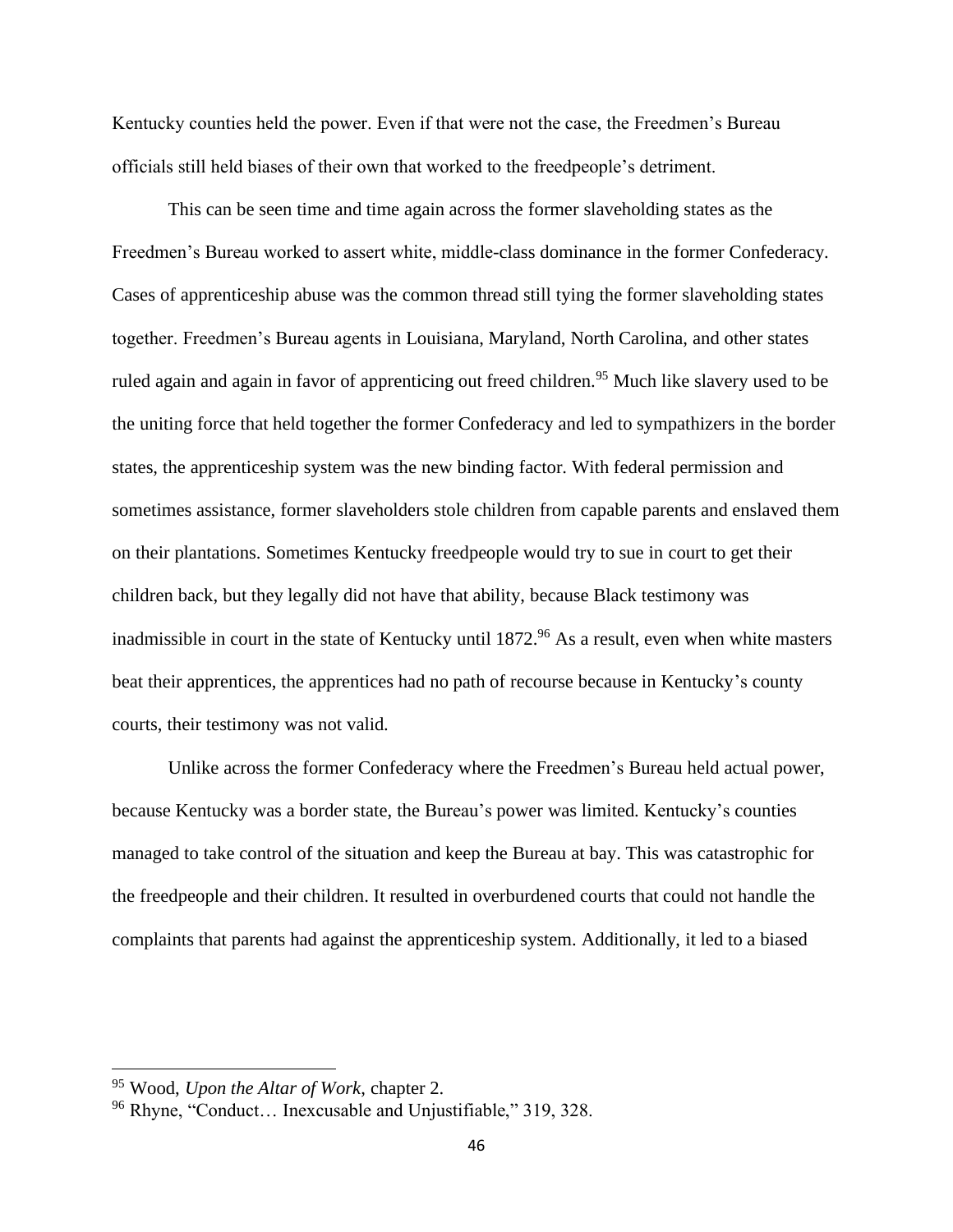practice that resulted in the re-enslavement of Black children across the commonwealth. The court system in Kentucky failed Black children and it failed their parents.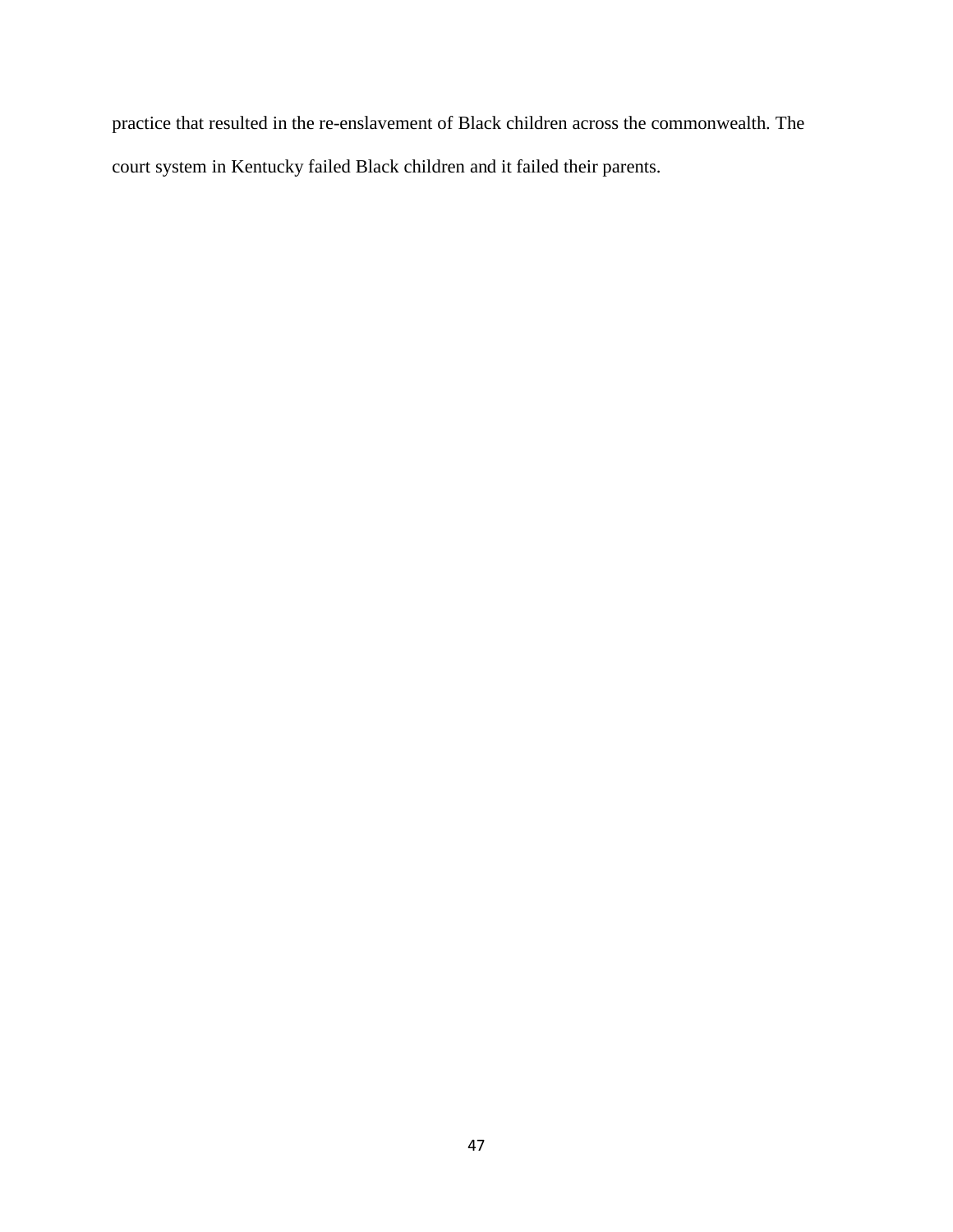Conclusion:

Fannie was one of many children throughout the commonwealth who were exploited under an unjust labor system. Reconstruction histories often center on adults and their treatment after emancipation. At the time, children were not considered to possess agency of their own, and so were frequently omitted from the larger historical narrative. Children rarely leave behind documents of their own, making them difficult historical actors to track. Where they appear, it is typically through the eyes and actions of others. Historians must therefore follow pieces of documents in order to parse together a narrative that is more inclusive and holistic. Thus, when this particular time period was documented and later, when taught, children remained largely forgotten. Children were not given agency in their own time, and historians have struggled to be able to give them agency since.

Fannie's history is important. The small paper trail she left behind serves as a reminder that the traditional curriculum taught in history classes was (and is) incomplete. Fannie's experience speaks to an issue that affected the lives of thousands of children across the South as they, too, were trapped in inescapable apprenticeships or indentureships. She exemplifies the exploitation of Black labor continuing long after the Civil War ended in ways many historians neglected to even mention. The legal and societal structures in place allowed for the perpetuation of this bondage, even if we remain uncertain exactly what happened to Fannie later in life. Children born into freedom were essentially sold into slavery just like they would have been before the war.

The historiography of the apprenticeship practice especially neglects to take into account these details in border states like Kentucky. Moreover, even when border states are discussed, they are typically discussed in the context of a less defiant border state, like Maryland.

48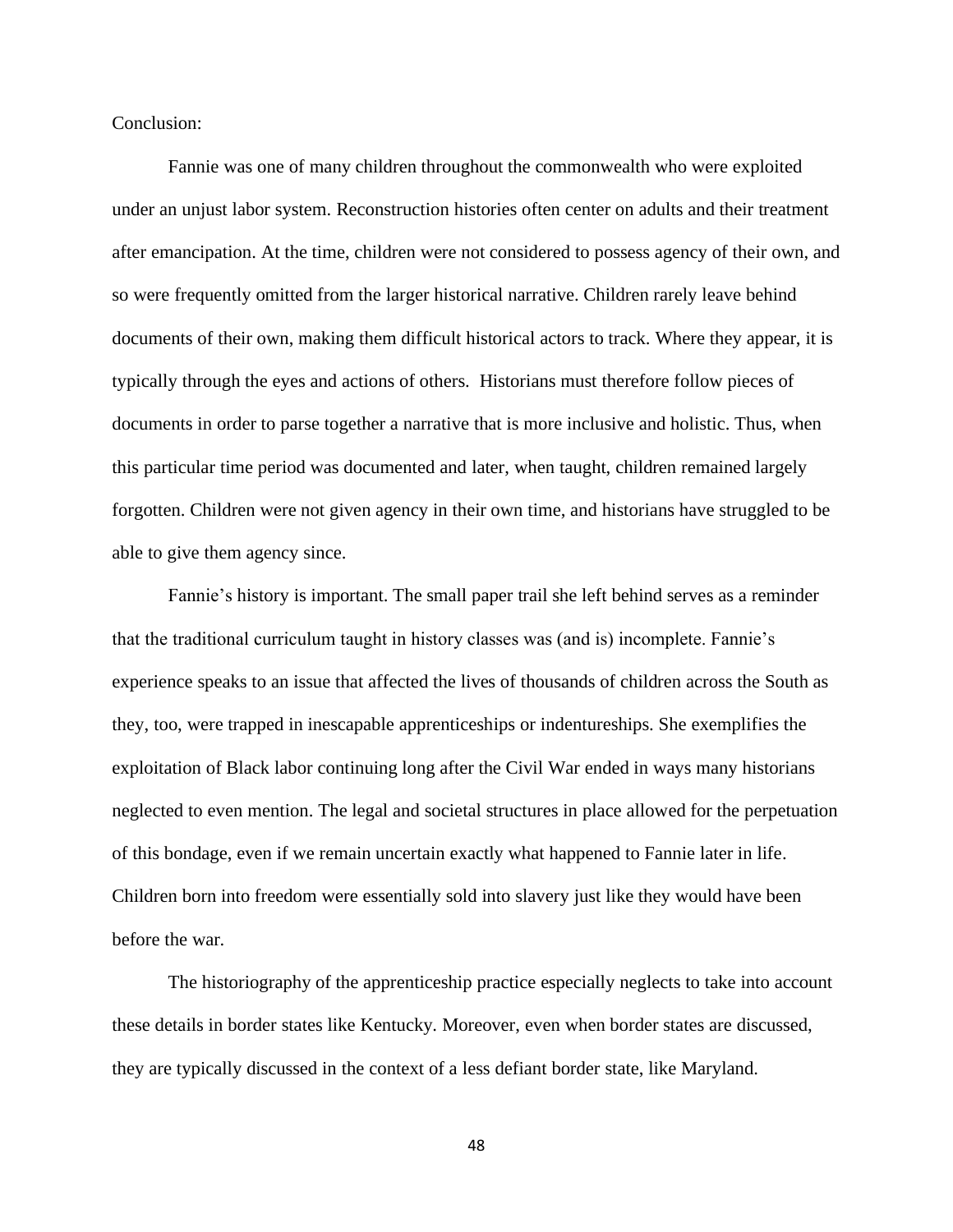Maryland's county courts did not hold the same power as those in Kentucky's counties, making for a weak comparison, and extrapolation should not replace a detailed history. Kentucky presented unique challenges and injustices for its freed-population to overcome. The people who were sent by the federal government to help them frequently failed to do so, either because of Kentucky's unconventional justice system, or because of their own prejudices.

Children are historical actors who are just now coming out of the shadows, but it is important to note that to their parents and family, children have always been at the forefront of their minds. A freedwoman post-war said, "We were delighted when we heard that the Constitution set us all free…, but God help us, our condition is bettered but little; free ourselves, but deprived of our children... It was on their account we desired to be freed."<sup>97</sup> Just like any modern parent, freedpeople sought better lives for their children in this post-emancipation world, and the federal government let them down. Federal officials condoned the forced labor of Black children and continued it well into the twentieth century.

It is important to note that in many cases across the Reconstructed states, even extended family came forward to try to reclaim their kin, challenging the system of oppression. One Bureau agent noted, "the binding out of children Seems to the freedmen like putting them back into Slavery – In every case where I have bound out children thus far Some Grandmother or fortieth cousin has come to have them released."<sup>98</sup> As vehemently as the white community believed that Black children were better off learning the way of white, middle-class America, the African American community fought to bring them home. To take African American children

<sup>97</sup> Wood, *Upon the Altar of Work*, 28.

<sup>98</sup> Wood, *Upon the Altar of Work*, 28.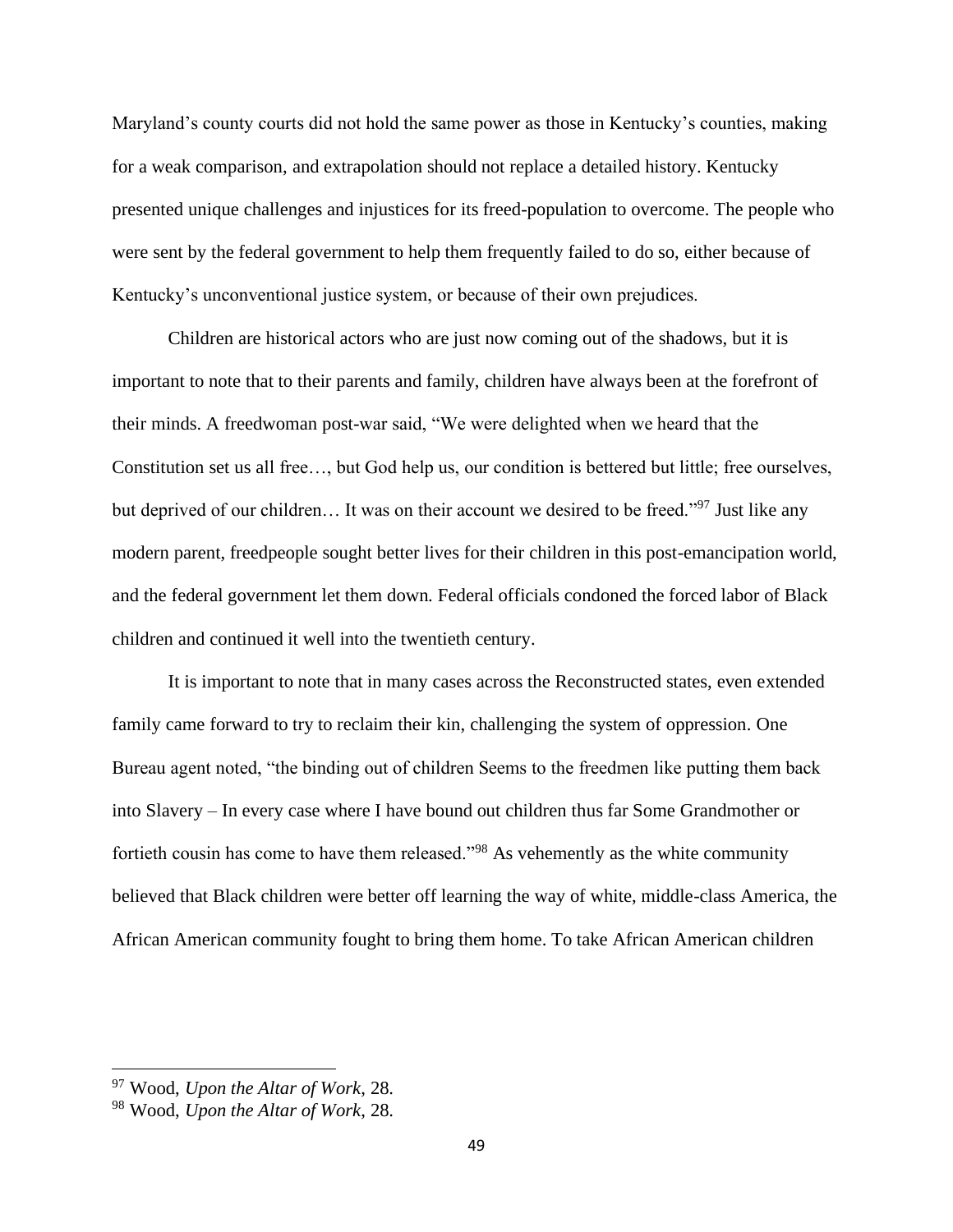from their families was abhorrent, but it was also an attempt to erase Black culture. It was a move to colonize the minds of Black youth.

Children are the future and white America tried to drastically change the trajectory of thousands of children of color across the former slaveholding states. Perhaps the most important thing to note in this entire thesis is that white America did not succeed. African American youth found ways to exercise their individual rights and freedoms in a variety of ways. Their families never stopped fighting for them even when it seemed hopeless. Fannie personifies the systemic issues with this system, but even she was not with the Simmons family according to the 1880 census. The apprenticeship system in Kentucky has gone undiscussed for long enough. It served to perpetuate educational and economic inequalities for years to come, and yet children still found ways to resist even while people were attempting to deny them agency.

I hope to continue this work and perform a study of not just Christian County, but its surrounding agricultural counties of southern Kentucky. I want to examine the apprenticeship system beyond Fannie's lived experience and look into the experiences of hundreds of children in the state. They have gone unstudied for too long. Kentucky offers a unique backdrop in which these children were exploited and made them much more vulnerable than children in other Reconstructed states. I want to explore that further and look into the long-term ramifications of the apprenticeship system.

50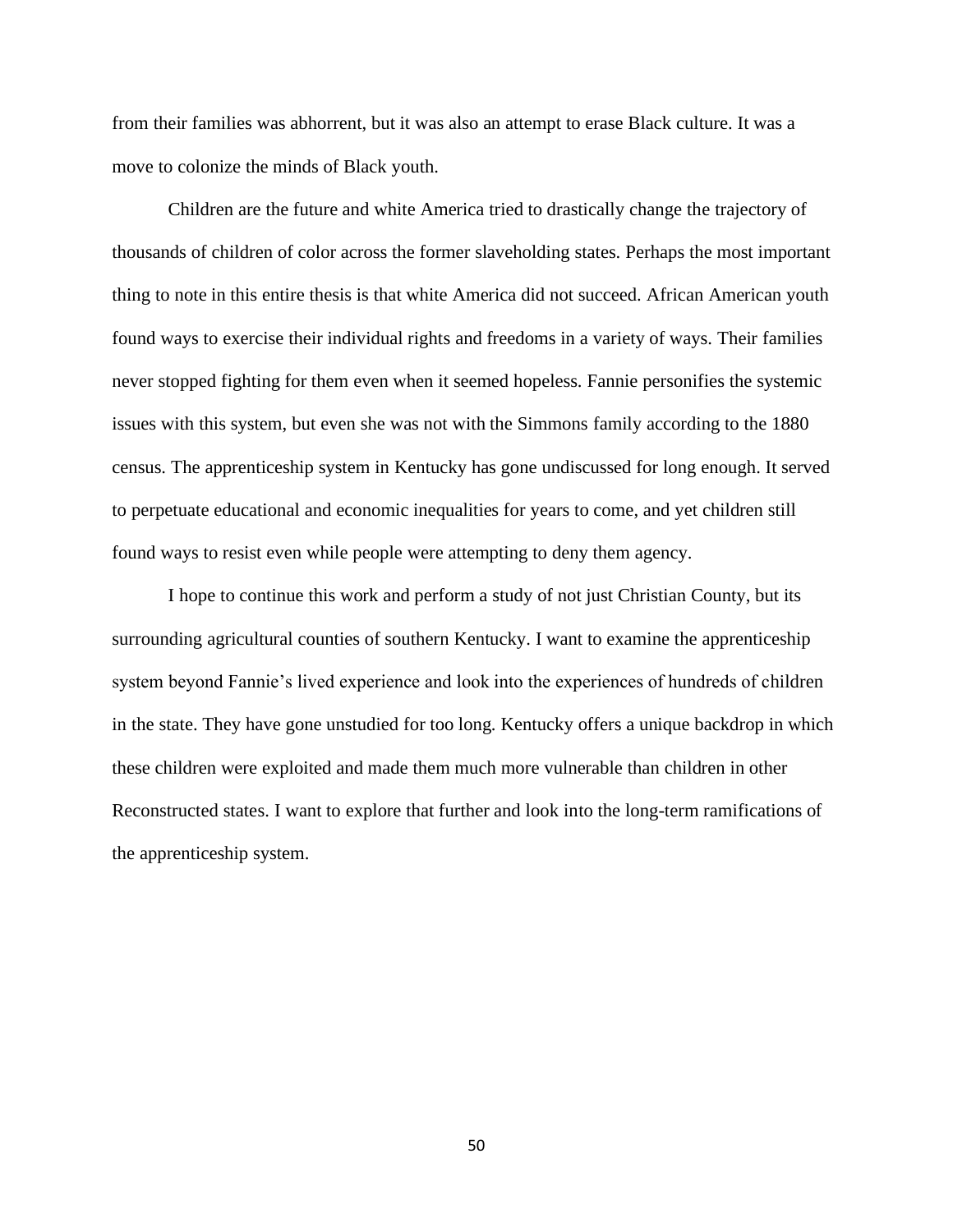#### Bibliography:

Primary Sources:

"1860 Census Record." Census.gov. Accessed August 31, 2020.

"1860 Census Slave Schedule, Christian County, Kentucky." Ancestry.com. Accessed September 5, 2020.

"Christian County Tops Kentucky Wheat Production," December 14, 2018,

[https://www.kysmallgrains.org/news/2018/12/14/christian-county-tops-kentucky-wheat](file:///C:/Users/leamo/Downloads/%09https:/www.kysmallgrains.org/news/2018/12/14/christian-county-tops-kentucky-wheat-%09production)[production](file:///C:/Users/leamo/Downloads/%09https:/www.kysmallgrains.org/news/2018/12/14/christian-county-tops-kentucky-wheat-%09production)

"Christian County, Kentucky, Indentured Bonds of Apprenticeship 1824-1867," Hopkinsville Christian County Public Library Special Collection, Hopkinsville, Kentucky. Prepared for the McCarroll Room by members of the Christian County Genealogical Society Inc. and the Staff of Christian County Court Clerk, Michael Kem, 1999.

Newhall, Dr. Caroline Wood, interview by Ashlea Fishburn-Moore, March 9, 2021.

Pryor, R. E. "1870 United States Federal Census." Ancestry.com, Accessed October 14, 2017.

Records for the Field Offices for the State of Kentucky, Bureau of Refugees, Freedmen, and

Abandoned Lands, NMAAHC.FB.M1904. Smithsonian Online Virtual Archives. Accessed March 26, 2021.<https://sova.si.edu/details/NMAAHC.FB.M1904#ref658>

Senate Executive Documents, Thirty-Nineth Congress, First Session 27, 1865-1866, 3.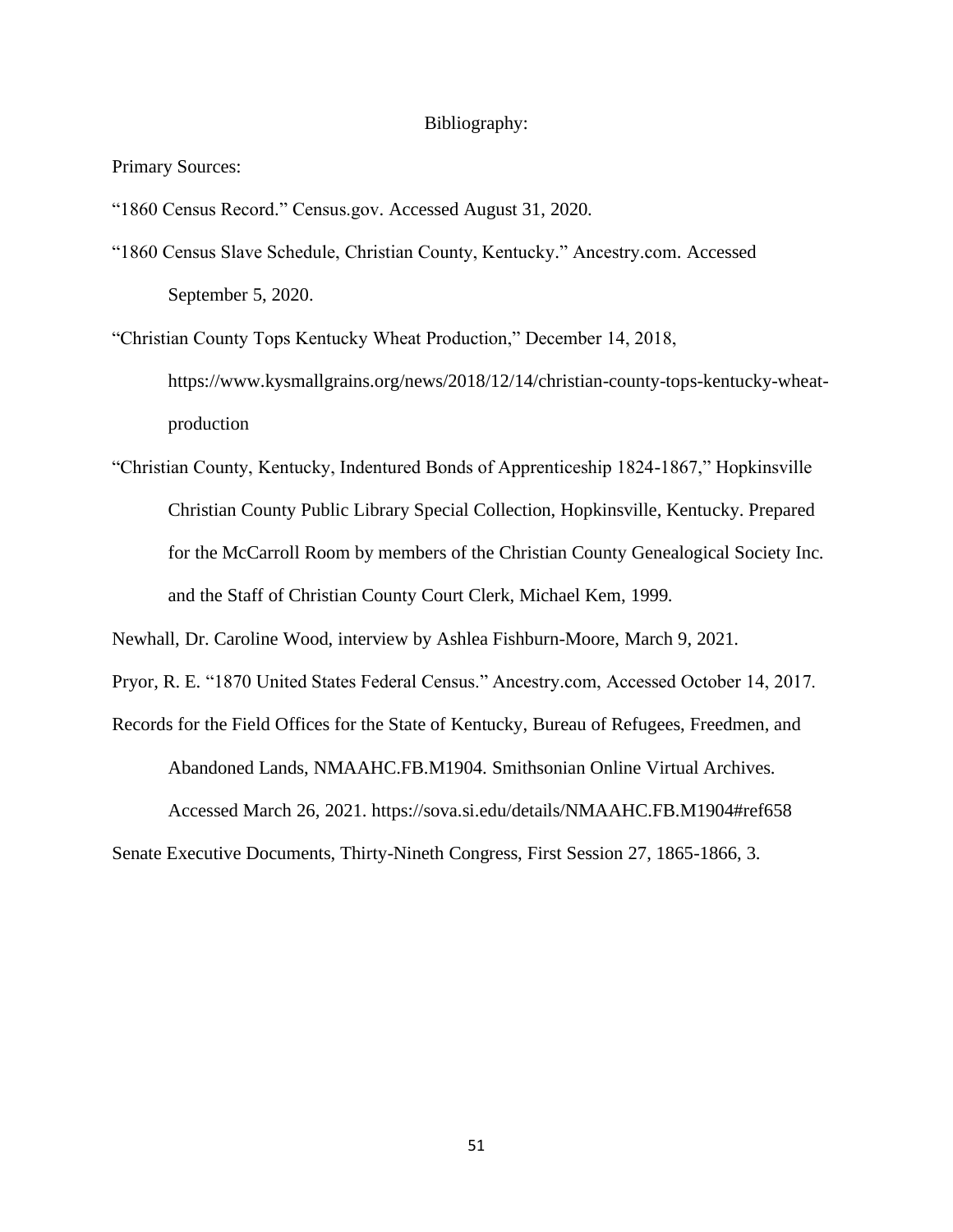Secondary Sources:

- Adams, David Wallace. *Education for Extinction: American Indians and the Boarding School Experience, 1875-1928*. Lawrence: The University Press of Kansas, 1995.
- Bell, Karen Cook. *Claiming Freedom: Race, Kinship and Land in Nineteenth Century Georgia*. Columbia: University of South Carolina Press, 2018.

Bentley, George. *History of the Freedmen's Bureau*. New York: Octagon, 1970.

- Berlin, Ira, and Leslie S. Rowland. *Families and Freedom: A Documentary History of African American Kinship in the Civil War Era.* New York: The New Press, 1997.
- Bernstein, David E. *Only One Place of Redress: African Americans, Labor Regulations, and the Courts from Reconstruction to the New Deal*. Durham: Duke University Press, 2000.
- Churchill, Ward. *Kill the Indian, Save the Man*. San Francisco: City Lights Booksellers & Publishers, 2004.

"The Civil War Driving Tour of Bowling Green and Warren County,"

[https://www.battlefields.org/visit/heritage-sites/civil-war-driving-tour-bowling-green](file:///C:/Users/leamo/Downloads/%09https:/www.battlefields.org/visit/heritage-sites/civil-war-driving-tour-bowling-green-%09and-warren-%09county%23:~:text=It%2520declared%2520Kentucky%2520to%2520be,the%2520Confederate%2520State%20%2520of%2520Kentucky.&text=The%2520Confederate%2520army%2520evacuated%2520the,the%2520%20rest%2520of%2520the%2520war.)[and-warren-](file:///C:/Users/leamo/Downloads/%09https:/www.battlefields.org/visit/heritage-sites/civil-war-driving-tour-bowling-green-%09and-warren-%09county%23:~:text=It%2520declared%2520Kentucky%2520to%2520be,the%2520Confederate%2520State%20%2520of%2520Kentucky.&text=The%2520Confederate%2520army%2520evacuated%2520the,the%2520%20rest%2520of%2520the%2520war.)

[county#:~:text=It%20declared%20Kentucky%20to%20be,the%20Confederate%20State](file:///C:/Users/leamo/Downloads/%09https:/www.battlefields.org/visit/heritage-sites/civil-war-driving-tour-bowling-green-%09and-warren-%09county%23:~:text=It%2520declared%2520Kentucky%2520to%2520be,the%2520Confederate%2520State%20%2520of%2520Kentucky.&text=The%2520Confederate%2520army%2520evacuated%2520the,the%2520%20rest%2520of%2520the%2520war.) [%20of%20Kentucky.&text=The%20Confederate%20army%20evacuated%20the,the%20](file:///C:/Users/leamo/Downloads/%09https:/www.battlefields.org/visit/heritage-sites/civil-war-driving-tour-bowling-green-%09and-warren-%09county%23:~:text=It%2520declared%2520Kentucky%2520to%2520be,the%2520Confederate%2520State%20%2520of%2520Kentucky.&text=The%2520Confederate%2520army%2520evacuated%2520the,the%2520%20rest%2520of%2520the%2520war.) [rest%20of%20the%20war.](file:///C:/Users/leamo/Downloads/%09https:/www.battlefields.org/visit/heritage-sites/civil-war-driving-tour-bowling-green-%09and-warren-%09county%23:~:text=It%2520declared%2520Kentucky%2520to%2520be,the%2520Confederate%2520State%20%2520of%2520Kentucky.&text=The%2520Confederate%2520army%2520evacuated%2520the,the%2520%20rest%2520of%2520the%2520war.)

- Cox, Karen L. *Dixie's Daughters: The United Daughters of the Confederacy and the Preservation of Confederate Culture*. Gainesville: University of Florida Press, 2003.
- Egerton, Douglas. *The Wars of Reconstruction: The Brief, Violent History of America's Most Progressive Era*. New York: Bloomsbury Press, 2015.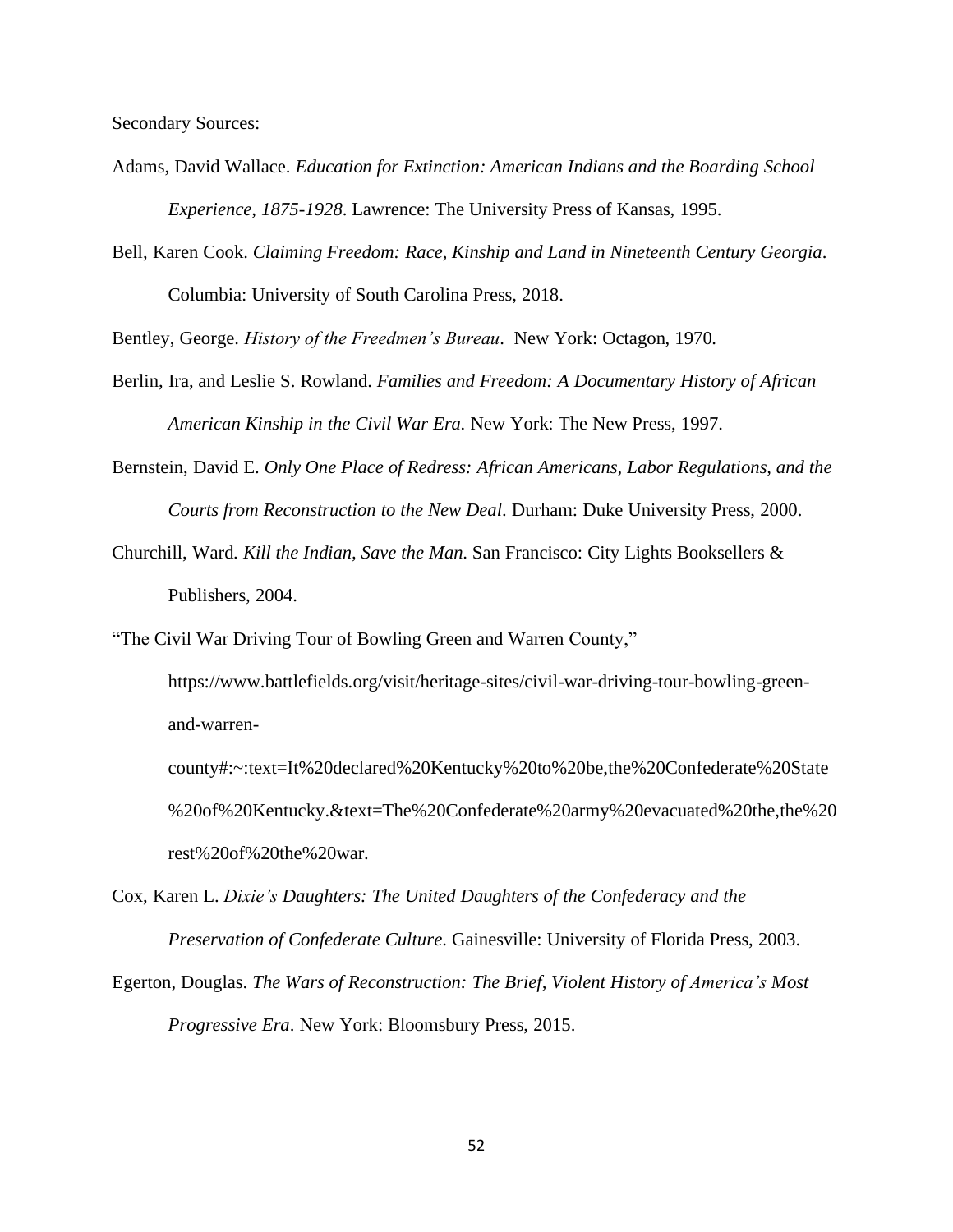- Farmer-Kaiser, Mary. "With the Weight of Circumstances like Millstones About Their Necks," *Virginia Magazine of History & Biography* 115, no. 3, (2007): 413-442.
- Fields, Barbara Jeanne. *Slavery and Freedom on the Middle Ground: Maryland during the Nineteenth Century*. New Haven: Yale University Press, 1985.
- Foster, Gaines. *Ghosts of the Confederacy: Defeat, Lost Cause and the Emergence of the New South, 1865-1913.* Oxford: Oxford University Press, 1998.
- Horwitz, Tony. *Confederates in the Attic: Dispatches from the Unfinished Civil War*. New York: Random House Publishing, 1998
- Howard, Victor B. *Black Liberation in Kentucky: Emancipation and Freedom, 1862-1884*. Lexington: University of Kentucky Press, 1983.
- Ireland, Robert. *Little Kingdoms: The Counties of Kentucky, 1850-1891*. Lexington: University of Kentucky Press, 1977.
- Jackson, Lawrence P. *My Father's Name: A Black Virginia Family after the Civil War*. Chicago: University of Chicago Press, 2012.
- Jefferson Davis State Historic Site, Fairview, Kentucky,
	- [https://parks.ky.gov/fairview/parks/historic/jefferson-davis-state-historic-site,](file:///C:/Users/leamo/Downloads/%09https:/parks.ky.gov/fairview/parks/historic/jefferson-davis-state-historic-site) accessed March 3, 2021.
- Keith, Leanna. *The Colfax Massacre: The Untold Story of Black Power, White Terror, and the Death of Reconstruction*. Oxford: Oxford University Press, 2009.
- Kerr-Ritchie, Jeffrey. *Freedpeople in the Tobacco South: Virginia, 1860-1900*. Chapel Hill, University of North Carolina Press, 1999.
- Lemann, Nicholas. *Redemption: The Last Battle of the Civil War*. New York: Farrar, Straus and Giroux, 2006.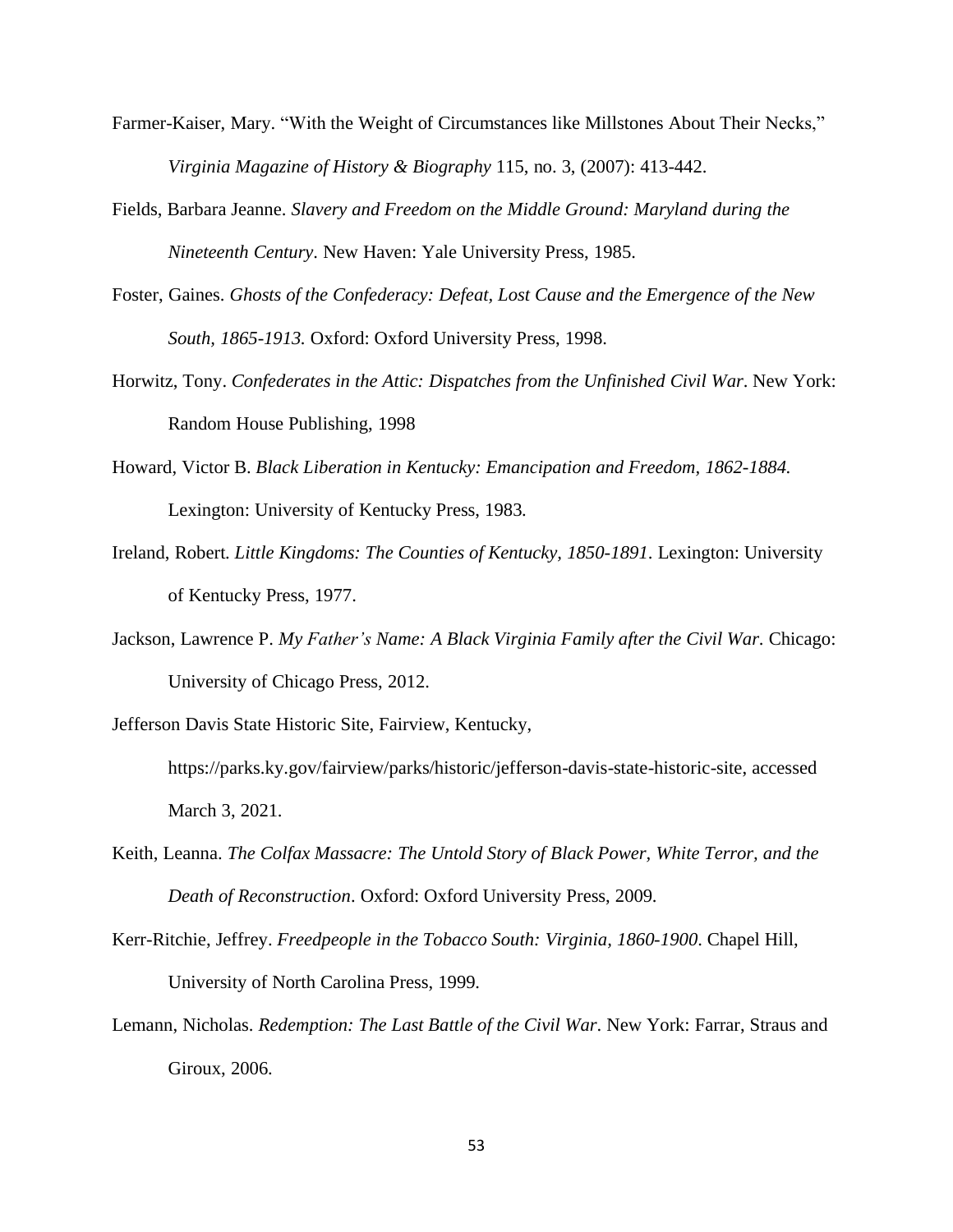- Marshall, Anne E. *Creating a Confederate Kentucky: The Lost Cause and Civil War Memory in a Border State*. Chapel Hill, University of North Carolina Press, 2010.
- McElya, Micki. *Clinging to Mammy: The Faithful Slave in Twentieth-Century America*. Cambridge, MA: Harvard University Press, 2007.
- McPherson, Edward. *The Political History of the United States of America During the Period of Reconstruction (From April 15, 1865 to July 15, 1870).* Washington, D.C.: Philp and Solomons, 1871.
- Morgan, Kenneth. *Slavery and Servitude in Colonial North America: A Short History*. New York: New York University Press, 2001.
- Morgan, Lynda J. *Emancipation in Virginia's Tobacco Belt 1850-1870*. Athens: University of Georgia Press, 1992.
- Rhyne, J. Michael. "'Conduct . . . Inexcusable and Unjustifiable': Bound Children and Battered Freedwomen, and the Limits of Emancipation in Kentucky's Bluegrass Region*,*" *Journal of Social History* 42, no. 2 (2008): 319-340.
- Rhyne, J. Michael. *"The Negroes Are Slaves No Longer:" Free Black Families, Free Labor, and Racial Violence in Post-Emancipation Kentucky*. Gainesville: University of Florida Press, 2013.
- Rhyne, J. Michael. "Rehearsal for Redemption: The Politics of Post Emancipation Violence in Kentucky's Bluegrass Region." Ph.D. Dissertation, University of Cincinnati, 2007.
- Swanson, Drew A. *A Golden Weed: Tobacco and Environment in the Piedmont South*. New Haven: Yale University Press, 2014.